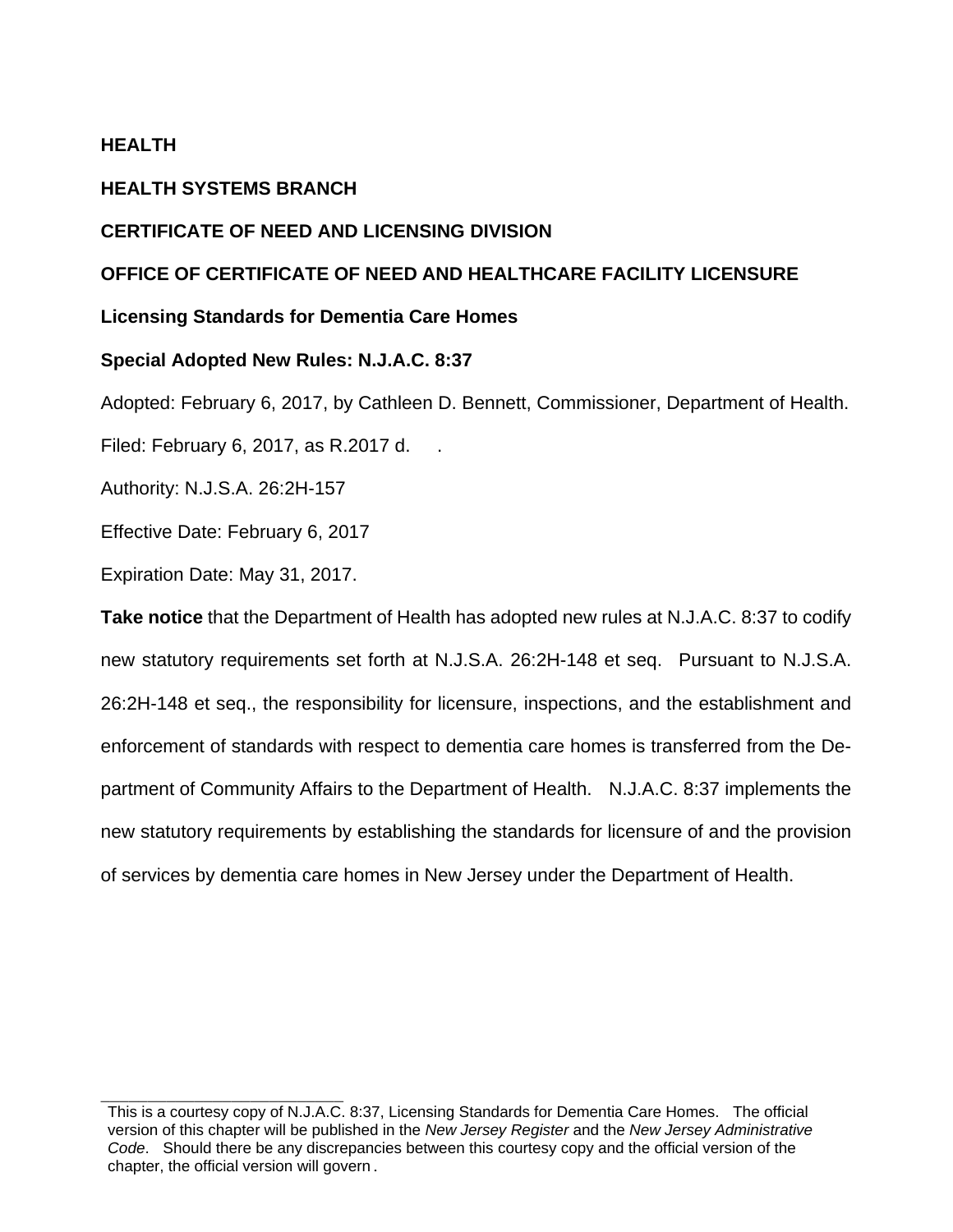These specially adopted new rules will remain in effect until May 31, 2017, or until the rules are proposed for public comment and readopted through standard rulemaking procedures. Full text of the special adoption follows.

8:37-1.1 Purpose and Scope

(a) This chapter implements the Dementia Care Home Act, N.J.S.A. 26:2H-148, et seq.,

P.L. 2015, c. 125 (enacted November 9, 2015) and is to apply to dementia care homes as defined in this chapter.

(b) This chapter is promulgated for the purpose of establishing interim licensing standards for dementia care homes in the State of New Jersey to ensure that they are maintained and operated in such a manner that will protect the health, safety and welfare of its residents and at the same time preserve and promote a home-like atmosphere appropriate to such facilities while the Department works to establish permanent rules pursuant to N.J.S.A. 26:2H-157.

8:37-1.2 Definitions

(a) The following words and terms are defined in the Dementia Care Home Act at P.L.

2015, c. 125, § 17 (N.J.S.A. 26:2H-148) and are used in this chapter as defined in the Act:

"Alzheimer's disease and related disorders";

"Commissioner";

"Department";

"Dementia"; and

"Dementia care home."

This is a courtesy copy of N.J.A.C. 8:37, Licensing Standards for Dementia Care Homes. The official version of this chapter will be published in the *New Jersey Register* and the *New Jersey Administrative Code*. Should there be any discrepancies between this courtesy copy and the official version of the chapter, the official version will govern.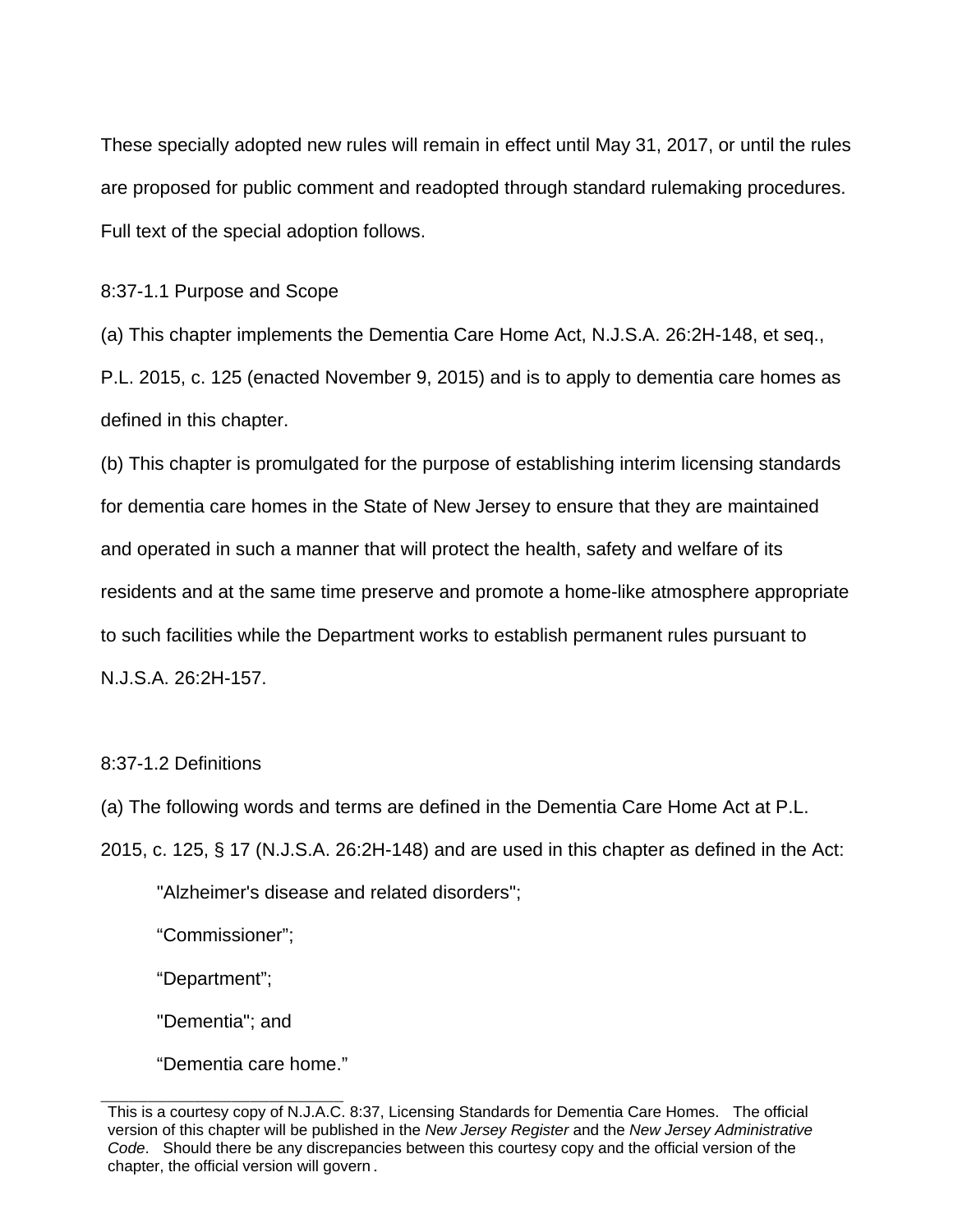(b) The following words and terms, as used in this chapter, shall have the following meanings, unless the context clearly indicates otherwise:

 "Act" means the Dementia Care Home Act, N.J.S.A. 26:2H-148 et seq., P.L. 2015, c. 125, which is legislation that was enacted on November 9, 2015 that provides for the licensure of dementia care homes by the Department.

"Activities of daily living (ADL)" means the functions or tasks for self-care, which are performed either independently or with supervision or assistance. Activities of daily living include dressing, bathing, toilet use, transfer, locomotion, bed mobility, and eating.

"Administrator" means an individual designated by the licensee who is responsible for the overall day to day operations of the dementia care home.

"Advanced practice nurse" means an individual who is certified by the New Jersey State Board of Nursing in accordance with N.J.S.A. 45:11-23 et seq.

"Assistance with transfer" means providing the physical assistance of no more than two facility staff while the resident moves between bed and a standing position or between bed, chair or wheelchair.

"Facility" means a dementia care home licensed pursuant to this chapter.

"Fuel-burning appliance" means a device or apparatus which is designed to utilize natural gas, manufactured gas, mixed gas, liquefied petroleum products, solid fuel, oil or any gas as a fuel for heating, cooling, hot water, cooking, generating light or power or for aesthetics.

"Garbage" means organic waste resulting from the preparation and consumption of

This is a courtesy copy of N.J.A.C. 8:37, Licensing Standards for Dementia Care Homes. The official version of this chapter will be published in the *New Jersey Register* and the *New Jersey Administrative Code*. Should there be any discrepancies between this courtesy copy and the official version of the chapter, the official version will govern.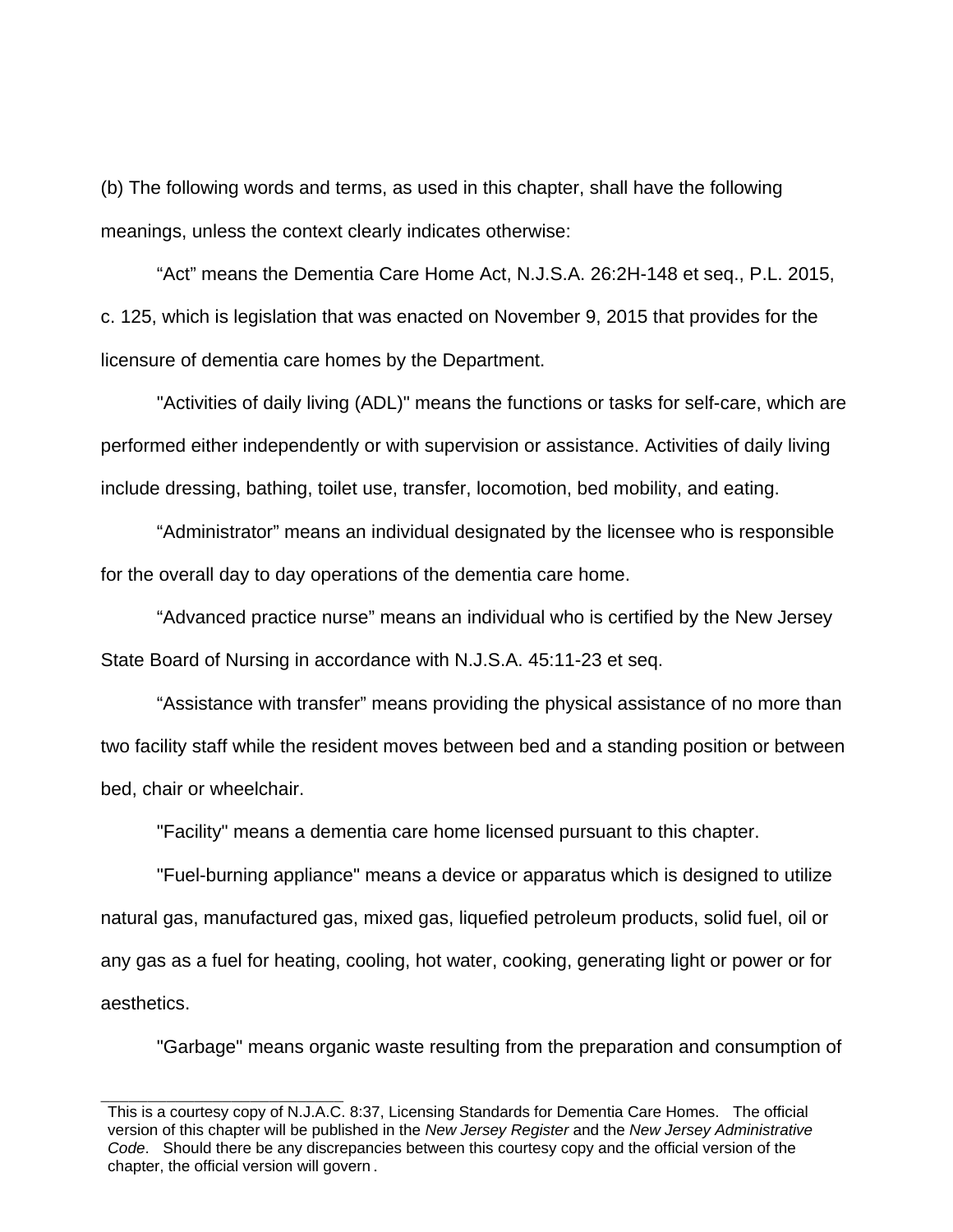food.

"Habitable room" means a residential room or space in which the ordinary functions of domestic life are carried on, including bedrooms, living rooms, studies, recreation rooms, kitchens, dining rooms, and other similar spaces, but excluding closets, halls, stairways, laundry rooms, toilet rooms and bathrooms.

"Health care practitioner" means a physician, advanced practice nurse or physician assistant.

"Health care professional" means an individual licensed by this State to administer health care in the ordinary course of business or practice of a profession.

"Health care service" means the term as defined at N.J.S.A. 26:2H-2(b).

 "Licensee" means the individual or entity to whom a license to operate a dementia care home is issued.

"Medication administration" means a procedure in which a prescribed medication or biological is given to a resident by an authorized individual in accordance with all laws and regulations governing such procedures. The complete process of administration includes:

1. Removing an individual dose from a previously dispensed, properly labeled container (including a unit dose or unit-of-use container);

2. Verifying it with the prescriber's orders;

3. Giving the individual dose to the resident;

4. Seeing that the resident takes it (if oral); and

5. Recording the required information, including but not limited to the method of

This is a courtesy copy of N.J.A.C. 8:37, Licensing Standards for Dementia Care Homes. The official version of this chapter will be published in the *New Jersey Register* and the *New Jersey Administrative Code*. Should there be any discrepancies between this courtesy copy and the official version of the chapter, the official version will govern.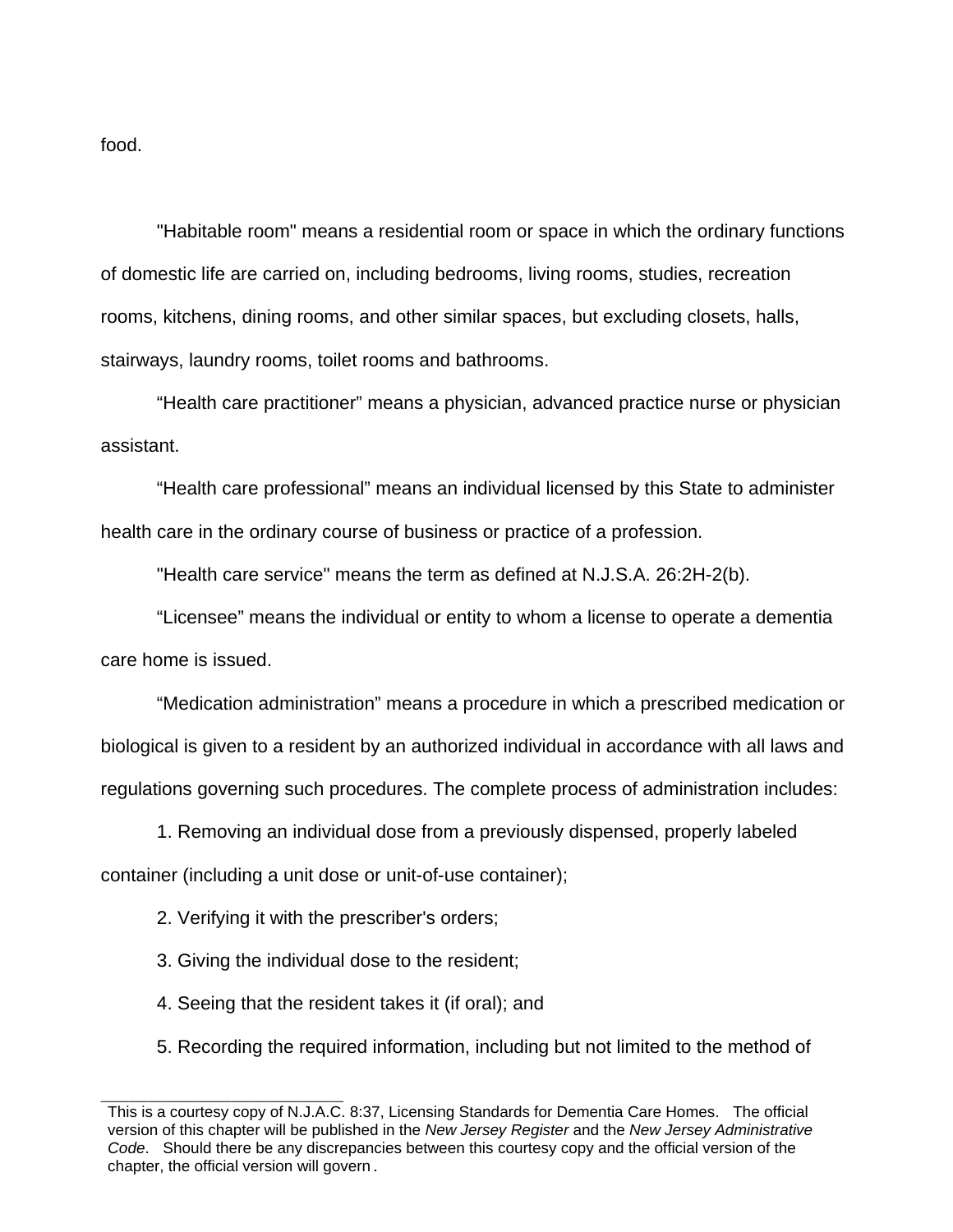administration, time administered, initials of individuals who administered the medication, and effect of the medication when "prn" or as-needed medications are administered.

 "Medication aide" means a person who is qualified to administer medication in accordance with N.J.A.C. 8:36-9.2.

"NFPA" means the National Fire Protection Association.

 "Office of Certificate of Need and Healthcare Facility Licensure" means the health care facility licensing unit within the Division of Certificate of Need and Licensing of the Health Systems Branch of the Department, for which the contact information is Office of Certificate of Need and Healthcare Facility Licensure, Division of Certificate of Need and Licensing, Department of Health, PO Box 358, Trenton, NJ 08625-0358, (609) 292-5960, facsimile number (609) 826-3745, and website address for forms www.nj.gov/health/forms.

"Physician" means an individual who is licensed or authorized by the New Jersey State Board of Medical Examiners to practice medicine in the State of New Jersey, in accordance with N.J.S.A. 45:9-1 et seq. and N.J.A.C. 13:35.

"Physician assistant" means an individual who is licensed by the New Jersey State Board of Medical Examiners, pursuant to N.J.S.A. 45:9-27.10 et seq.

"Resident" means a person with Alzheimer's disease or other forms of dementia who is: 18 years of age or older; ambulant with or without assistive devices; certified by a licensed physician to be free from communicable disease and not in need of skilled nursing care 24 hours a day, seven days a week; and, except in the case of a person 65 years of age or over, in need of dietary services, supervision of self-administration of medications,

This is a courtesy copy of N.J.A.C. 8:37, Licensing Standards for Dementia Care Homes. The official version of this chapter will be published in the *New Jersey Register* and the *New Jersey Administrative Code*. Should there be any discrepancies between this courtesy copy and the official version of the chapter, the official version will govern.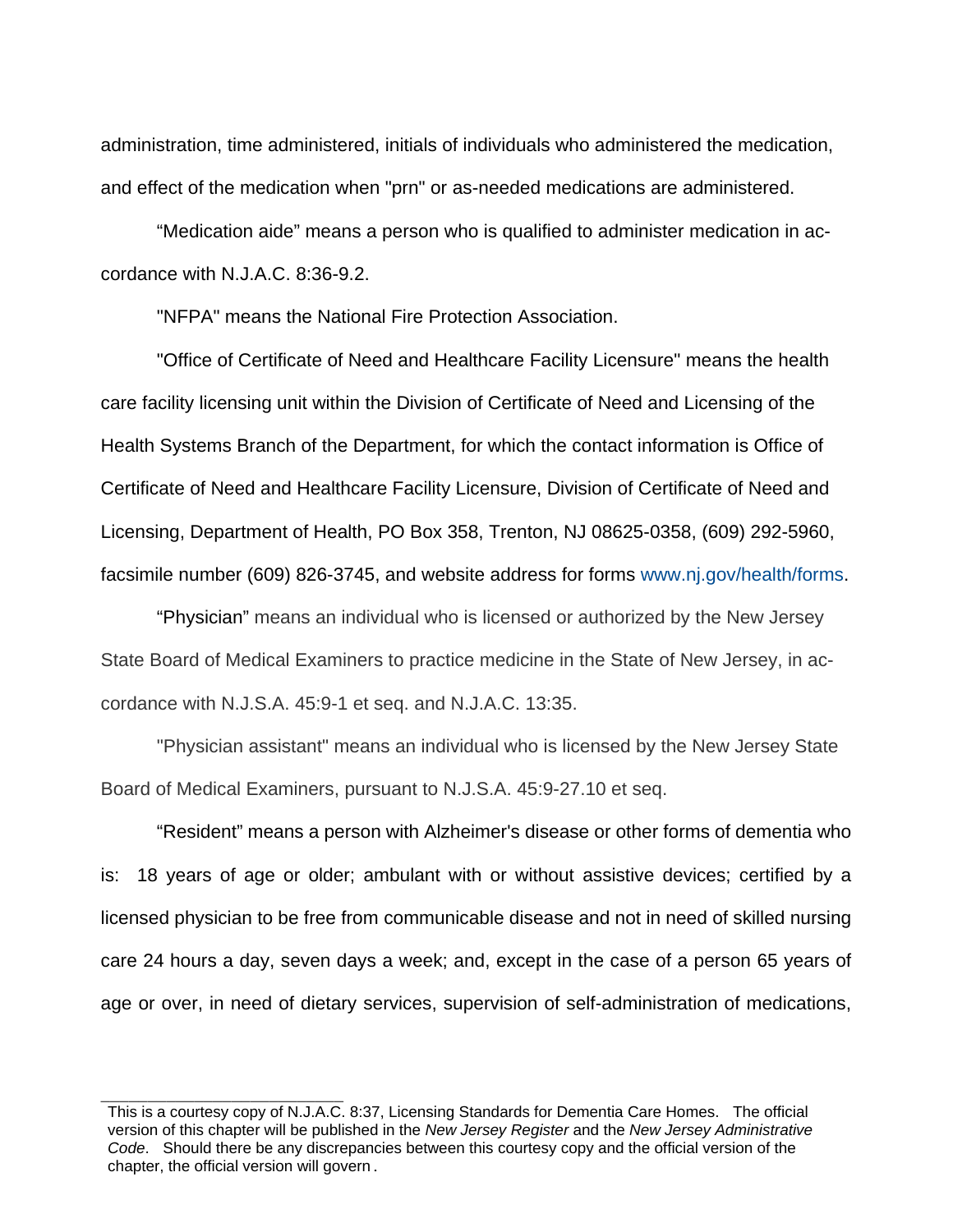supervision of and assistance in activities of daily living, or assistance in obtaining health care services.

"Responsible person" means a person who has been designated as a resident's healthcare representative, attorney-in-fact, guardian or other legal representative for purposes of making healthcare decisions on behalf of the resident.

"Rubbish" means all waste material other than garbage.

"Skilled nursing care" means nursing care ordered by a physician and given or supervised by a registered professional nurse, but does not include the administration of medications.

"Supervision of self-administration of medication" means a procedure in which an individual designated by the dementia care home provides a prescribed medication or biological in its properly labeled container to a resident for the resident to administer the medication or biological to himself or herself. The complete process of administration includes:

1. Obtaining the resident's properly labeled container of prescribed medication or biological from the location in the dementia care home where medications are stored;

2. Reading aloud the label and dosing requirements listed on the container in the presence of the resident;

3. Handing the container of medication or biologic to the resident;

4. Observing the resident remove the proper dose of medication and administer the dose to himself or herself;

5. Returning the medication container to the proper storage area; and

This is a courtesy copy of N.J.A.C. 8:37, Licensing Standards for Dementia Care Homes. The official version of this chapter will be published in the *New Jersey Register* and the *New Jersey Administrative Code*. Should there be any discrepancies between this courtesy copy and the official version of the chapter, the official version will govern.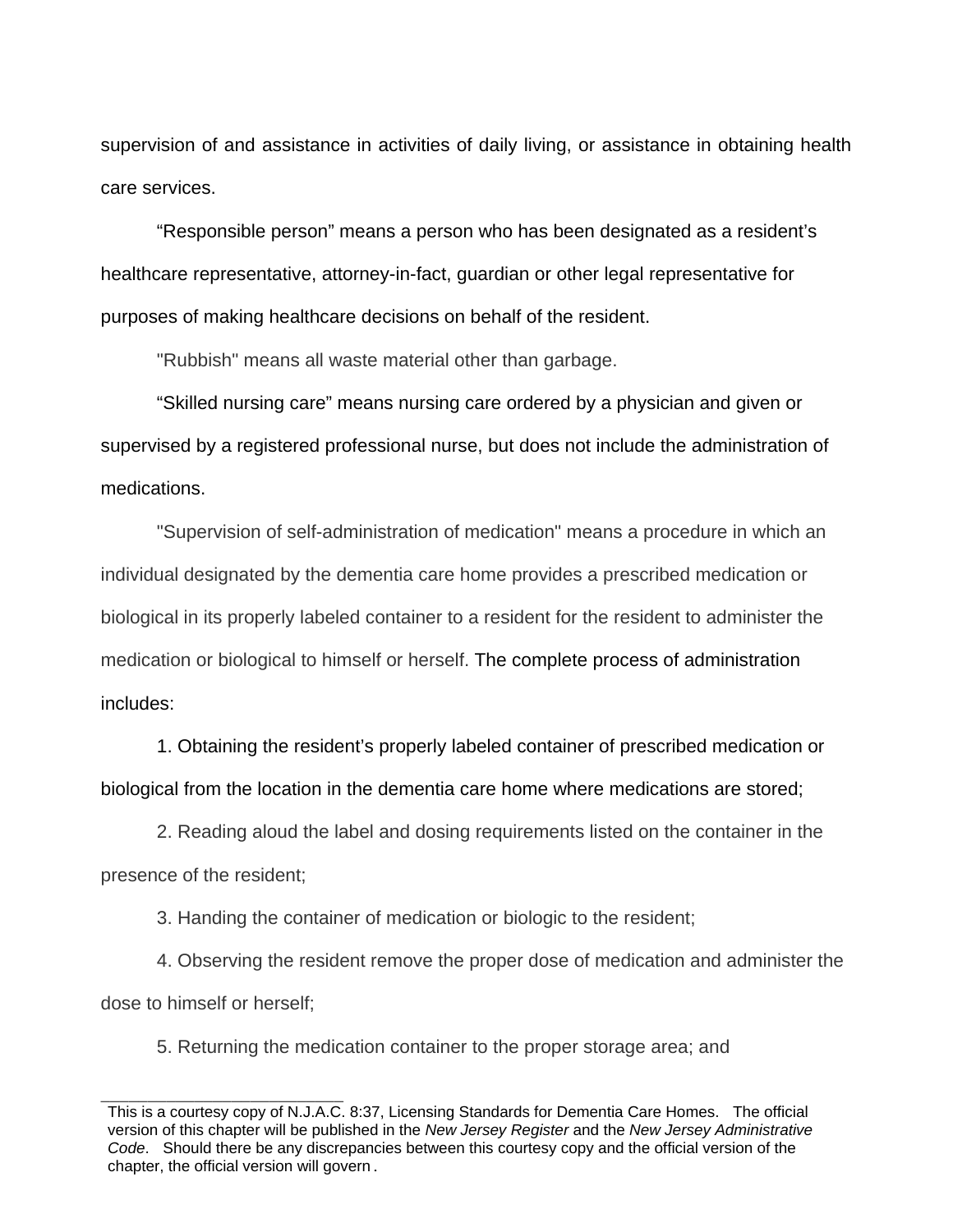6. Making a record in the resident's file of the name of the medication taken, dosage amount and time of administration.

Subchapter 2. Licensing

8:37-2.1 Provisional Licenses

(a) No person, public or private institution, agency, entity, corporation, or business concern shall own or operate a dementia care home without a license from the Department. (b) On or about June 1, 2016, the Department shall issue a provisional license to each dementia care home that holds a valid license from the Department of Community Affairs pursuant to N.J.A.C. 5:27 as of that date, which provisional license shall remain in place for one year unless the license is revoked sooner by the Department.

 (c) Each dementia care home shall have an administrator who is responsible for the day to day operations of the dementia care home.

1. A dementia care home shall provide the Office of Certificate of Need and Healthcare Facility Licensing with written notification of a change in administrator, including the name of the new administrator, within 72 hours of the change.

(d) No person shall operate a dementia care home, or offer, advertise or hold out a facility as a dementia care home, or hold out a building as available for occupancy by dementia care home residents without a valid license issued by the Department for the operation of that facility in accordance with the provisions of the Act.

This is a courtesy copy of N.J.A.C. 8:37, Licensing Standards for Dementia Care Homes. The official version of this chapter will be published in the *New Jersey Register* and the *New Jersey Administrative Code*. Should there be any discrepancies between this courtesy copy and the official version of the chapter, the official version will govern.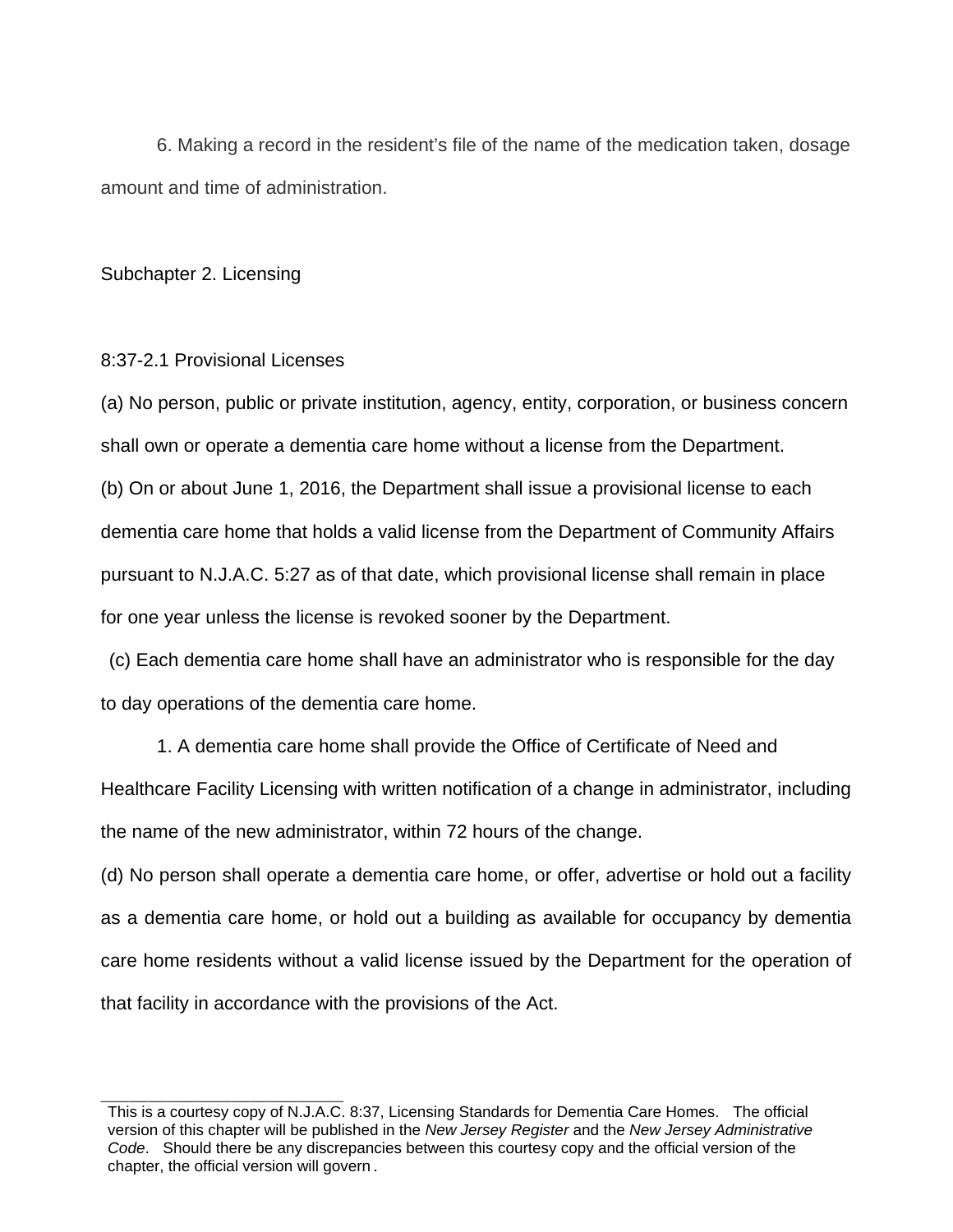### 8:37-2.2. Access to agency representatives

Authorized Department staff may conduct survey visits at a facility at any time. Such visits may include, but shall not be limited to, the review of all facility documents and resident records as well as conferences with residents, responsible parties of residents, and facility staff.

## 8:37-2.3 Waiver of licensing standards

(a) Pursuant to N.J.S.A. 26:2H-153, the Commissioner or his or her designee may, in accordance with the general purposes and intent of this chapter, waive sections of the rules if, in his or her opinion, such waiver would not endanger the life, safety, or health of residents or the public and the failure to grant the waiver would pose a serious financial hardship to the licensee.

(b) A licensee seeking a waiver of a rule in this chapter shall apply in writing to the Director of the Office of Certificate of Need and Healthcare Facility Licensure of the Department on Form CN-28, Application for Waiver, which is attached as chapter Appendix A and is incorporated herein by reference and is also available on the Department's website at http://web.doh.state.nj.us/apps2/forms/subforms.aspx?pro=healthfacilities#need-care.

(c) A written request for waiver shall include the following:

- 1. A citation to the specific rule or part of the rule for which a waiver is requested;
- 2. Reasons for requesting a waiver, including a statement of the type and degree of

This is a courtesy copy of N.J.A.C. 8:37, Licensing Standards for Dementia Care Homes. The official version of this chapter will be published in the *New Jersey Register* and the *New Jersey Administrative Code*. Should there be any discrepancies between this courtesy copy and the official version of the chapter, the official version will govern.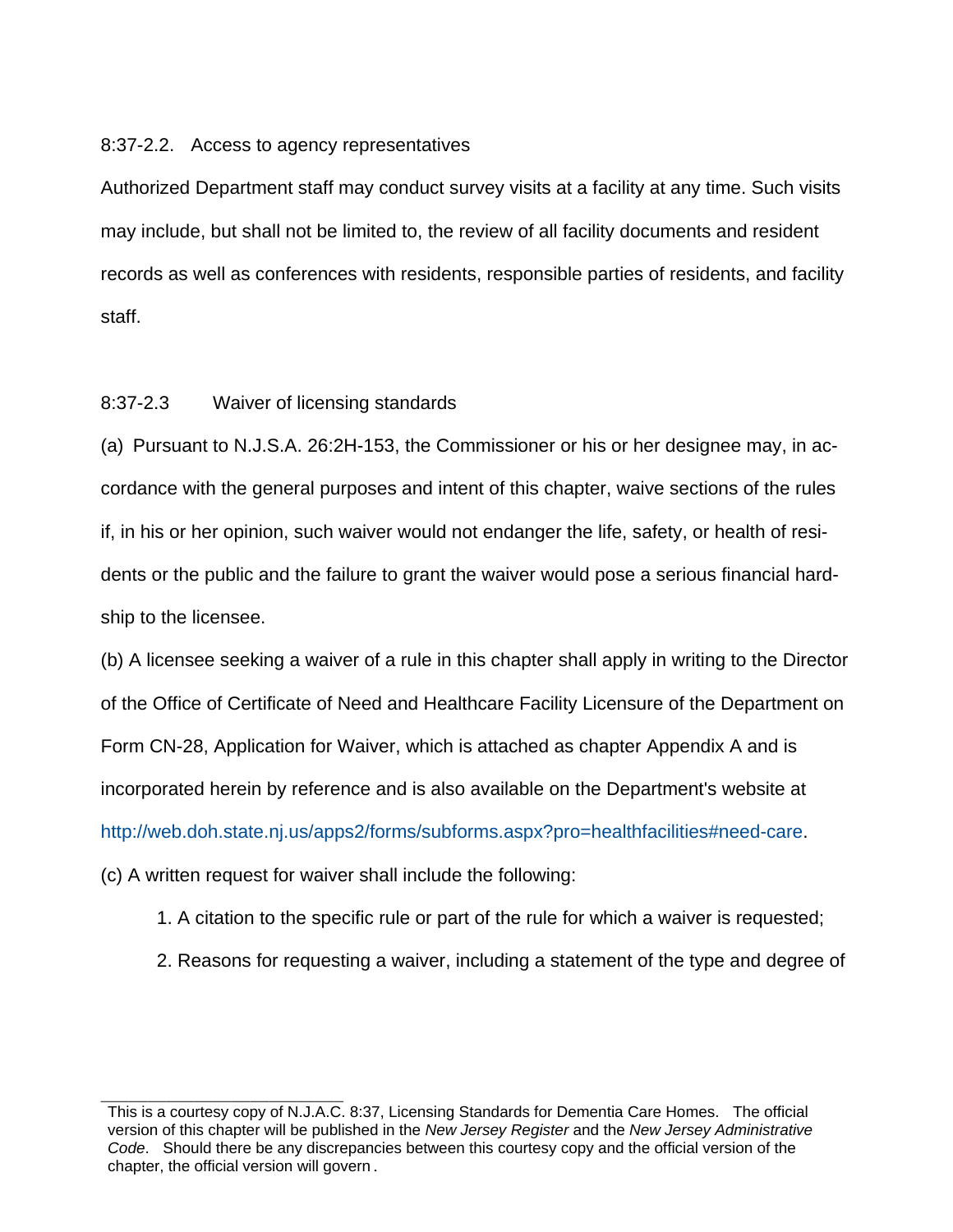hardship that would result to the licensee upon full compliance;

3. An alternative proposal, which would ensure resident safety;

4. Documentation to support the application for waiver;

5. Whether the project is currently under review by the Department of Community Affairs, Health Care Plan Review; and

6. Whether the waiver request is based on plan review comments by the Department of Community Affairs.

(d) The Department may request additional information before processing a request for waiver.

(e) The Department's decision to deny a waiver is a final agency decision, of which jurisdiction and venue for judicial review are vested in the New Jersey Superior Court, Appellate Division.

## 8:37-2.4 Violations

A person or entity found to be in violation of the provisions of N.J.S.A. 26:2H-148 et seq., or any rules or regulations adopted by the Commissioner pursuant thereto with respect to the operation of a dementia care home, shall be subject to the enforcement remedies provided for in N.J.S.A. 26:2H-13 or 26:2H-14, and N.J.A.C. 8:43E-3.1 et seq.

8:37-2.5 Resident admission agreement, financial arrangements and full disclosure

This is a courtesy copy of N.J.A.C. 8:37, Licensing Standards for Dementia Care Homes. The official version of this chapter will be published in the *New Jersey Register* and the *New Jersey Administrative Code*. Should there be any discrepancies between this courtesy copy and the official version of the chapter, the official version will govern.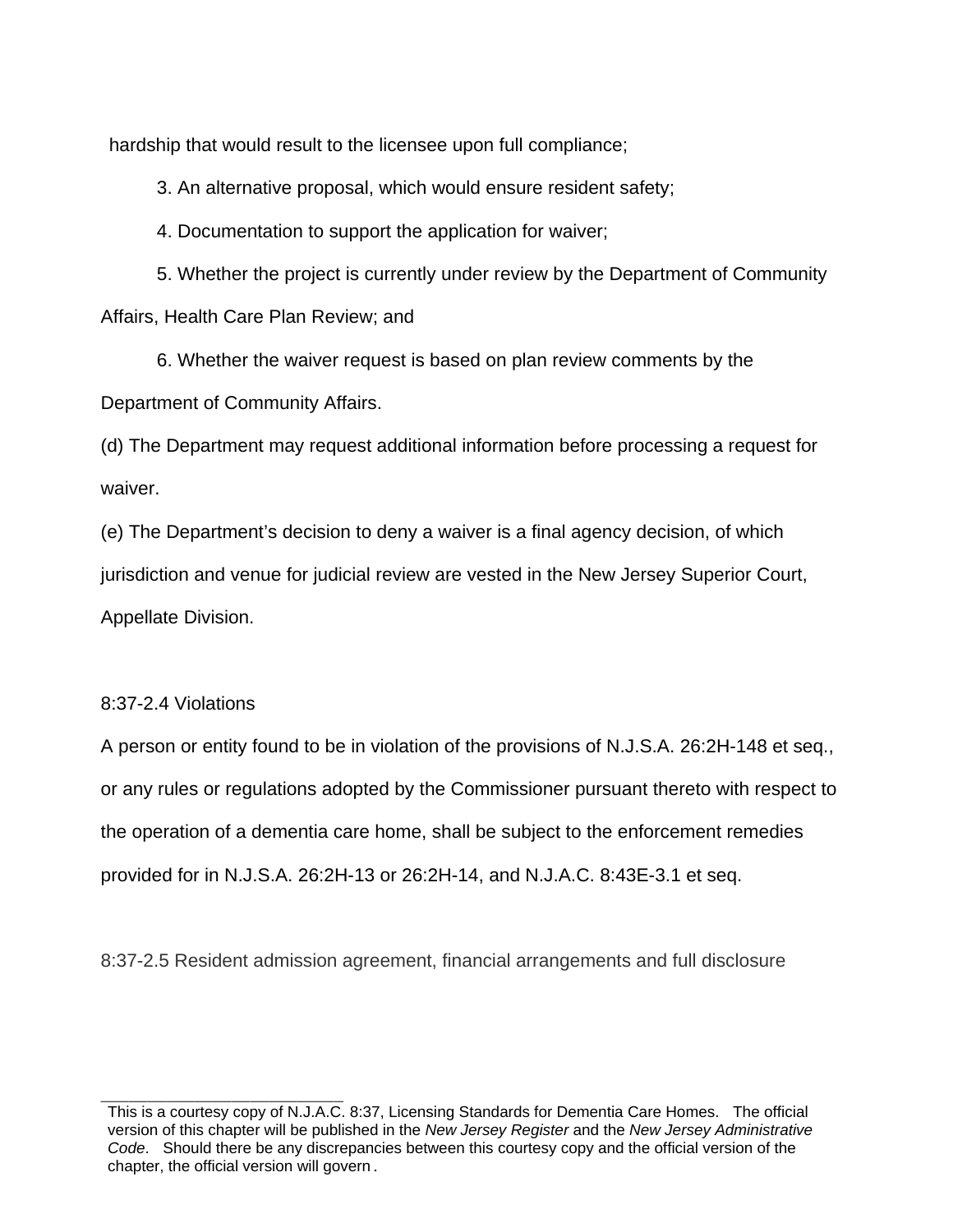(a) Prior to or upon admission, the licensee shall enter into a written resident admission agreement with each resident of the dementia care home or the resident's responsible party.

(b) The licensee shall disclose in the resident admission agreement, at a minimum, the services it will provide to the resident, the amount of any required security deposit, transportation it will provide for healthcare appointments and the fee for the transportation, if any, the public programs or benefits that it accepts or delivers, the policies and discharge criteria that affect a resident's ability to remain in the facility, the fees for services provided and charges for supplies routinely provided by the licensee, and the costs of supplies which are specially ordered.

(c) Concerning financial arrangements, the licensee shall:

 1. Impose no additional charges, expenses, or other financial liabilities in excess of what is provided in the resident admission agreement, unless at least 30 days written notification is provided to the resident and any responsible person of the charges and there is written documentation evidencing the resident's agreement to pay such charges;

 2. Impose no additional charges for increased level of care without documentation of recertification of the physician, as required by N.J.A.C. 8:37-4.1(a), that supports the need for the increase;

 3. Maintain a written record of all financial arrangements with the resident and/or his or her responsible person, with copies furnished to the resident and any responsible person; and

4. Provide the resident and any responsible person with information about obtaining

This is a courtesy copy of N.J.A.C. 8:37, Licensing Standards for Dementia Care Homes. The official version of this chapter will be published in the *New Jersey Register* and the *New Jersey Administrative Code*. Should there be any discrepancies between this courtesy copy and the official version of the chapter, the official version will govern.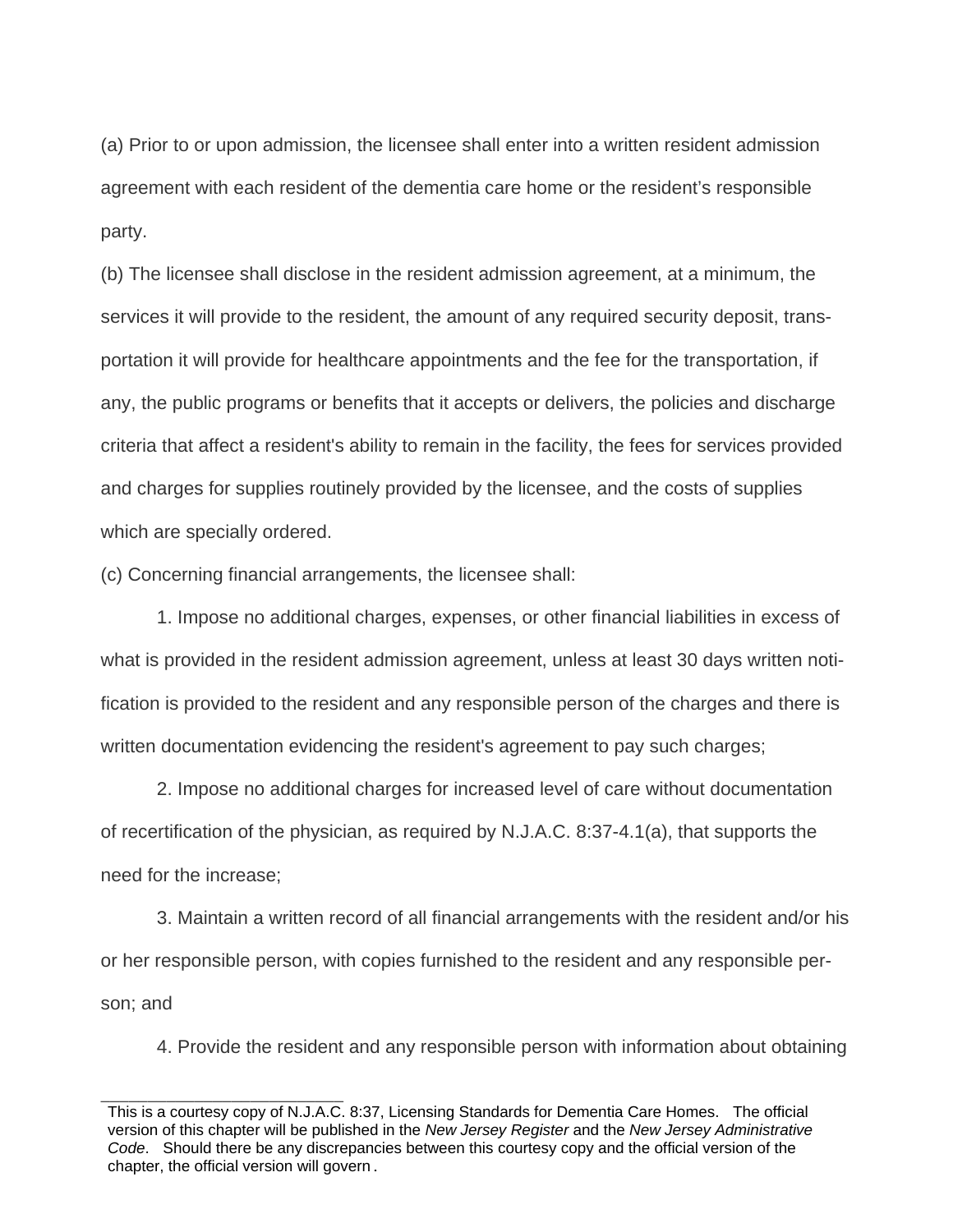financial assistance available from third-party payers and/or other payers and referral systems for resident financial assistance.

(d) All residents who have advanced a security deposit to a licensee prior to or upon their admission shall be entitled to receive interest earnings, which have accumulated on such funds or property.

 1. The licensee shall hold such funds in trust for the resident and they shall remain the property of the resident and shall be returned to the resident, any responsible person or the resident's estate upon discharge or death minus any outstanding payment owed to the licensee by the resident within 60 days after the person is no longer a resident.

 2. All such funds shall be held in an interest-bearing account, in accordance with the requirements set forth at N.J.S.A. 30:13-4.1.

 3. Immediately upon investment, the licensee shall notify the resident and any responsible person, in writing, of the name and address of the bank or investment company holding the funds and the amount of the deposit.

i. The licensee shall thereafter provide a quarterly statement to each resident and any responsible person for whom it holds security funds in trust identifying the balance, interest earned, and any deductions for charges or expenses incurred in accordance with the terms of the resident admission agreement.

(e) Every licensee to whom a resident's personal funds are entrusted shall maintain a ledger setting forth the date on which each payment was received, the amount of each such payment, the date of each disbursement, the amount of each such disbursement, the

This is a courtesy copy of N.J.A.C. 8:37, Licensing Standards for Dementia Care Homes. The official version of this chapter will be published in the *New Jersey Register* and the *New Jersey Administrative Code*. Should there be any discrepancies between this courtesy copy and the official version of the chapter, the official version will govern.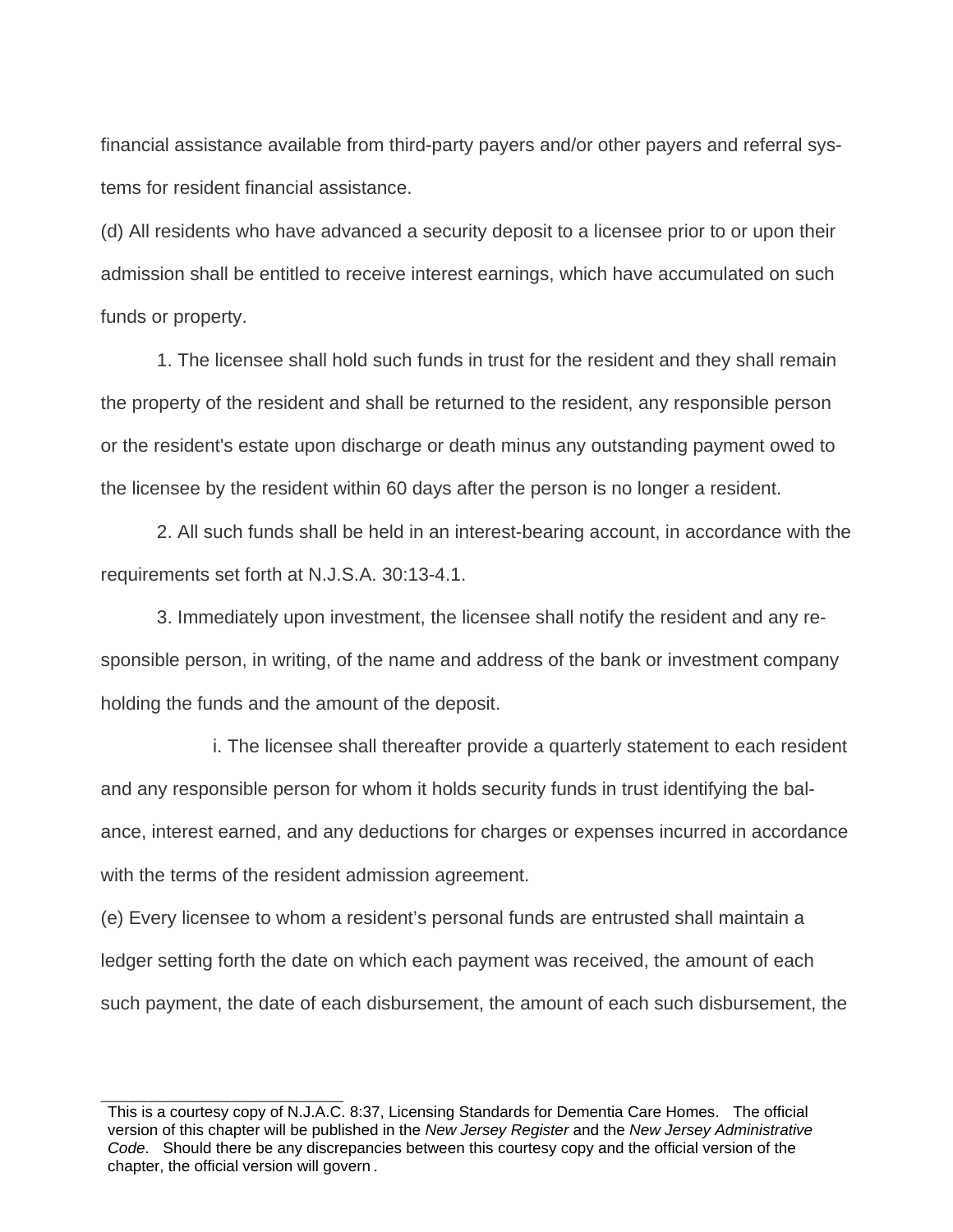person to whom each such disbursement was made and the purpose of each disbursement.

 1. The resident or the resident's responsible party shall sign the ledger to acknowledge receipt of personal funds or of goods or services purchased with such personal funds.

8:37-2.6 Reportable events

(a) Licensees shall comply with the health care facility reporting requirements at N.J.A.C. 8:43E-10.11.

 1. A dementia care home is considered a "home-based service" under N.J.A.C. 8:43E-10.11(a)(1).

8:37-2.7 Personal needs allowances

When applicable, personal needs allowances shall comply with N.J.A.C. 8:36-6.3.

Subchapter 3. Resident Rights

8:37-3.1 Resident rights

(a) Every resident of a dementia care home shall have the right to:

1. Manage the resident's own financial affairs or to have that responsibility delegated to a family member, an assigned guardian, the facility administrator, or some other individual with power of attorney. The resident's authorization must be in writing, and must be witnessed in writing;

This is a courtesy copy of N.J.A.C. 8:37, Licensing Standards for Dementia Care Homes. The official version of this chapter will be published in the *New Jersey Register* and the *New Jersey Administrative Code*. Should there be any discrepancies between this courtesy copy and the official version of the chapter, the official version will govern.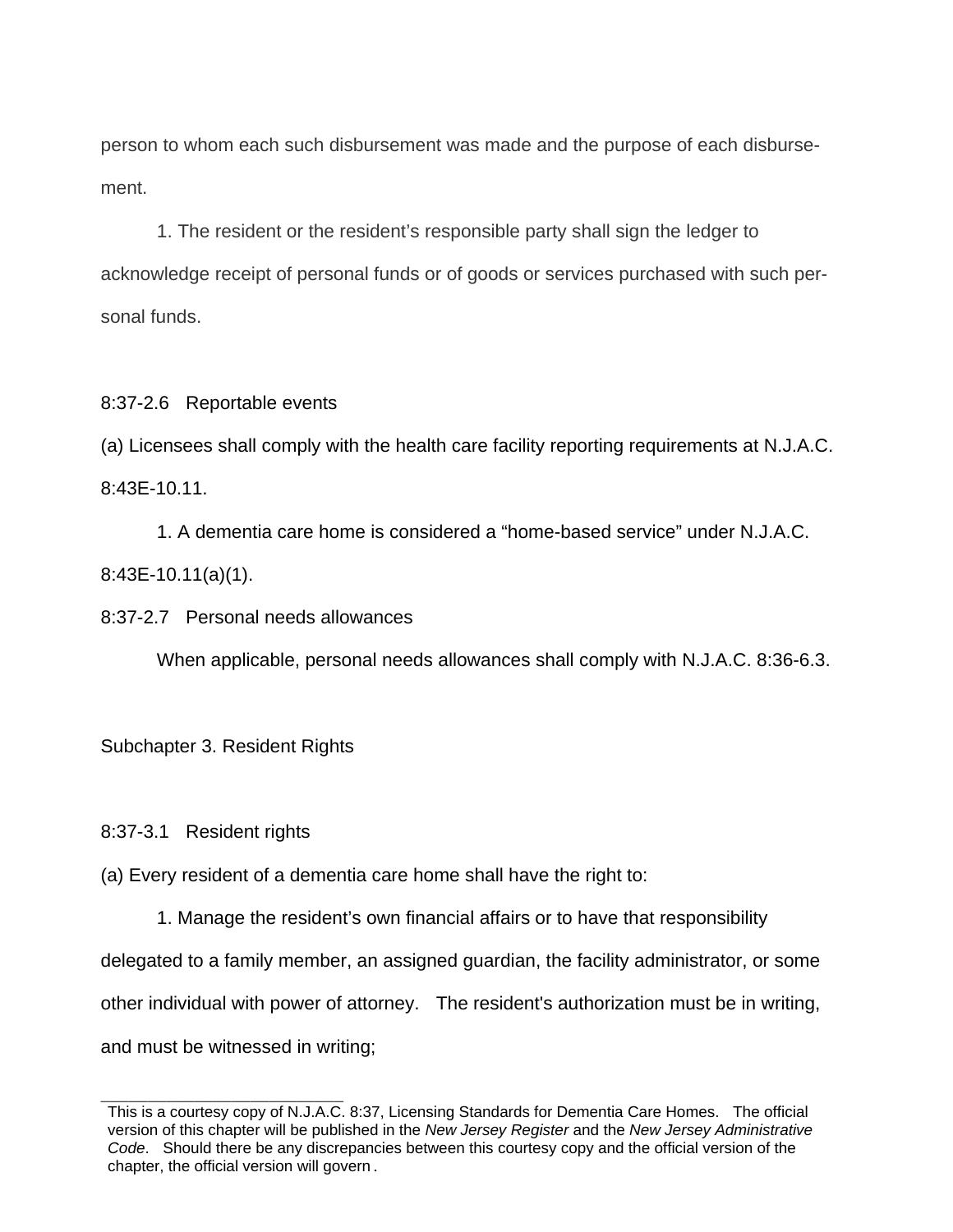2. Wear the resident's own clothing;

3. Determine the resident's own dress, hair style, or other personal effects according to individual preference;

4. Retain and use the resident's personal property in the resident's immediate living quarters, so as to maintain individuality and personal dignity, except where the licensee can demonstrate that it would be unsafe, impractical to do so, or infringe upon the rights of others, and that mere convenience is not the licensee's motive to restrict this right;

5. Receive and send unopened correspondence;

6. Unaccompanied access to a telephone at a reasonable hour and to a private phone at the resident's expense;

7. Privacy;

8. Retain the services of the resident's own personal physician at the resident's own expense or under a health care plan and to confidentiality and privacy concerning the resident's medical condition and treatment;

9. Unrestricted communication, including personal visitation with any person of the resident's choice, at any reasonable hour;

10. Make contacts with the community and to achieve the highest level of independence, autonomy, and interaction with the community of which the resident is capable;

11. Present grievances on behalf of the resident or others to the operator, State governmental agencies, or other persons without threat of reprisal in any form or manner;

This is a courtesy copy of N.J.A.C. 8:37, Licensing Standards for Dementia Care Homes. The official version of this chapter will be published in the *New Jersey Register* and the *New Jersey Administrative Code*. Should there be any discrepancies between this courtesy copy and the official version of the chapter, the official version will govern.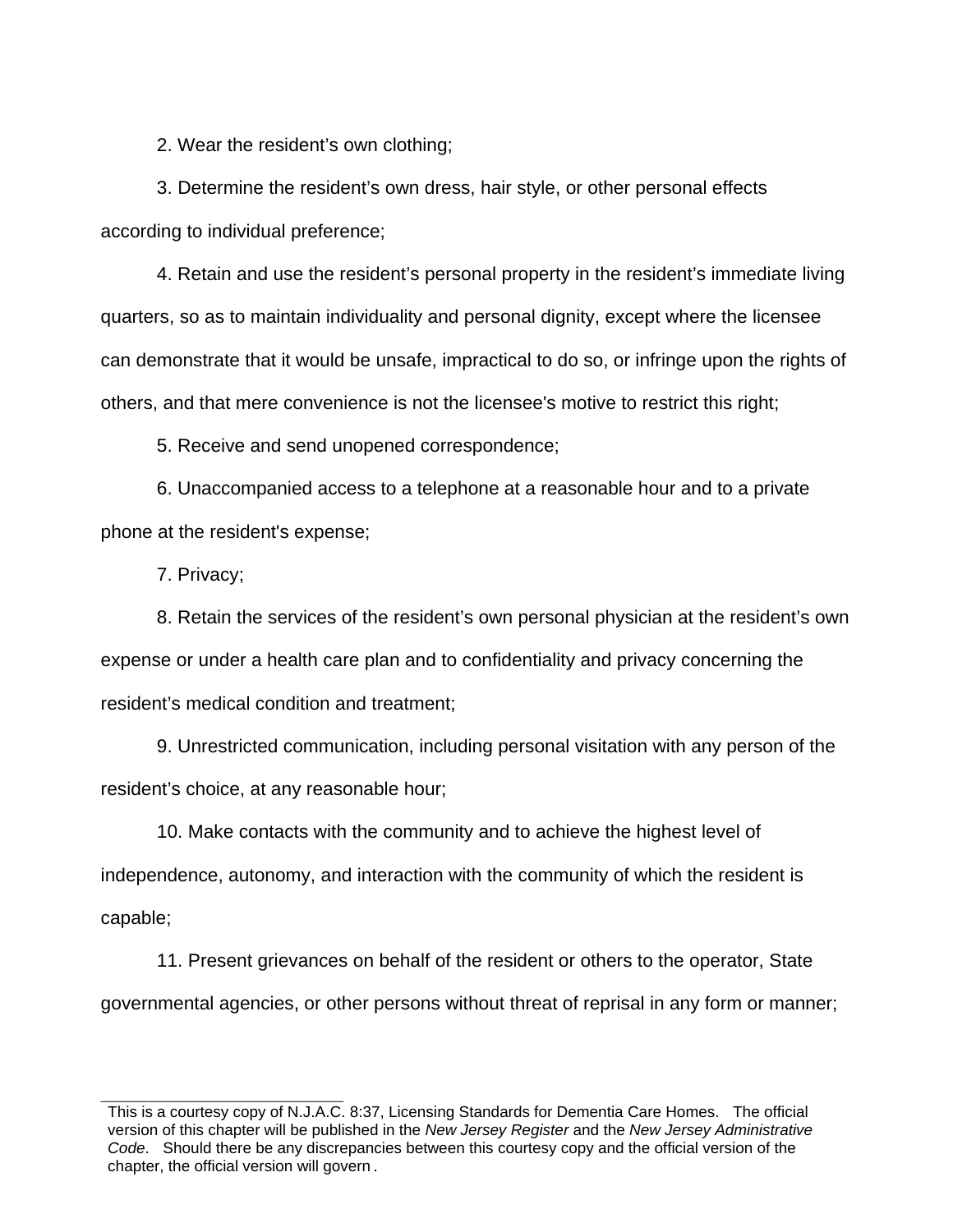12. A safe and decent living environment and considerate and respectful care that recognizes the dignity and individuality of the resident;

13. Refuse to perform services for the licensee, except as contracted for by the resident and the operator;

14. Practice the religion of the resident's choice, or to abstain from religious practice; and

15. Not be deprived of any constitutional, civil, or legal right solely by reason of residence in a dementia care home.

(b) Each dementia care home shall ensure that a written notice of the rights set forth in paragraph (a) above is given to every resident, their family and any responsible person upon admittance to the facility and to each resident or responsible person upon request.

1. The operator shall also post this notice in a conspicuous public place in the facility.

2. This notice shall include the name, address, and telephone numbers of the complaint program in the Department, Office of the Ombudsman for the Institutionalized Elderly, county welfare agency, and county office on aging.

(c) Pursuant to N.J.S.A. 26:2H-154(c), a resident whose rights as set forth in paragraph (a) above are violated shall have a cause of action against any person committing the violation.

1. The action may be brought in any court of competent jurisdiction to enforce those rights and to recover actual and punitive damages for their violation.

This is a courtesy copy of N.J.A.C. 8:37, Licensing Standards for Dementia Care Homes. The official version of this chapter will be published in the *New Jersey Register* and the *New Jersey Administrative Code*. Should there be any discrepancies between this courtesy copy and the official version of the chapter, the official version will govern.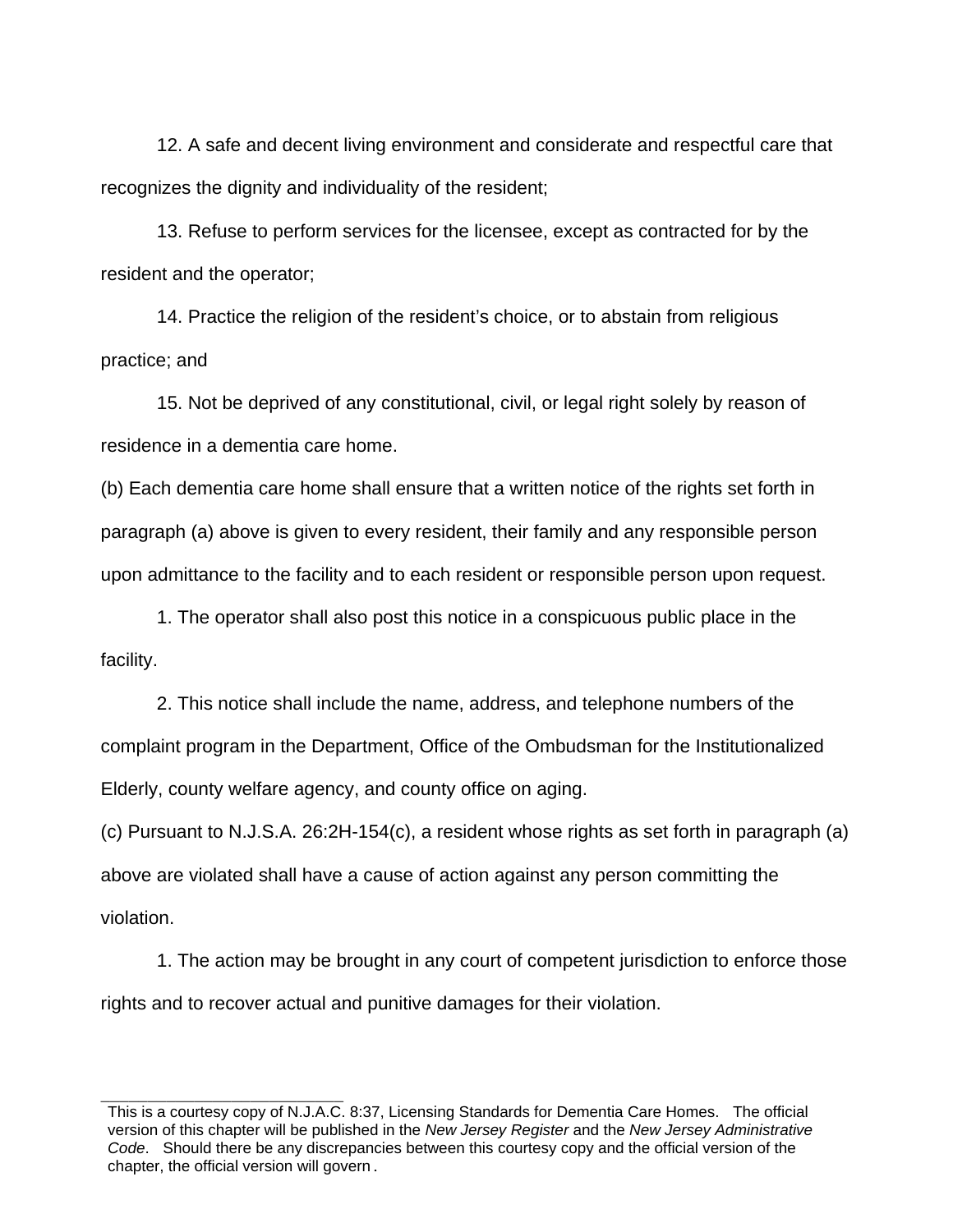2. A plaintiff who prevails in the action shall be entitled to recover reasonable attorney's fees and costs of the action.

Subchapter 4. Admission and retention of residents

8:37-4.1 Admission and retention; health care monitoring

(a) Prior to a prospective resident's admission to a dementia care home, the prospective resident shall receive a medical assessment from a physician and obtain a certification from that physician stating that a dementia care home is appropriate to meet the needs of the prospective resident.

1. Each resident shall be reassessed and recertified by a physician on a quarterly basis in compliance with N.J.S.A. 26:2H-152(n)(6).

(b) The facility shall place a copy of the physician's certification and each recertification obtained thereafter in the resident's file.

(c) The facility shall take each resident's weight at least monthly at the facility and record it appropriately.

1. The facility shall provide the resident's weight information to the resident's assessing physician for each quarterly review, in accordance with paragraph (a) above.

2. If a resident loses more than five percent of his or her weight in a one-month period (and is not on a prescribed weight reduction plan), the facility must immediately notify the resident's attending physician.

This is a courtesy copy of N.J.A.C. 8:37, Licensing Standards for Dementia Care Homes. The official version of this chapter will be published in the *New Jersey Register* and the *New Jersey Administrative Code*. Should there be any discrepancies between this courtesy copy and the official version of the chapter, the official version will govern.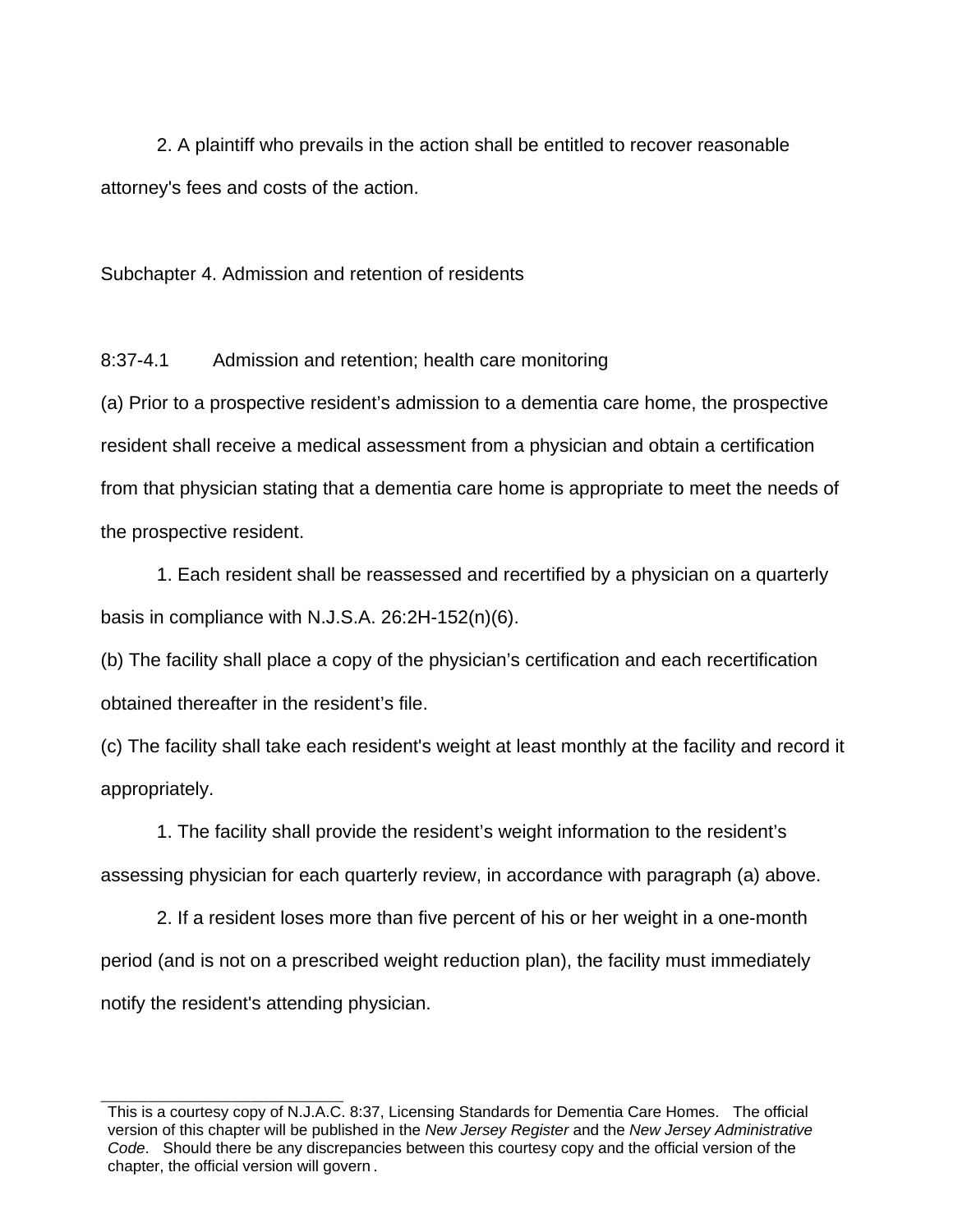(d) Absent an emergency, physical or chemical restraints that are being used for the purpose of restricting a person's mobility within the facility are not permitted. Whenever a physical or chemical restraint is being considered for use in a facility, it must be approved in writing by the resident's attending physician with an accompanying rationale for use of same.

(e) Even if a resident has a "Do Not Resuscitate" (DNR) order, staff must call 911 for appropriate assistance in the event of an emergency, so that appropriate medical staff can assist the resident and act, if appropriate.

(f) Prior to admission, and at least annually thereafter, the licensee shall notify the resident and the resident's responsible person in writing of the discharge criteria in N.J.A.C. 8:37- 4.2.

(g) In the event the recertification required pursuant to paragraph (a)(1) above determines that the resident requires a transfer to a facility providing a higher level of care, the dementia care home shall:

1. Verbally notify the resident, the resident's family and any responsible person of the assessment results within 24 hours of completion, with written notification to follow within 72 hours of assessment completion;

2. In consultation with the resident, the resident's family and any responsible person, arrange for and/or assist in the orderly transfer of the resident within 15 days; this shall include licensee assistance in seeking out and securing an appropriate placement for the resident; and

This is a courtesy copy of N.J.A.C. 8:37, Licensing Standards for Dementia Care Homes. The official version of this chapter will be published in the *New Jersey Register* and the *New Jersey Administrative Code*. Should there be any discrepancies between this courtesy copy and the official version of the chapter, the official version will govern.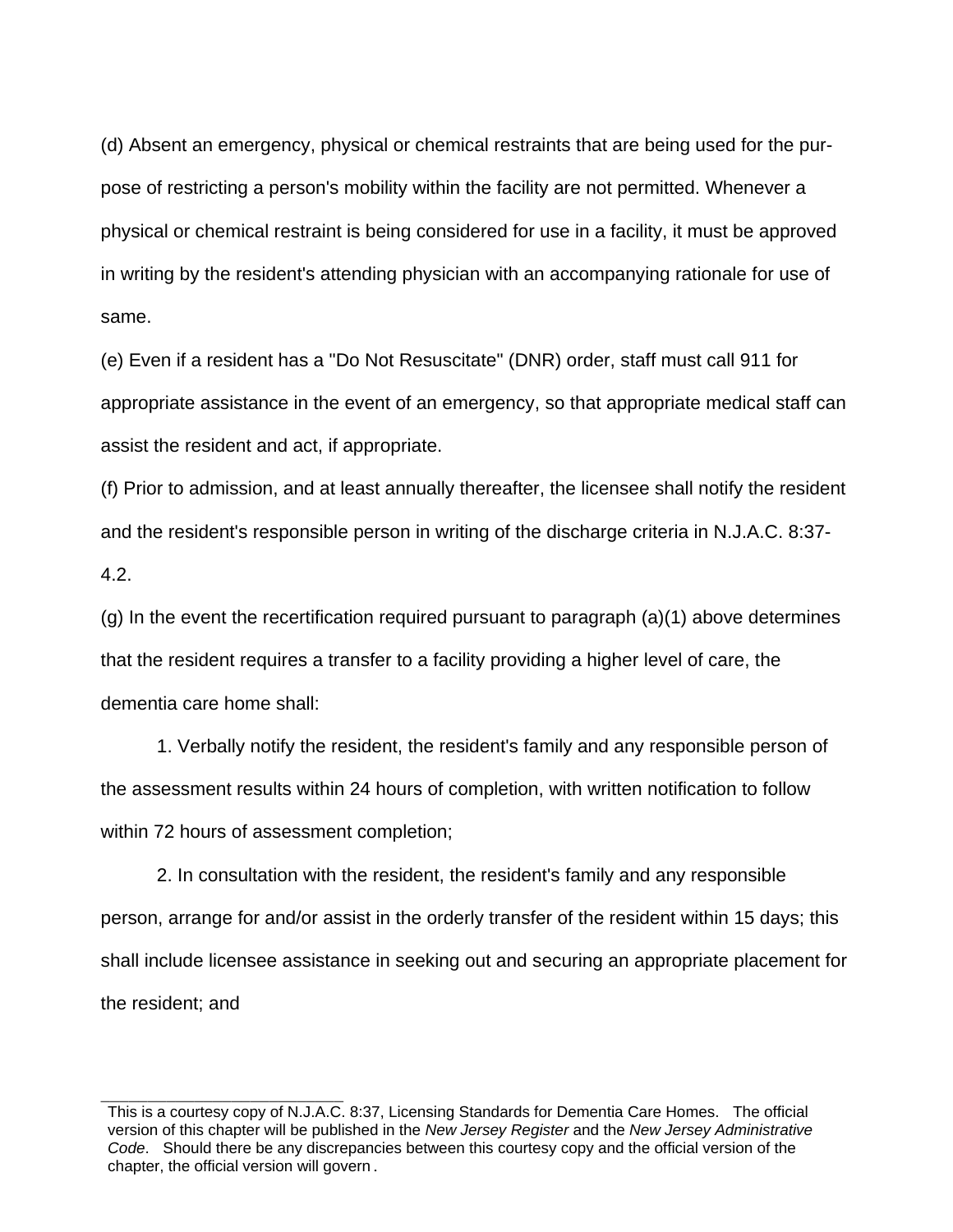3. Arrange for the provision of all necessary services for the appropriate care of the resident until the resident is discharged.

## 8:37-4.2 Discharge criteria

(a) The dementia care home shall set forth the criteria for discharge in the admission agreement that it enters into with the resident or the resident's responsible person prior to or upon admission.

(b) A resident shall be transferred from a dementia care home to a facility that offers a higher level of care if the resident exhibits one or more of the following characteristics:

1. The resident is consistently and totally dependent in eating and toileting;

i. "Consistently and totally dependent in eating" means being unable to swallow and/or requiring a feeding tube.

ii. "Consistently and totally dependent in toileting" means requiring a colostomy bag and/or catheter.

 2. The resident is unable to self-administer medications (oral, topical, injectable) even when monitored; provided, however, that residents who are unable to self-administer medication shall be permitted to remain in the facility provided medication management is provided by a licensed healthcare professional, who is acting within the scope of that person's license;

3. The resident requires treatment of a stage two, three or four pressure sore;

4. The resident exhibits behaviors and/or has cognitive impairments of such severity as to be a danger to self or others;

This is a courtesy copy of N.J.A.C. 8:37, Licensing Standards for Dementia Care Homes. The official version of this chapter will be published in the *New Jersey Register* and the *New Jersey Administrative Code*. Should there be any discrepancies between this courtesy copy and the official version of the chapter, the official version will govern.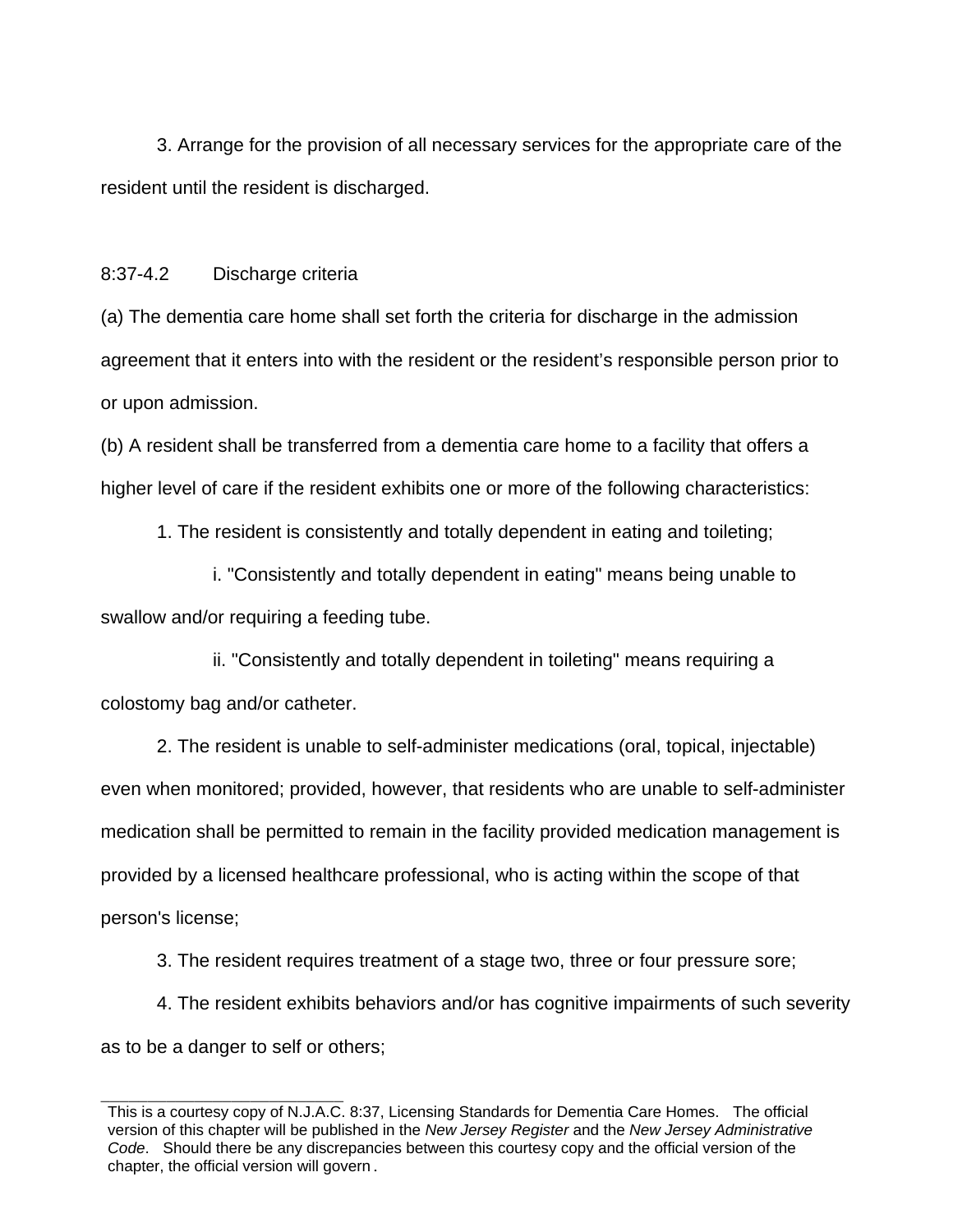5. The resident is in need of a therapeutic diet that cannot be accommodated at the dementia care home and requires nursing monitoring;

i. Examples of prescribed therapeutic diets that would necessitate a transfer of the resident to a facility that could provide a higher level of care are diets that require blood sugar monitoring, monitoring of food and fluid intake, and monitoring of skin integrity and possible dehydration.

6. The resident is bed bound or requires repositioning due to his or her disease progression or due to a medically disabling condition;

7. The resident requires skilled nursing care 24-hours a day, seven days a week;

8. The resident requires more than "assistance with transfer;" or

9. The resident has a medically unstable condition and/or has special health problems, and the necessary therapy regimen for care and/or treatment cannot be appropriately developed and implemented in the dementia care home environment. (c) The Commissioner may revoke the license of any provider who violates the criteria for discharging residents.

### 8:37-4.3 Referrals

 The licensee shall maintain a list of licensed New Jersey long term care facilities and provide it to the resident, the resident's family, and any responsible person when a resident needs a higher level of care.

This is a courtesy copy of N.J.A.C. 8:37, Licensing Standards for Dementia Care Homes. The official version of this chapter will be published in the *New Jersey Register* and the *New Jersey Administrative Code*. Should there be any discrepancies between this courtesy copy and the official version of the chapter, the official version will govern.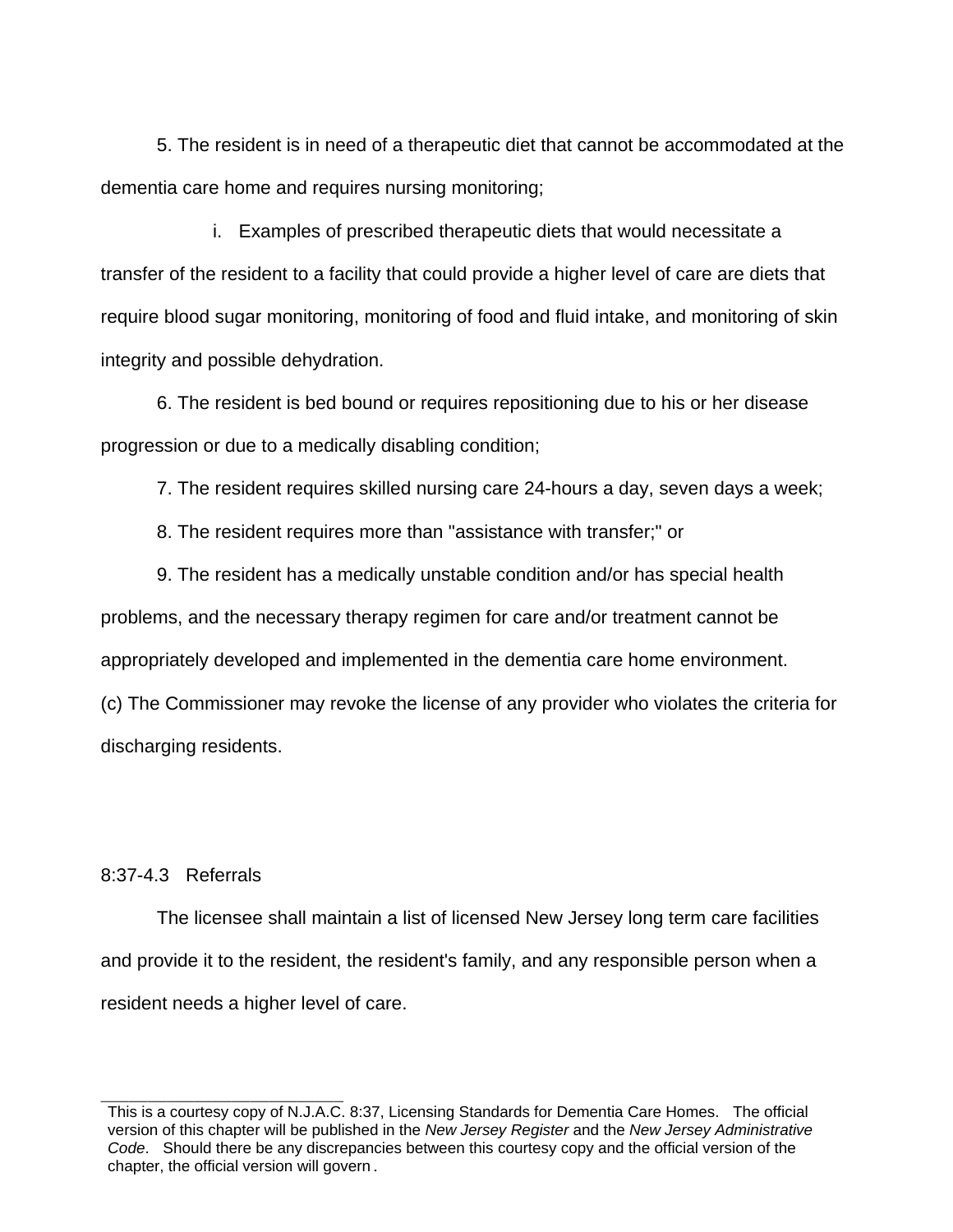# Subchapter 5. Personal Care Services

# 8:37-5.1 Restriction on health care services

(a) An individual who has an ownership interest in the licensed dementia care home shall not provide health care services in that facility.

(b) A licensed health care professional employed by the licensee or by an outside agency, who is acting within the scope of that person's license, may provide health care services to a resident of a dementia care home.

(c) A resident of a dementia care home shall not be given skilled nursing care while a resident, except for:

- 1. Emergencies;
- 2. Temporary illness for a period of one week or less; or

3. When it is ordered by a licensed physician and the resident does not require such care 24-hours a day, seven days a week.

8:37-5.2 Services provided by dementia care homes

(a) Dementia care homes shall provide residents with the following services:

- 1. Dietary services;
- 2. Recreational activities;
- 3. Supervision of self-administration of medications;
- 4. Supervision and assistance in activities of daily living; and
- 5. Assistance in obtaining necessary health care services.

This is a courtesy copy of N.J.A.C. 8:37, Licensing Standards for Dementia Care Homes. The official version of this chapter will be published in the *New Jersey Register* and the *New Jersey Administrative Code*. Should there be any discrepancies between this courtesy copy and the official version of the chapter, the official version will govern.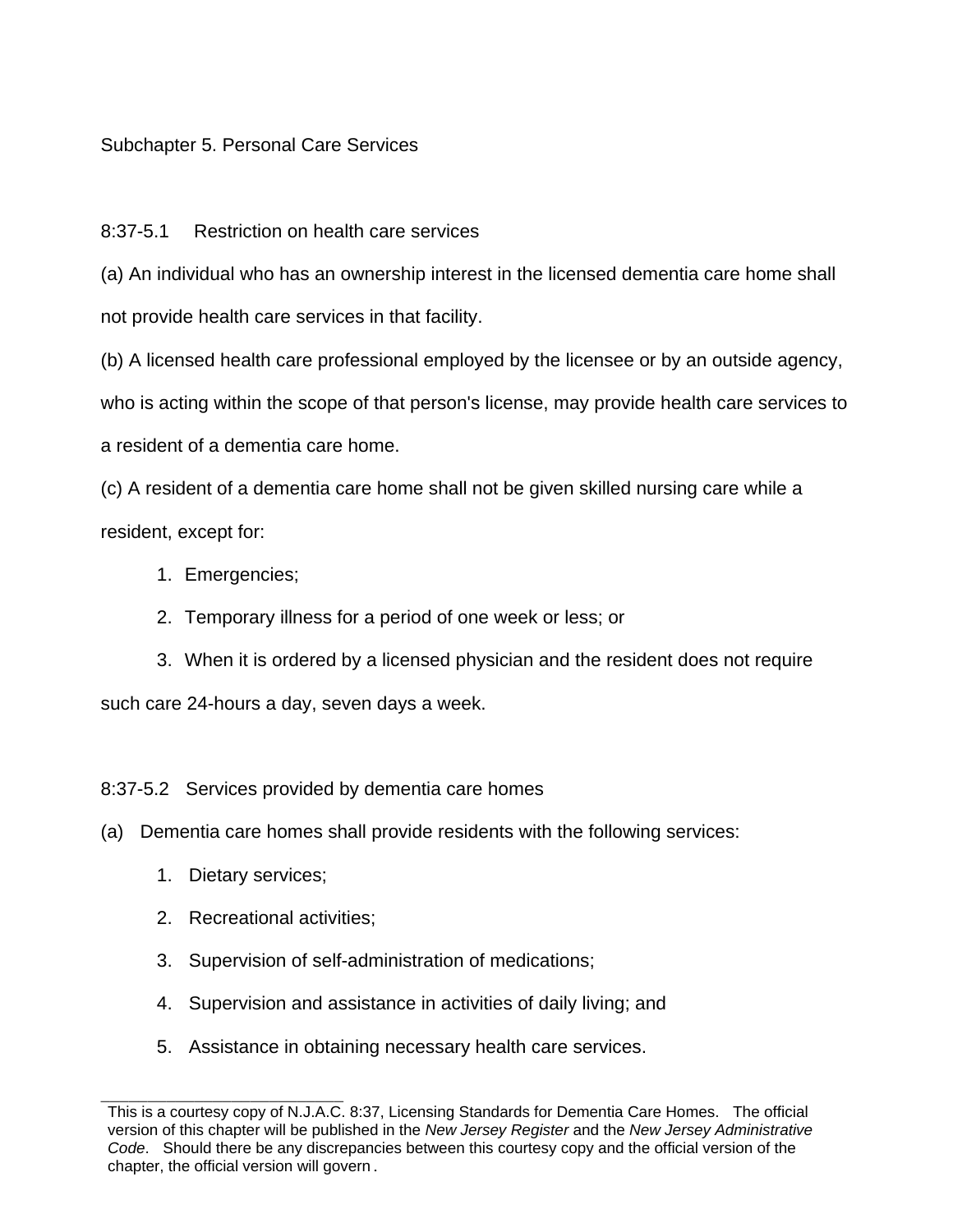#### 8:37-5.3 Staffing requirements

(a) No licensee shall employ or continue to employ any person known to the licensee to have engaged in conduct violative of the rights of residents set forth at N.J.A.C. 8:37-3.1 or who the licensee has reason to believe would be likely to engage in such conduct.

(b) Every licensee shall have at least two staff persons on duty at all times who are awake and able to provide assistance to residents.

(c) The staffing level in paragraph (b) is a minimum only and the dementia care home shall employ both professional and unlicensed staff in sufficient number and with sufficient ability and training to provide basic resident care, assistance, and supervision required, based on an assessment of the acuity of residents' needs.

1. Staffing shall meet the standards set at N.J.A.C. 8:37-7.10 for residents who cannot self-evacuate.

### 8:37-5.4 Training and staffing requirements

(a) All staff who are employed by the facility who have regular direct contact with residents and are not licensed healthcare professionals shall successfully complete the following:

 1. The home health aide course (75 hours) given by a home health agency approved by the State Board of Nursing;

 2. A five-day course given by a Registered Nurse or other healthcare professional, approved by the Department, which shall include orientation to the facility and specific training regarding Alzheimer's disease. The course shall be divided as follows:

This is a courtesy copy of N.J.A.C. 8:37, Licensing Standards for Dementia Care Homes. The official version of this chapter will be published in the *New Jersey Register* and the *New Jersey Administrative Code*. Should there be any discrepancies between this courtesy copy and the official version of the chapter, the official version will govern.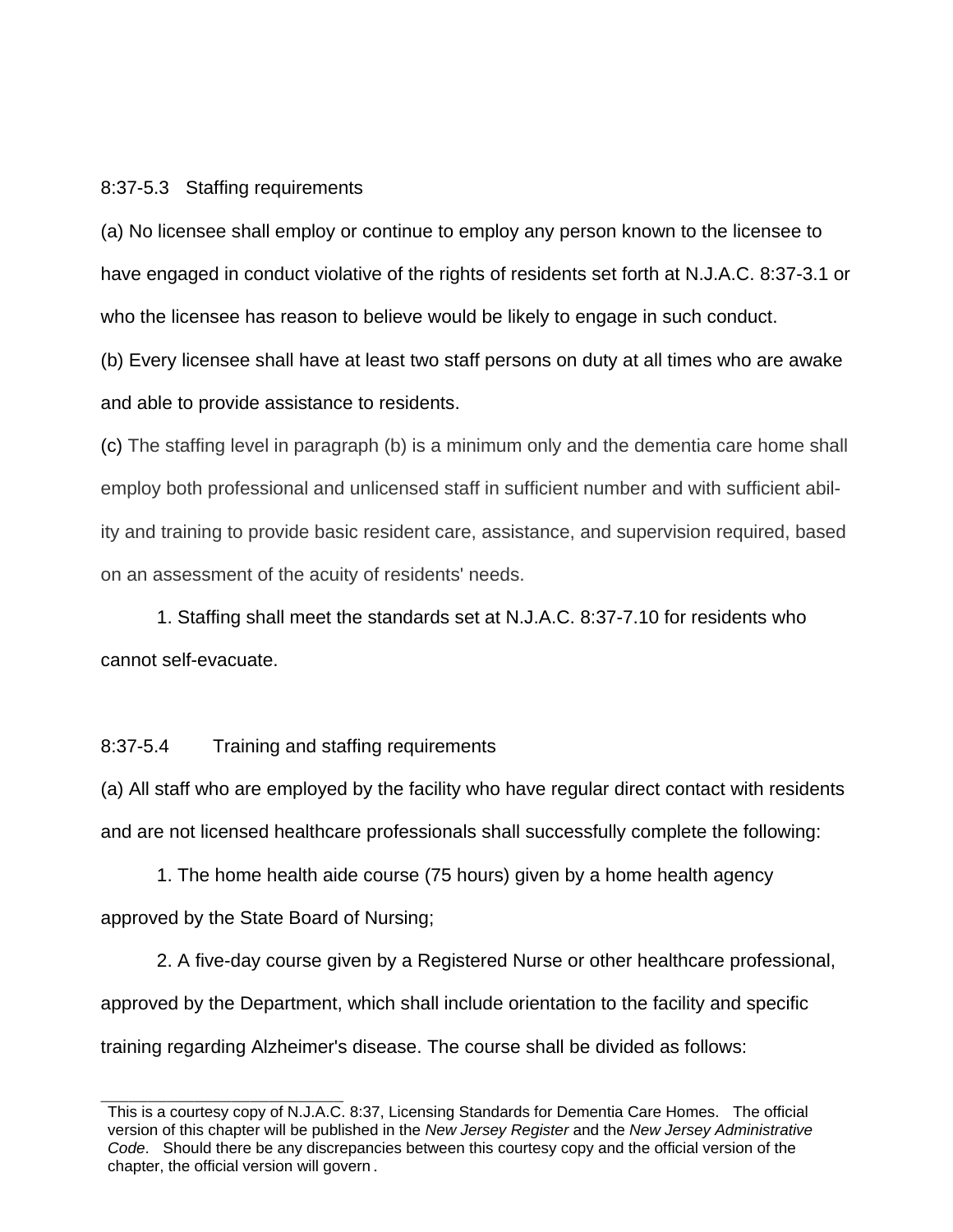i. Day One: Mission; policies and procedures; rules for residents; rules for staff; scheduling of meals and activities; documentation requirements; residents' rights; confidentiality; and ethical behavior;

 ii. Day Two: Safety issues; preventing falls and accidents; fire training and evacuation; infection controls and universal precautions; and Occupational Safety and Health Administration, and related issues;

 iii. Day Three: Didactic information concerning Alzheimer's disease; audiovisuals; role plays; definition of dementia; associated behaviors of dementia (such as rummaging, wandering, impulsiveness, etc.); distinctive characteristics of individuals with dementia; and use of Senior Living University or similar tapes;

 iv. Days Four and Five: Structured observation at a dementia-specific adult day care program or at a dementia unit of an assisted living facility; trainees to observe a multidisciplinary team in action with clients with dementia and to be given structured worksheets to complete; and trainees to participate in discussion sessions with their supervisor each day; and

 3. The Centers for Medicare and Medicaid Services Hand in Hand: A Training Series for Nursing Homes Toolkit on the care of persons with dementia.

i. Information and the manner in which to obtain the toolkit is available at the following website: http://www.cms-handinhandtoolkit.info/Index.aspx

(b) During the first 30 days on the job, a new employee shall be paired with an employee with more than one year of work experience in a dementia care home, so that there will be role-modeling and instant feedback for problem-solving.

This is a courtesy copy of N.J.A.C. 8:37, Licensing Standards for Dementia Care Homes. The official version of this chapter will be published in the *New Jersey Register* and the *New Jersey Administrative Code*. Should there be any discrepancies between this courtesy copy and the official version of the chapter, the official version will govern.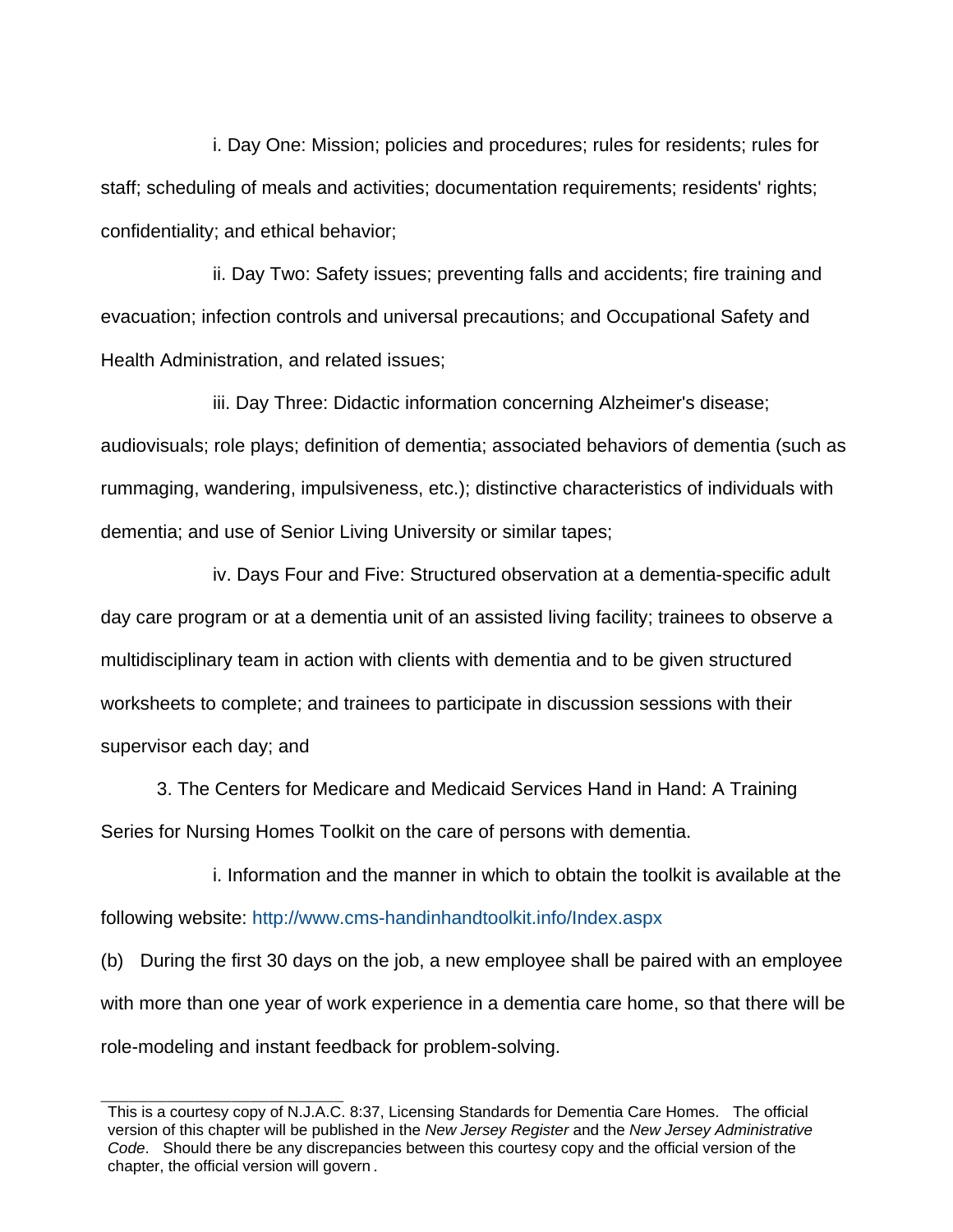#### 8:37-5.5 Assistance in dressing

(a) Assistance in dressing shall be provided only by a person whom the resident consents to have assist him or her.

(b) The resident's preferences in selection of clothing shall be respected.

 1. To the extent that the resident gives discretion in the choice of clothing to the person providing assistance in dressing, that discretion shall be exercised so as to dress the resident in comfortable clothing suitable to the season and coordinated in a harmonious manner.

(c) Assistance in dressing and undressing shall be provided at reasonable times so that a resident is not unduly delayed in commencing his or her daily activities or in going to bed.

1. The dementia care home shall provide a sufficient amount of time for the resident to receive assistance with undressing and dressing with consideration given to the resident's physical condition.

8:37-5.6 Assistance in bathing and personal hygiene

(a) Assistance in bathing and personal hygiene shall be provided only by a person whom the resident consents to have assist him or her.

(b) Assistance in bathing and personal hygiene shall be provided at reasonable times so that a resident is not unduly delayed in commencing his or her daily activities or in going to bed.

This is a courtesy copy of N.J.A.C. 8:37, Licensing Standards for Dementia Care Homes. The official version of this chapter will be published in the *New Jersey Register* and the *New Jersey Administrative Code*. Should there be any discrepancies between this courtesy copy and the official version of the chapter, the official version will govern.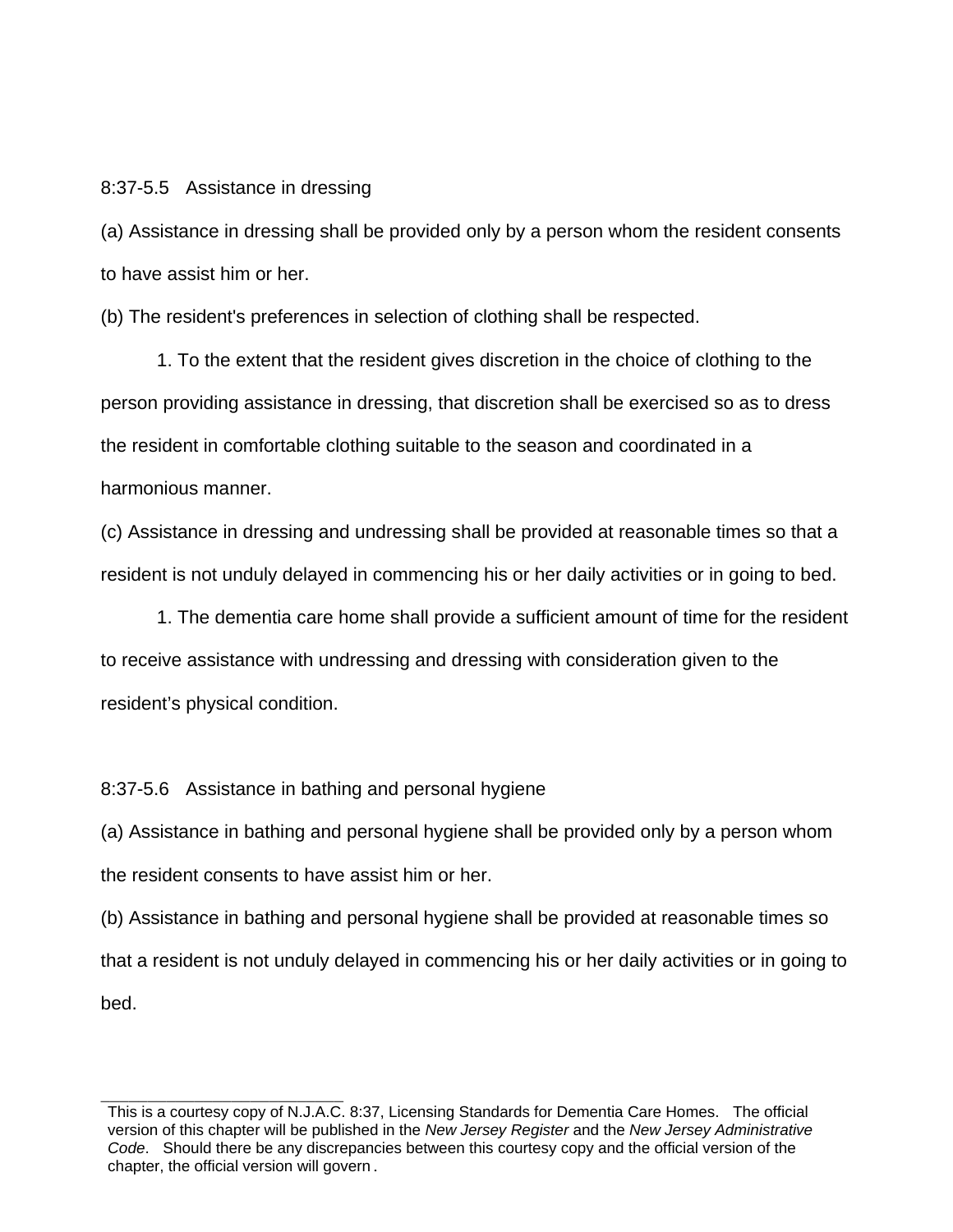1. The dementia care home shall provide a sufficient amount of time for the resident to receive assistance with bathing and hygiene with consideration given to the resident's physical condition.

(c) Any bath or shower used by residents requiring assistance shall have handrails and treads.

(d) Assistance in personal hygiene shall include assistance in oral hygiene, hair washing and grooming, manicure, pedicure and shaving, as required.

8:37-5.7 Transportation to health care services

(a) A licensee shall provide its residents with transportation to medical and dental offices and other health facilities as required for treatment and for the quarterly assessments as required by N.J.A.C. 8:37-4.1(a)(1).

1. A licensee shall set forth the fee for the transportation, if any, and the maximum distance that it will travel for a resident's medical and dental appointments in the resident's agreement.

(b) In any emergency requiring the transportation of a resident to a hospital, it shall be the duty of the licensee to promptly notify the nearest first aid or emergency squad.

This is a courtesy copy of N.J.A.C. 8:37, Licensing Standards for Dementia Care Homes. The official version of this chapter will be published in the *New Jersey Register* and the *New Jersey Administrative Code*. Should there be any discrepancies between this courtesy copy and the official version of the chapter, the official version will govern.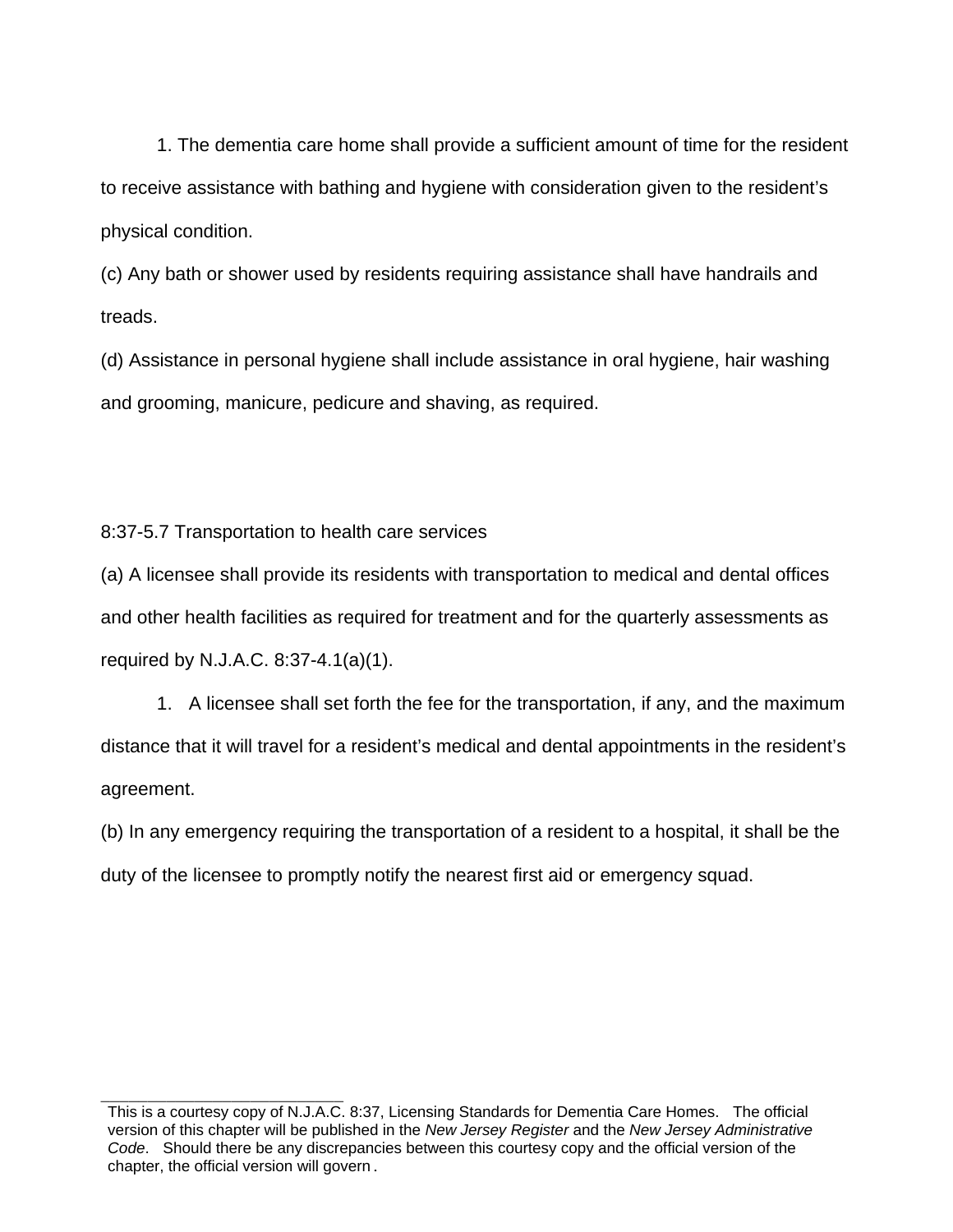8:37-5.8 Housekeeping

(a) A licensee shall supply to every resident a fresh change of bed linen and towels, all of which shall be in good condition, at least once a week and whenever there is a change of occupancy.

1. Soap and toilet paper shall also be provided by the licensee.

(b) A licensee shall provide housekeeping and interior maintenance at least once weekly and whenever there is a change in occupancy.

8:37-5.9 Laundry services

(a) A licensee providing laundry services may have clothes cleaned either on or off the premises of the dementia care home.

(b) Each resident's laundry shall be properly identified to prevent loss.

(c) All clothing given to the licensee for cleaning shall be returned to the resident properly cleaned, folded or ironed, as appropriate, and in a condition where it can readily be stored in a drawer or closet.

5:37-5.10 Independence and community interaction; recreational activities

(a) A licensee shall take such affirmative action as may be necessary to assist each

resident in living with as much independence and autonomy and with as high a degree of

interaction with the community as may be reasonably possible.

(b) A licensee shall provide regularly scheduled recreational activities for residents.

This is a courtesy copy of N.J.A.C. 8:37, Licensing Standards for Dementia Care Homes. The official version of this chapter will be published in the *New Jersey Register* and the *New Jersey Administrative Code*. Should there be any discrepancies between this courtesy copy and the official version of the chapter, the official version will govern.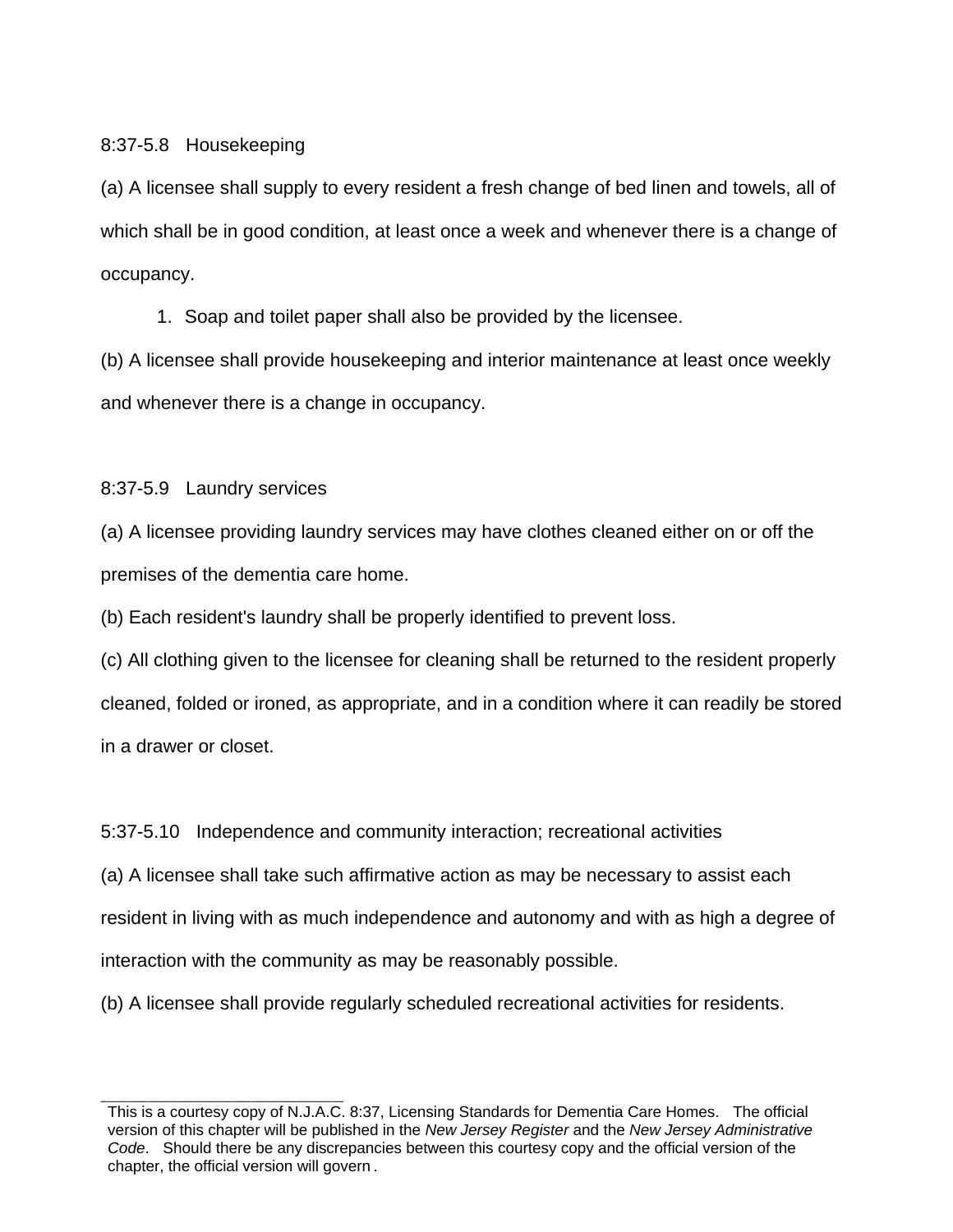## 8:37-6. Pharmacy

8:37-6.1 Supervision of self-administration of medication

(a) When necessary for the health, safety or welfare of a resident, a designated dementia care home employee shall provide the resident with supervision of self-administration of medications.

 1. A resident's need for supervision of self-administration of medications shall be determined by the resident's physician and documented in the physician certification and/or recertification required under N.J.A.C. 8:37-4.1(a).

(b) Supervision of self-administration of medicine shall not include the following services:

1. Placement or pouring of the dosage in a container for the resident;

2. Placing of medication in the mouth or the food of the resident;

3. Administration of injections.

(c) Any employee who is designated to provide resident supervision of self-administration of medications shall receive training from a licensed registered professional nurse or a licensed pharmacist.

1. The dementia care home shall document the training provided to each employee designated to provide resident supervision of self-administration of medications in the employee's file.

(e) An employee designated to supervise a resident's self-administration of medication shall maintain a daily record of the type and amount of medication taken by every resident and the time at which the medication is taken.

This is a courtesy copy of N.J.A.C. 8:37, Licensing Standards for Dementia Care Homes. The official version of this chapter will be published in the *New Jersey Register* and the *New Jersey Administrative Code*. Should there be any discrepancies between this courtesy copy and the official version of the chapter, the official version will govern.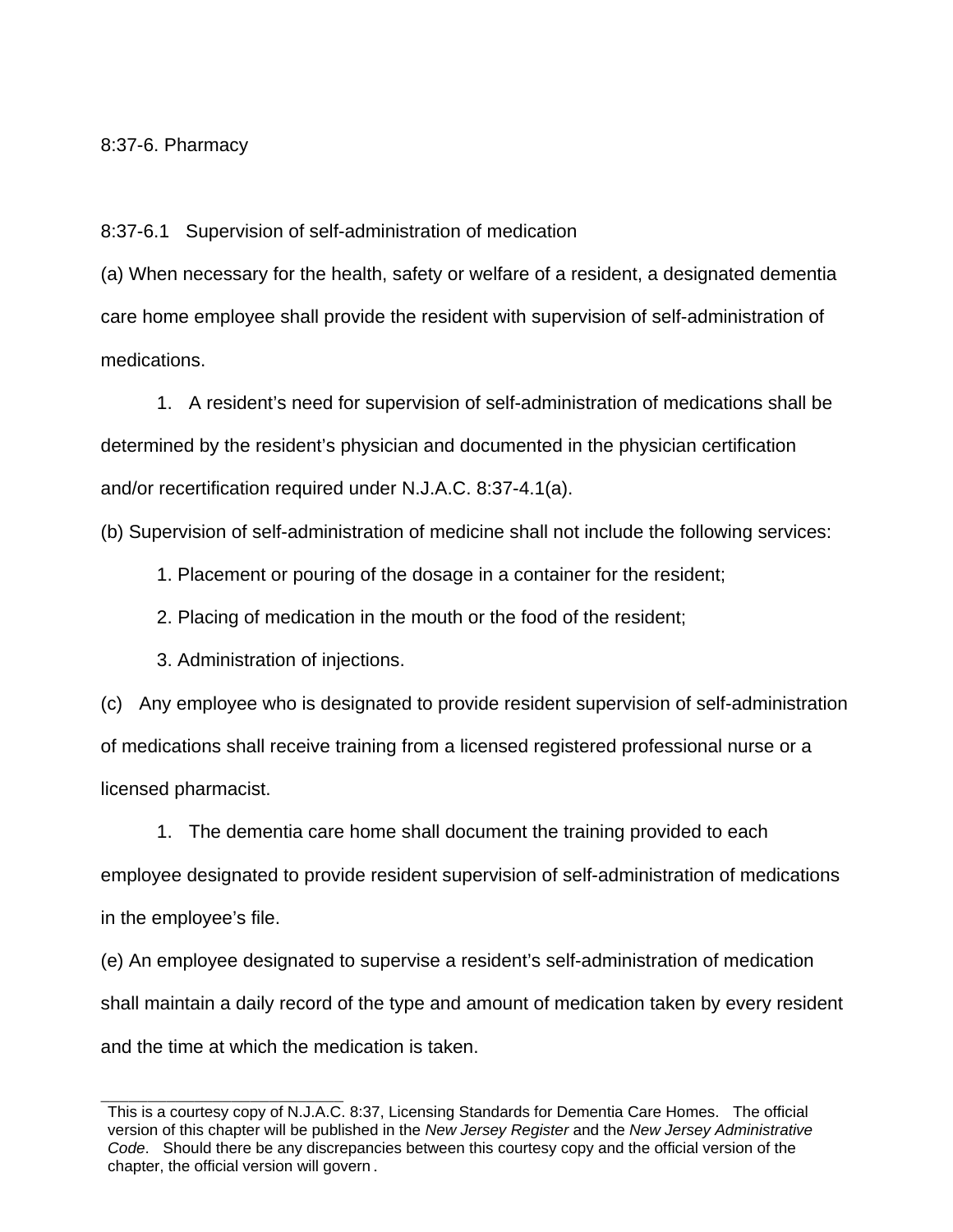1. The dementia care home shall keep the daily medication record in the resident's file.

(f) An employee designated to supervise a resident's self-administration of medication shall seek to ensure that a resident complies with the instructions of the health care practitioner who prescribed such medication and shall immediately report to such health care practitioner any deviation from such instructions or any use of other medication not prescribed or expressly allowed to be used by the health care practitioner

1. Any deviation from the instructions of a prescribing health care practitioner which results in a change in the resident's behavior shall be immediately reported to the prescribing health care practitioner.

8:37-6.2 Administration of Medication

(a) Medication may only be administered by a health care professional who is acting within the scope of his or her license.

1. Facilities employing certified medication aides to administer medications to residents shall comply with the requirements at N.J.A.C. 8:36-11.5.

(b) Notwithstanding the definition of "health care service," the administration of medication, in and of itself, shall not be considered a health care service.

8:37-6.3 Storage of medications

This is a courtesy copy of N.J.A.C. 8:37, Licensing Standards for Dementia Care Homes. The official version of this chapter will be published in the *New Jersey Register* and the *New Jersey Administrative Code*. Should there be any discrepancies between this courtesy copy and the official version of the chapter, the official version will govern.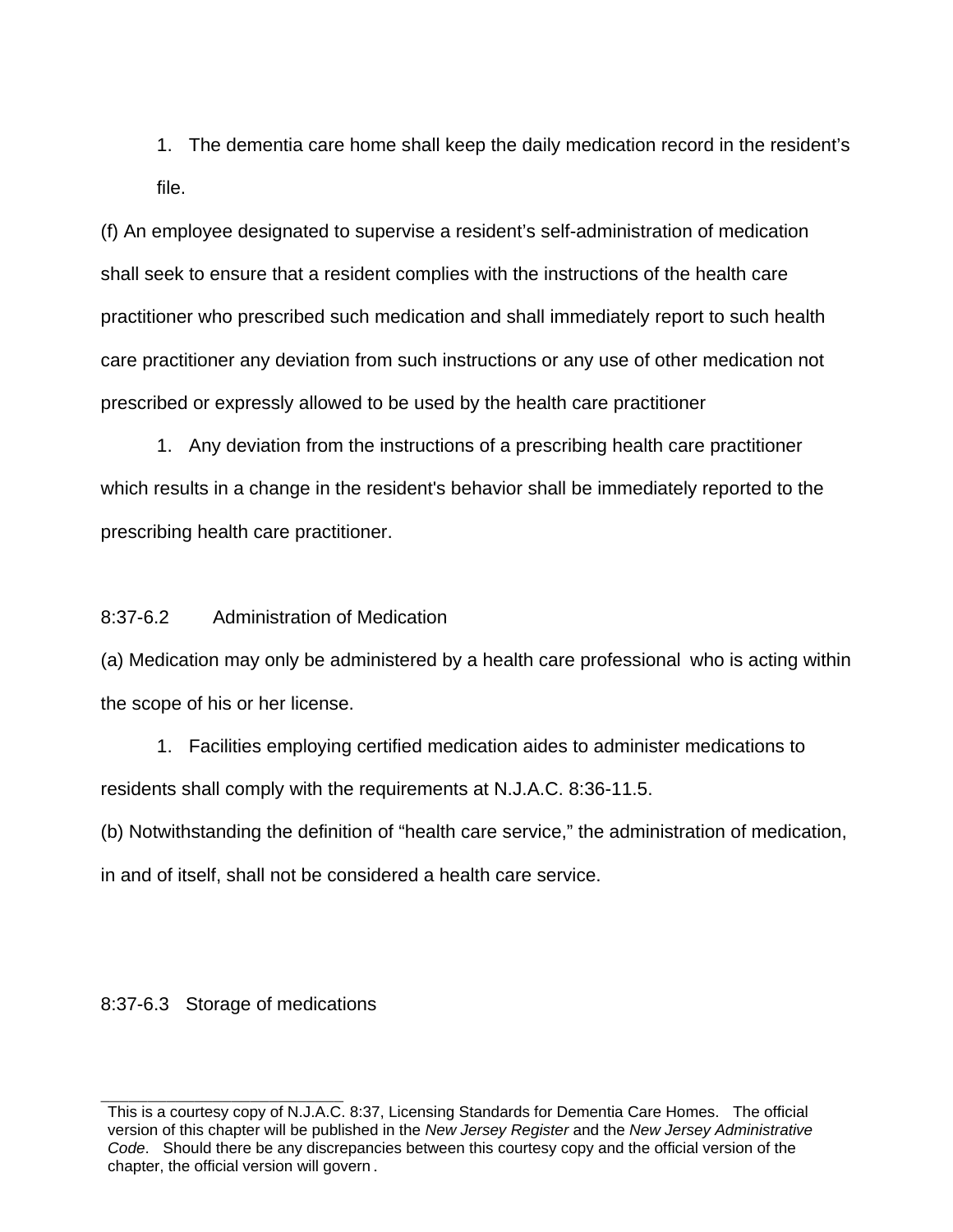(a) The licensee shall provide an appropriate and safe medication storage area in a common area for all resident medications.

1. Resident medications shall not be stored or kept in individual resident rooms.

2. The storage area requirement may be satisfied through the use of a locked medication cart.

3. The storage area shall be kept locked when not in use.

 4. The storage area shall be used only for storage of medications and medical supplies.

 5. The key to the storage area shall be kept on the person of the employee on duty who is responsible for medication supervision.

 6. Each resident's medications shall be kept separated within the storage area, with the exception of large volume medications which may be labeled and stored together in the storage area.

7. Medications shall be stored in accordance with manufacturer's instructions and

with U.S.P. (United States Pharmacopoeia) requirements at USP 39, NF 34, published by

U.S. Pharmacopoeia Convention, 12601 Twinbrook Parkway, Rockville, MD 20852,

www.usp.org, incorporated herein by reference, as amended and supplemented.

(b) All medications shall be kept in their original containers and shall be properly labeled and identified.

 1. The label of each resident's prescription medication container shall be permanently affixed and contain the resident's full name, prescribing health care practitioner's name, prescription number, name and strength of drug, lot number, quantity,

This is a courtesy copy of N.J.A.C. 8:37, Licensing Standards for Dementia Care Homes. The official version of this chapter will be published in the *New Jersey Register* and the *New Jersey Administrative Code*. Should there be any discrepancies between this courtesy copy and the official version of the chapter, the official version will govern.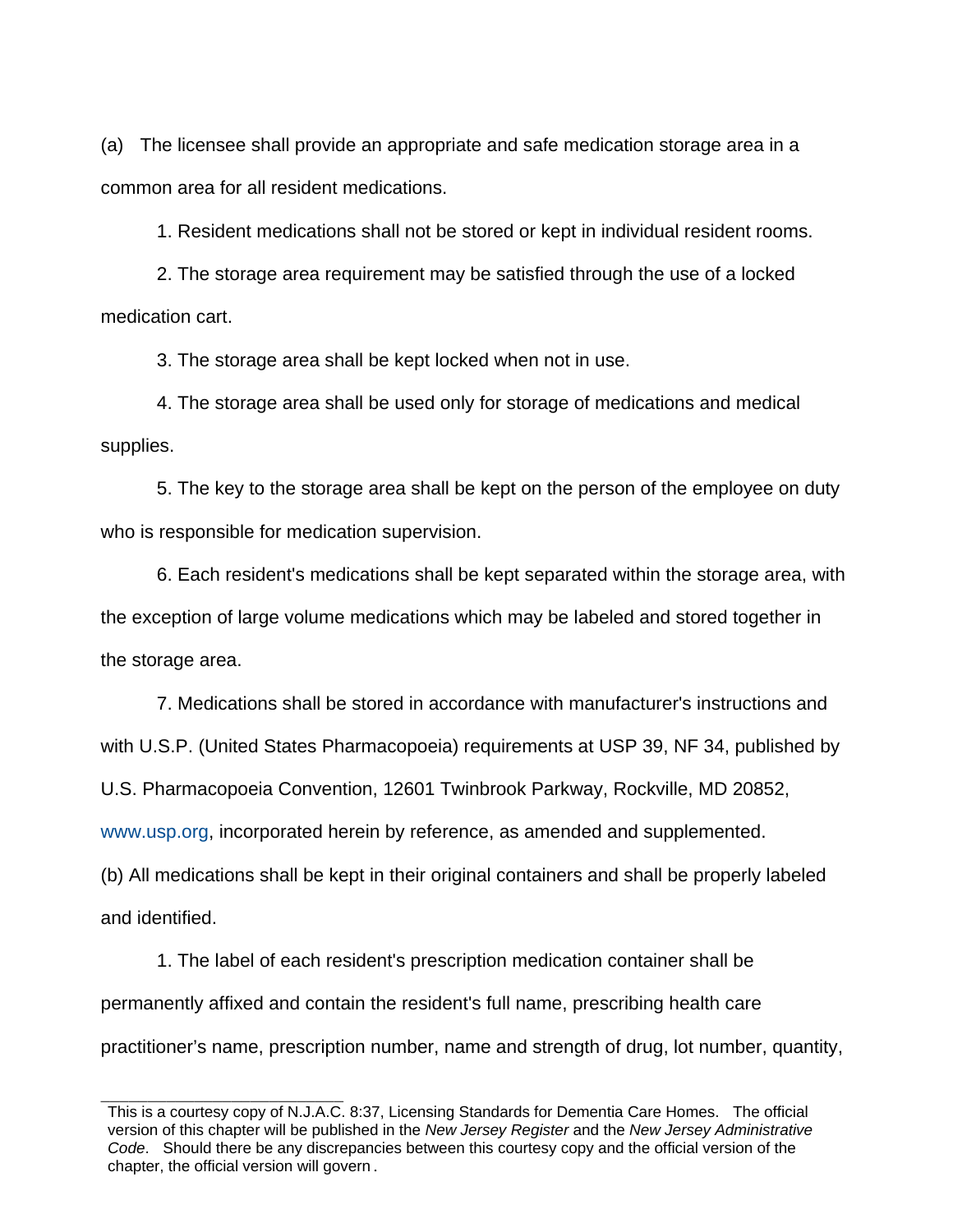date of issue, expiration date, manufacturer's name if generic, directions for use, and cautionary and/or accessory labels.

i. If a generic substitute is used, the drug shall be labeled according to the requirements at N.J.S.A. 24:6E-9.

ii. Required information appearing on individually packaged, single dose drugs or within an automated medication delivery system need not be repeated on the label.

 2. All over-the-counter (OTC) medications repackaged by the pharmacy shall be labeled with an expiration date, name and strength of the drug, lot number, date of issue, manufacturer's name if generic, and cautionary and/or accessory labels, in accordance with U.S.P. requirements cited in paragraph (a)(7) above.

i. Original manufacturer's containers shall be labeled with at least the resident's name, and the name label shall not obstruct any of the aforementioned information.

 3. If a unit of use drug distribution system is used, each dose of medication shall be individually packaged in a hermetically sealed, tamper-proof container, and shall carry full manufacturer's disclosure information on each discrete dose. Disclosure information shall include, but not be limited to, the following: product name and strength, lot number, expiration date, and manufacturer's or distributor's name.

(c) Single use and disposable items shall not be reused.

(d) No stock supply of prescription medications shall be maintained, unless prior approval is obtained from the Department in writing from the Office of Certificate of Need and

This is a courtesy copy of N.J.A.C. 8:37, Licensing Standards for Dementia Care Homes. The official version of this chapter will be published in the *New Jersey Register* and the *New Jersey Administrative Code*. Should there be any discrepancies between this courtesy copy and the official version of the chapter, the official version will govern.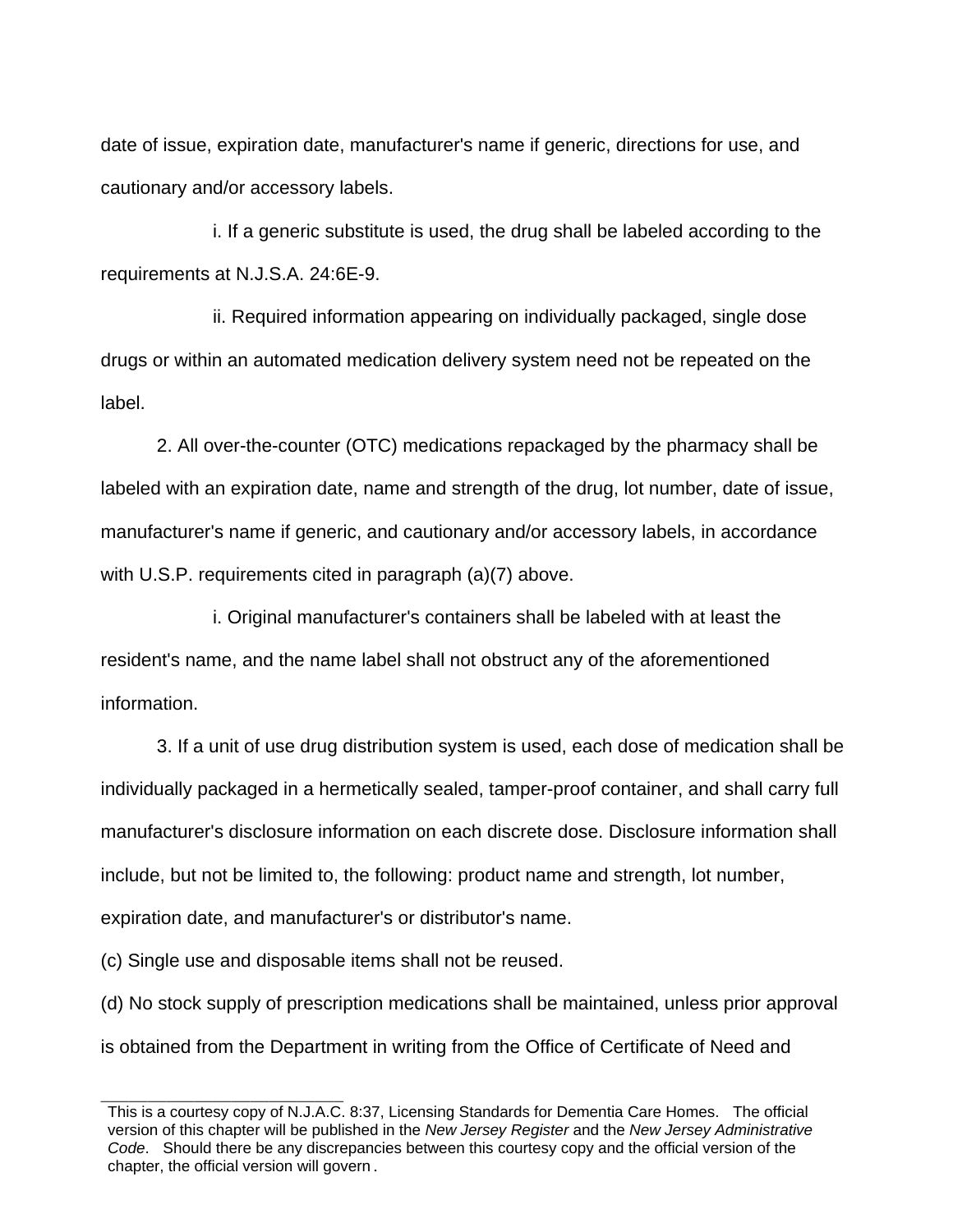Healthcare Facility Licensing, to which the facility shall direct the request to maintain a stock supply of prescription medications.

(e) The licensee shall ensure that discontinued or expired medications are destroyed within 30 days in the facility, or, if unopened and properly labeled, returned to the pharmacy for credit, if allowable, and in conformance with N.J.A.C. 13:39 and all applicable State and Federal laws, codes and regulations.

Subchapter 7. Physical Plant

8:37-7.1 Water supply

(a) Every facility shall be provided with a safe supply of potable water meeting the standards as set forth in the New Jersey Safe Drinking Water Act, N.J.S.A. 58:12A-1 et seq., as amended, and the New Jersey Department of Environmental Protection's Safe Drinking Water Act regulations, N.J.A.C. 7:10-1 et seq., as amended.

(b) The source of such water supply shall be approved by the New Jersey Department of Environmental Protection and/or the local health agency.

(c) The minimum rate for the flow of hot or cold water issuing from a faucet or fixture shall be not less than one gallon per minute.

8:37-7.2 Physical plant requirements

(a) Every facility shall contain a kitchen sink of nonabsorbent impervious material.

This is a courtesy copy of N.J.A.C. 8:37, Licensing Standards for Dementia Care Homes. The official version of this chapter will be published in the *New Jersey Register* and the *New Jersey Administrative Code*. Should there be any discrepancies between this courtesy copy and the official version of the chapter, the official version will govern.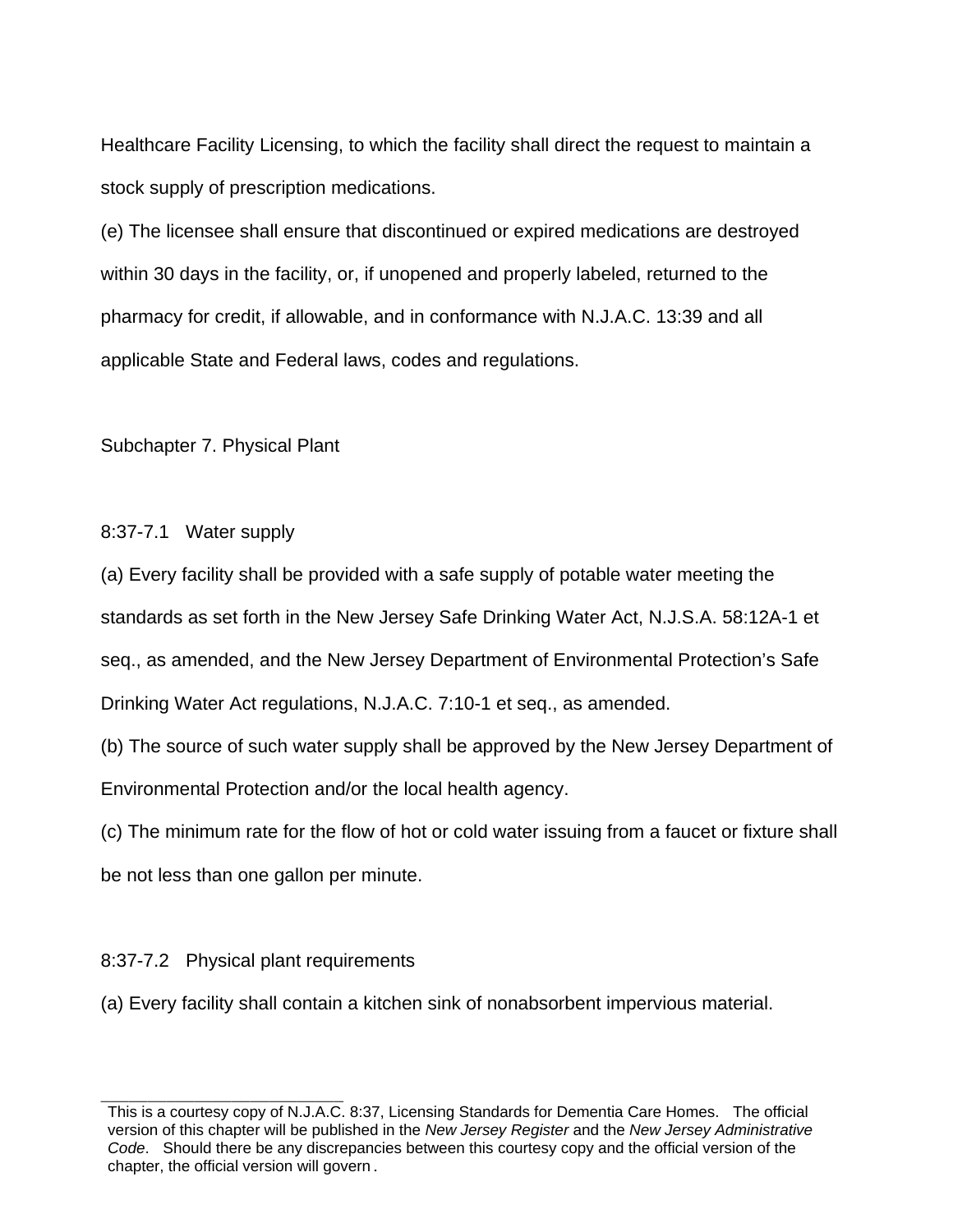(b) Every facility shall provide a minimum of one flush type water closet, lavatory, and a bathtub or shower for every eight persons or part thereof.

(c) Every water closet, lavatory, and bathtub or shower shall be accessible from within the facility without passing through any part of any other rooming unit and shall be located on the same floor as the rooming units to be served.

1. Such water closet, lavatory and bathtub or shower shall be contained in a room or rooms which are separated from all other rooms by walls, doors, or partitions that afford privacy.

(d) Every plumbing fixture shall be connected to water and sewer systems approved by the New Jersey Department of Environmental Protection and/or the local health agency, and shall be maintained in good working condition.

(e) Every kitchen sink, water closet, lavatory, and bathtub or shower required by this section shall be connected to both hot and cold water lines.

(f) Every facility shall have hot water heating systems that are installed and maintained in good and safe working condition, connected to the hot water lines required under the provisions of (e) above, and capable of delivering water at a minimum temperature of not less than 105 degrees Fahrenheit and at a maximum temperature of not more than 120 degrees Fahrenheit at all times in accordance with anticipated needs.

#### 8:37-7.3 Garbage and rubbish storage

(a) Garbage or other organic waste shall be stored in insect-proof, rodent-proof, fireproof, nonabsorbent, watertight containers with tightfitting covers.

This is a courtesy copy of N.J.A.C. 8:37, Licensing Standards for Dementia Care Homes. The official version of this chapter will be published in the *New Jersey Register* and the *New Jersey Administrative Code*. Should there be any discrepancies between this courtesy copy and the official version of the chapter, the official version will govern.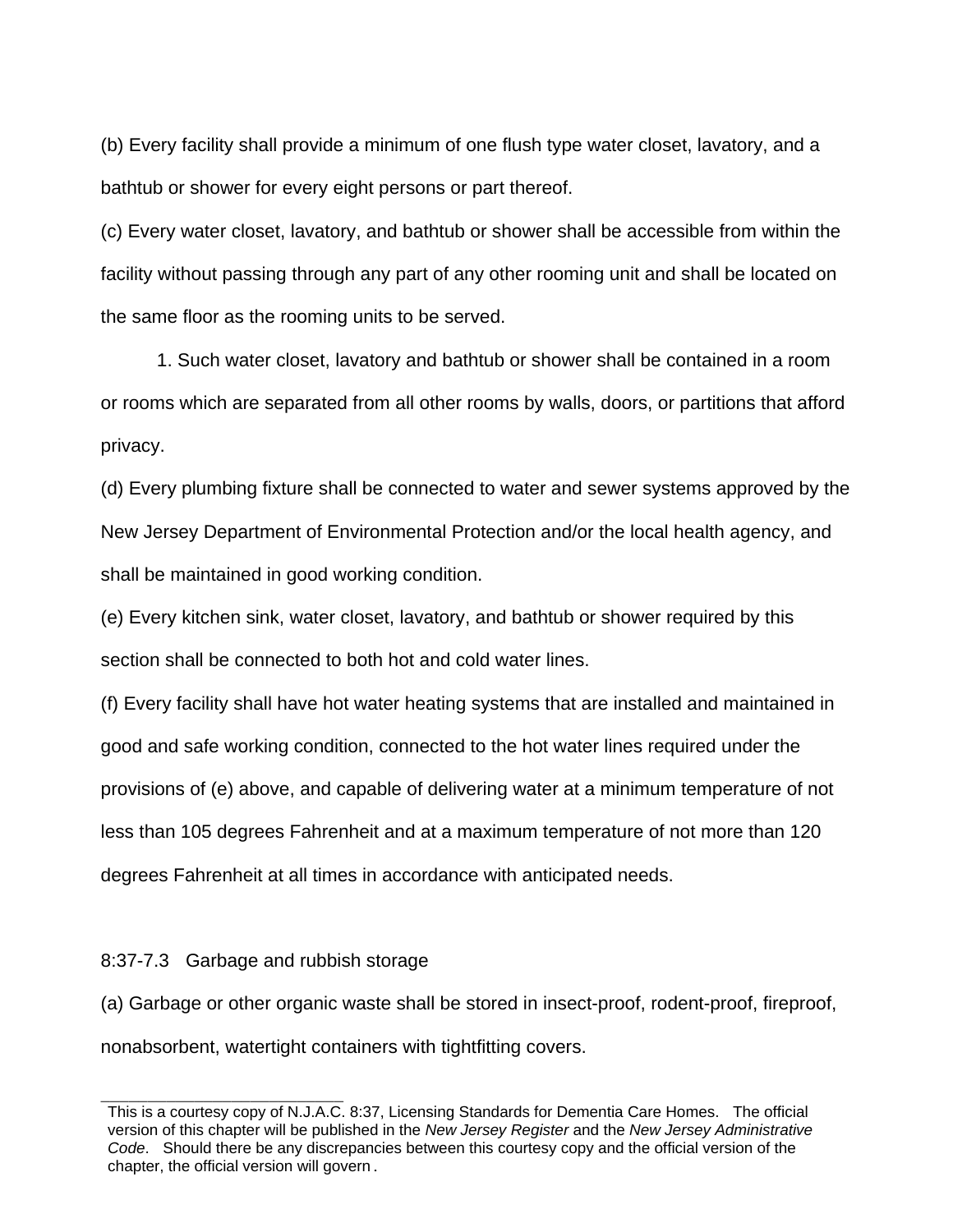1. The licensee shall provide a sufficient number of garbage receptacles to properly store garage and other organic waste produced by the dementia care home.

(b) Rubbish shall be stored in insect-proof, rodent-proof, fireproof, nonabsorbent, watertight containers with tightfitting covers.

1. The licensee shall provide a sufficient number of rubbish receptacles to properly store the rubbish produced by the dementia care home.

8:37-7.4 Lighting and electrical service

(a) Every habitable room shall have at least one window or skylight facing directly to the outdoors.

1. The minimum total window or skylight area measured between stops, for every habitable room shall be eight percent of the floor area of such room.

2. Whenever walls or other portions of structures face a window of any habitable room and are located less than three feet from the window and extend to a level above that of the ceiling of the room, such a window shall not be included in calculating the required minimum total window area.

(b) Every facility shall be provided with electrical service.

(c) Every habitable room shall contain sufficient wall type electric outlets and lamps or light fixtures to enable occupants to use the room for its intended function.

1. Every such outlet and lamp shall be maintained in good and safe condition, and shall be connected to the facility's source of electric power.

This is a courtesy copy of N.J.A.C. 8:37, Licensing Standards for Dementia Care Homes. The official version of this chapter will be published in the *New Jersey Register* and the *New Jersey Administrative Code*. Should there be any discrepancies between this courtesy copy and the official version of the chapter, the official version will govern.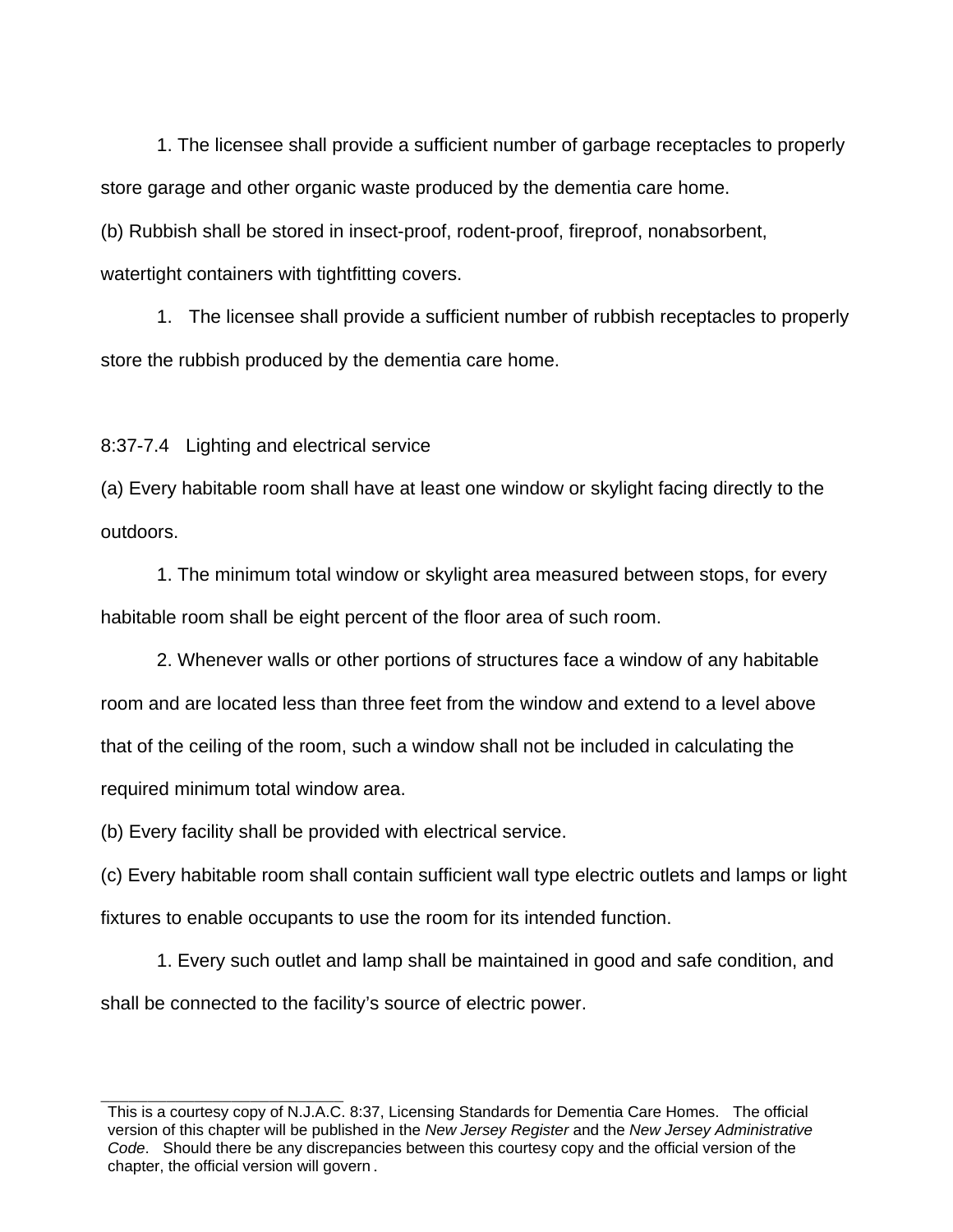2. No temporary wiring shall be used except extension cords which run directly from portable electrical fixtures to convenience outlets, and which do not lie under rugs or other floor coverings, nor extend through doorways, transoms, or other openings through structural elements.

(d) Every portion of each staircase, hall, cellar, basement, landing, furnace room, utility room, and all similar non-habitable space shall have either natural or artificial light available at all times, with an illumination of at least two lumens per square foot (two footcandles) in the darkest portions.

(e) Every portion of any interior or exterior passageway or staircase shall be illuminated naturally or artificially at all times with an illumination of at least two lumens per square foot (two foot-candles) in the darkest portion of the normally traveled stairs and passageways. (f) Every bathroom and water closet compartment shall have either natural or artificial light available at all times, with an illumination of at least three lumens per square foot (three

foot-candles).

1. Such light shall be measured 36 inches from the floor at the center of the room.

2. Artificial lighting shall be controlled by a wall switch so located as to avoid danger of electrical hazards.

#### 8:37-7.5 Ventilation

(a) Means of ventilation shall be provided for every habitable room.

This is a courtesy copy of N.J.A.C. 8:37, Licensing Standards for Dementia Care Homes. The official version of this chapter will be published in the *New Jersey Register* and the *New Jersey Administrative Code*. Should there be any discrepancies between this courtesy copy and the official version of the chapter, the official version will govern.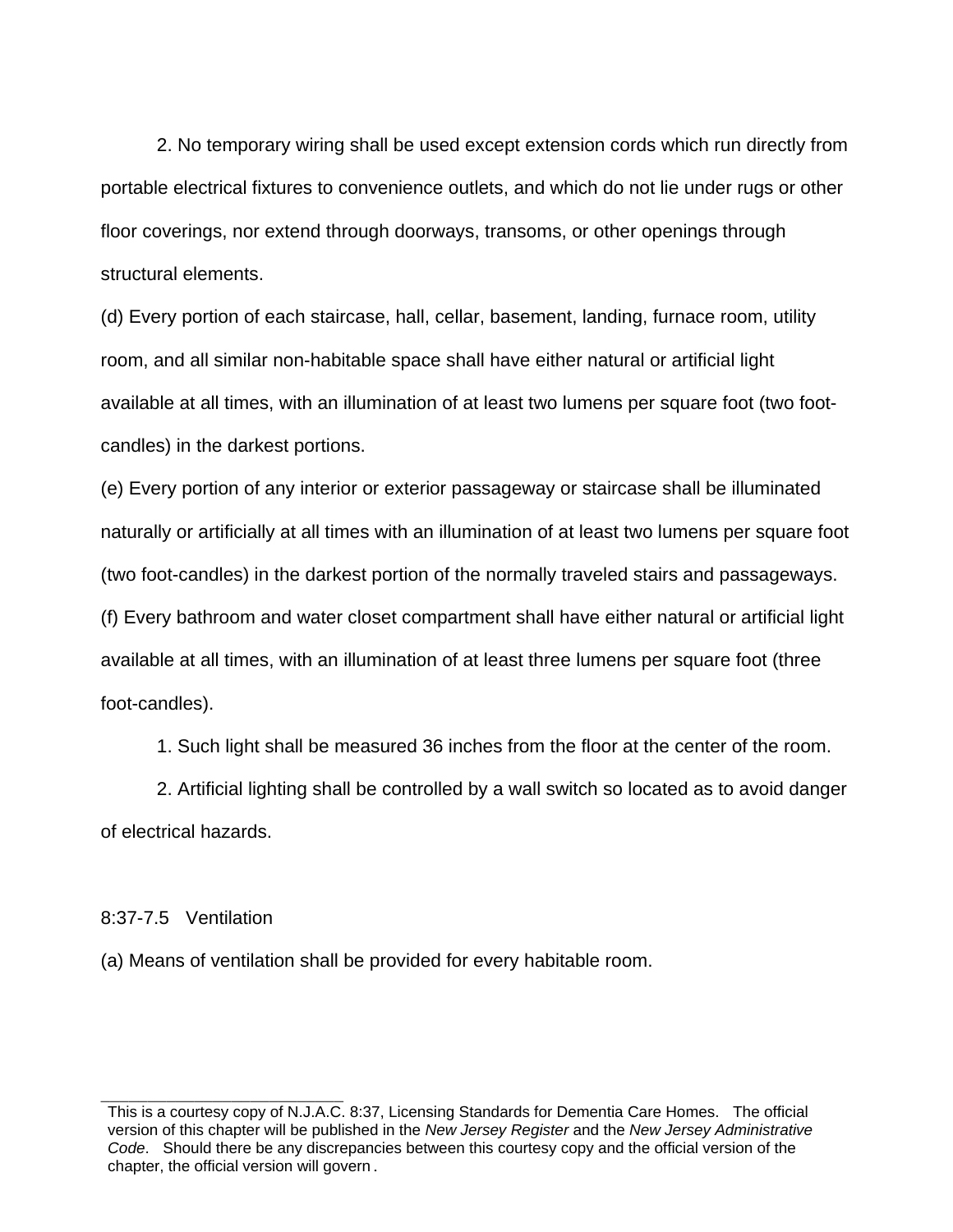1. Such ventilation may be provided either by an easily operable window or skylight having an openable area of no more than six inches and which will provide at least two air changes per hour.

(b) Means of ventilation shall be provided for every bathroom and water closet compartment.

1. Such ventilation may be provided either by an easily operable window or skylight having an openable area of no more than six inches and which will provide at least six air changes per hour.

8:37-7.6 Heating

(a) Every facility shall have a heating system that is properly installed, maintained in good and safe working condition, and capable of safely and adequately heating all habitable rooms, bathrooms, and water closet compartments located therein.

(b) Every licensee shall supply heat adequate to maintain a minimum inside temperature in all habitable rooms, bathrooms, and water closet compartments of 68 degrees Fahrenheit from October 1 of each year to the next succeeding May 1.

1. The temperature shall be read at a height of three feet above floor level at the center of the room.

8:37-7.7 Maintenance

This is a courtesy copy of N.J.A.C. 8:37, Licensing Standards for Dementia Care Homes. The official version of this chapter will be published in the *New Jersey Register* and the *New Jersey Administrative Code*. Should there be any discrepancies between this courtesy copy and the official version of the chapter, the official version will govern.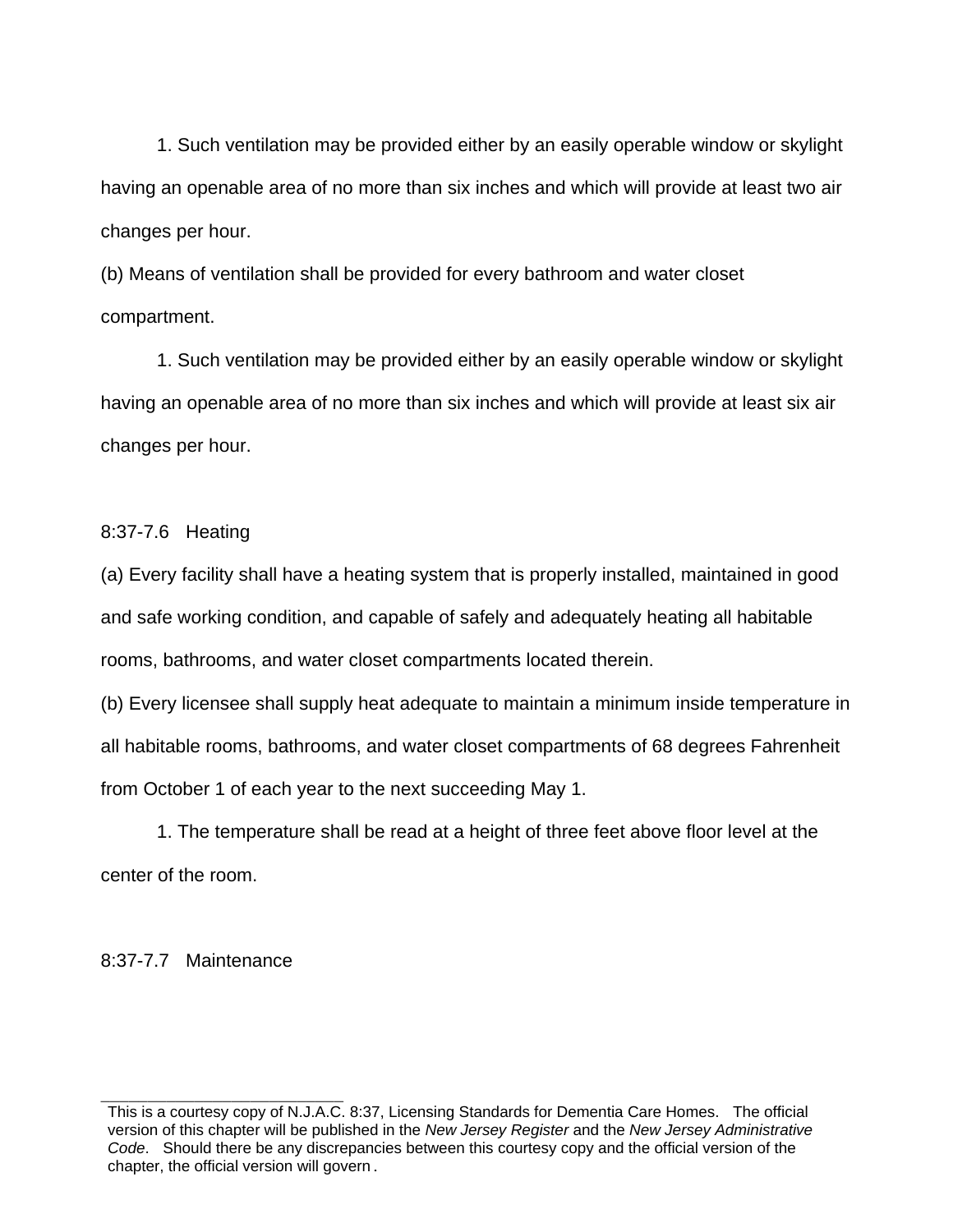(a) Every foundation, floor, wall, ceiling, door, window, roof, and other part of a facility shall be kept in good repair and capable of the use intended by its design, and any exterior part or parts thereof subject to corrosion or deterioration shall be kept well painted.

(b) Every inside and outside stairway, every porch, and every appurtenance thereto shall be so constructed as to be safe to use and capable of supporting the load that normal use may cause to be placed thereon, and shall be kept in sound condition and good repair.

1. Every stairway having three or more steps shall be properly banistered and safely balustraded.

(c) Every porch, balcony, roof, and/or similar place higher than 30 inches above the ground, used for egress or for use by occupants, shall be provided with adequate railings or parapets.

1. Such protective railings or parapets shall be properly balustraded and be not less than three feet in height.

(d) Every roof, wall, window, exterior door, and hatchway shall be free from holes or leaks that would permit the entrance of water within a facility or be a cause of dampness.

(e) Every foundation, floor, and wall of a facility shall be free from chronic dampness.

(f) Every facility shall be free from rodents, vermin and insects.

1. Every openable window, exterior door, skylight, and other opening to the outdoors shall be supplied with properly fitting screens in good repair from May 1 until October 1 of each year.

2. Such screens shall have a mesh of not less than No. 16.

This is a courtesy copy of N.J.A.C. 8:37, Licensing Standards for Dementia Care Homes. The official version of this chapter will be published in the *New Jersey Register* and the *New Jersey Administrative Code*. Should there be any discrepancies between this courtesy copy and the official version of the chapter, the official version will govern.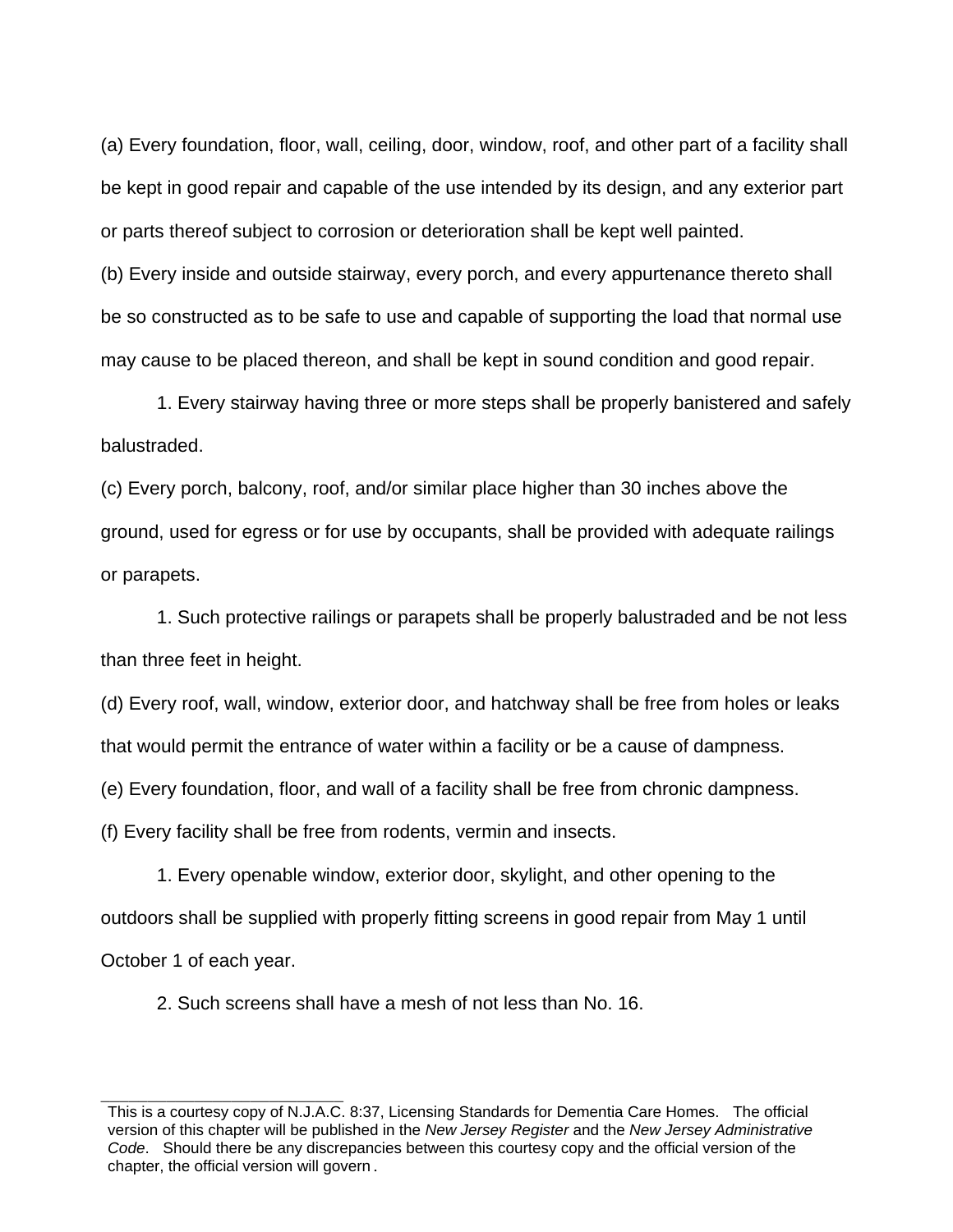(g) Every facility, including all exterior areas of the premises, shall be clean and free from garbage or rubbish and hazards to safety.

1. Lawns, hedges and bushes shall be kept trimmed and shall not be permitted to become overgrown and unsightly.

2. Fences shall be kept in good repair.

(h) Every water closet compartment floor and bathroom floor shall be so constructed and maintained as to be reasonably impervious to water so as to permit such floor to be kept in a clean condition.

(i) No licensee shall cause or permit any services, facilities, equipment, or utilities which are required under this chapter to be removed from, shut off in, or discontinued in the dementia care home or part thereof, except for such temporary interruption as may be necessary while actual repairs or alterations are in process or during temporary emergencies when discontinuance of service is authorized by the Department.

1. In the event that any service or utility is discontinued, the licensee shall take immediate steps to cause the restoration of such service or utility.

(j) No licensee shall allow a vacant rooming unit to be occupied or let to a prospective resident unless it is clean and sanitary.

(k) Every licensee is responsible for maintaining in a clean and sanitary condition all areas of the facility.

(l) It is the responsibility of the licensee to provide for the orderly maintenance of the premises.

This is a courtesy copy of N.J.A.C. 8:37, Licensing Standards for Dementia Care Homes. The official version of this chapter will be published in the *New Jersey Register* and the *New Jersey Administrative Code*. Should there be any discrepancies between this courtesy copy and the official version of the chapter, the official version will govern.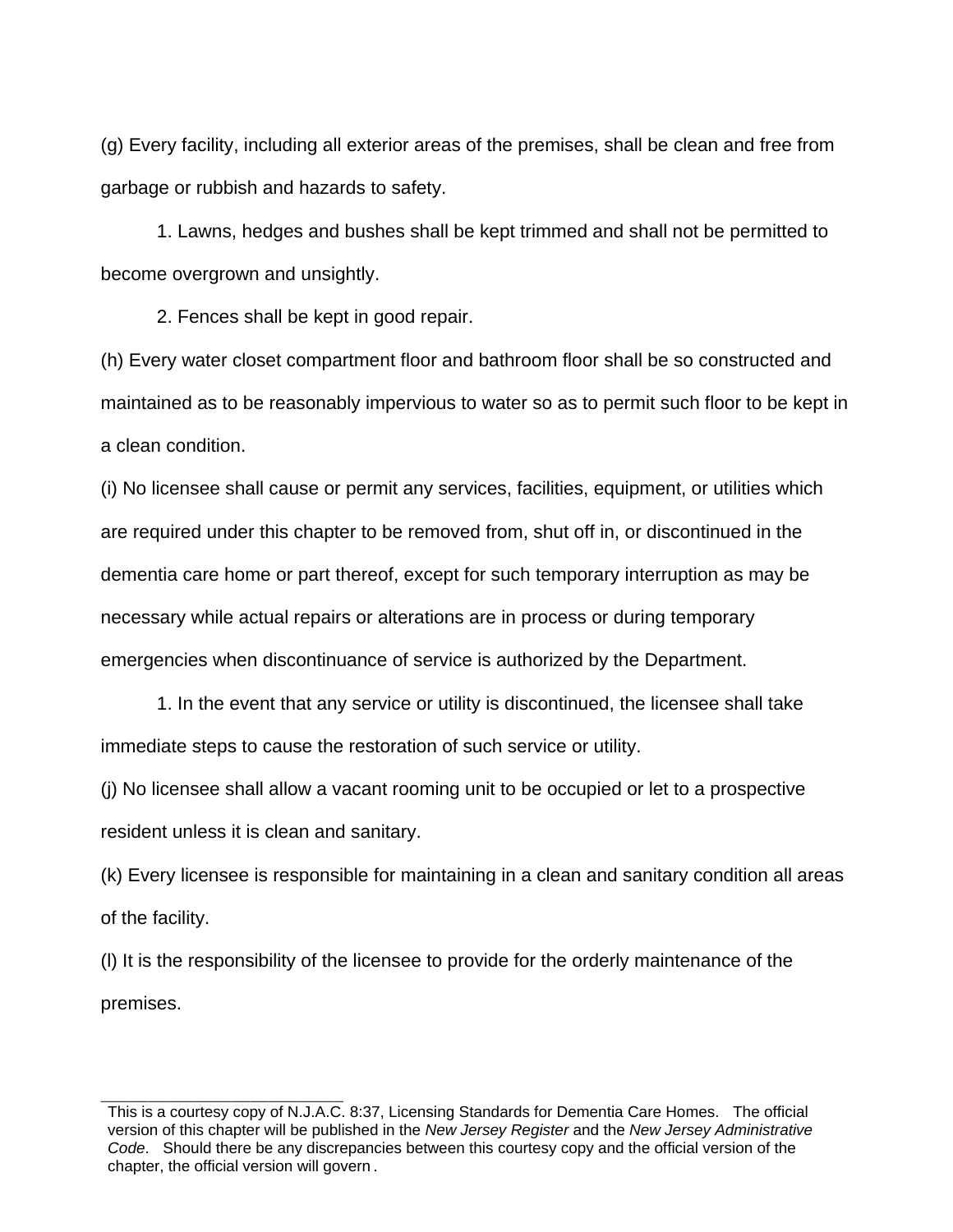1. The storage of objects or materials shall be done in an orderly manner so as to not constitute a health, safety, or fire hazard.

8:37-7.8 Use and occupancy of space

(a) Every facility shall contain at least 150 square feet of floor space for the first occupant thereof and at least 100 additional square feet of floor space for every additional occupant thereof, the floor space to be calculated on the basis of total habitable room area. (b) Every rooming unit occupied for sleeping purposes by one occupant shall contain at least 80 square feet of floor space, and every room occupied for sleeping purposes by more than one occupant shall contain at least 60 square feet of floor space for each occupant.

(c) At least one-half of the floor area of every habitable room shall have a ceiling height of at least seven feet.

1. The floor area of that part of any room where the ceiling height is less than five feet shall not be considered as part of the floor area in computing the total floor area of the room for the purpose of determining the maximum permissible occupancy thereof. (d) A room located in part below the level of the ground may be used for sleeping provided that the walls and floor thereof in contact with the earth have been damp-proofed in accordance with a method approved by the Department; and provided that all requirements otherwise applicable to habitable rooms generally are satisfied.

#### 8:37-7.9 Control of access

This is a courtesy copy of N.J.A.C. 8:37, Licensing Standards for Dementia Care Homes. The official version of this chapter will be published in the *New Jersey Register* and the *New Jersey Administrative Code*. Should there be any discrepancies between this courtesy copy and the official version of the chapter, the official version will govern.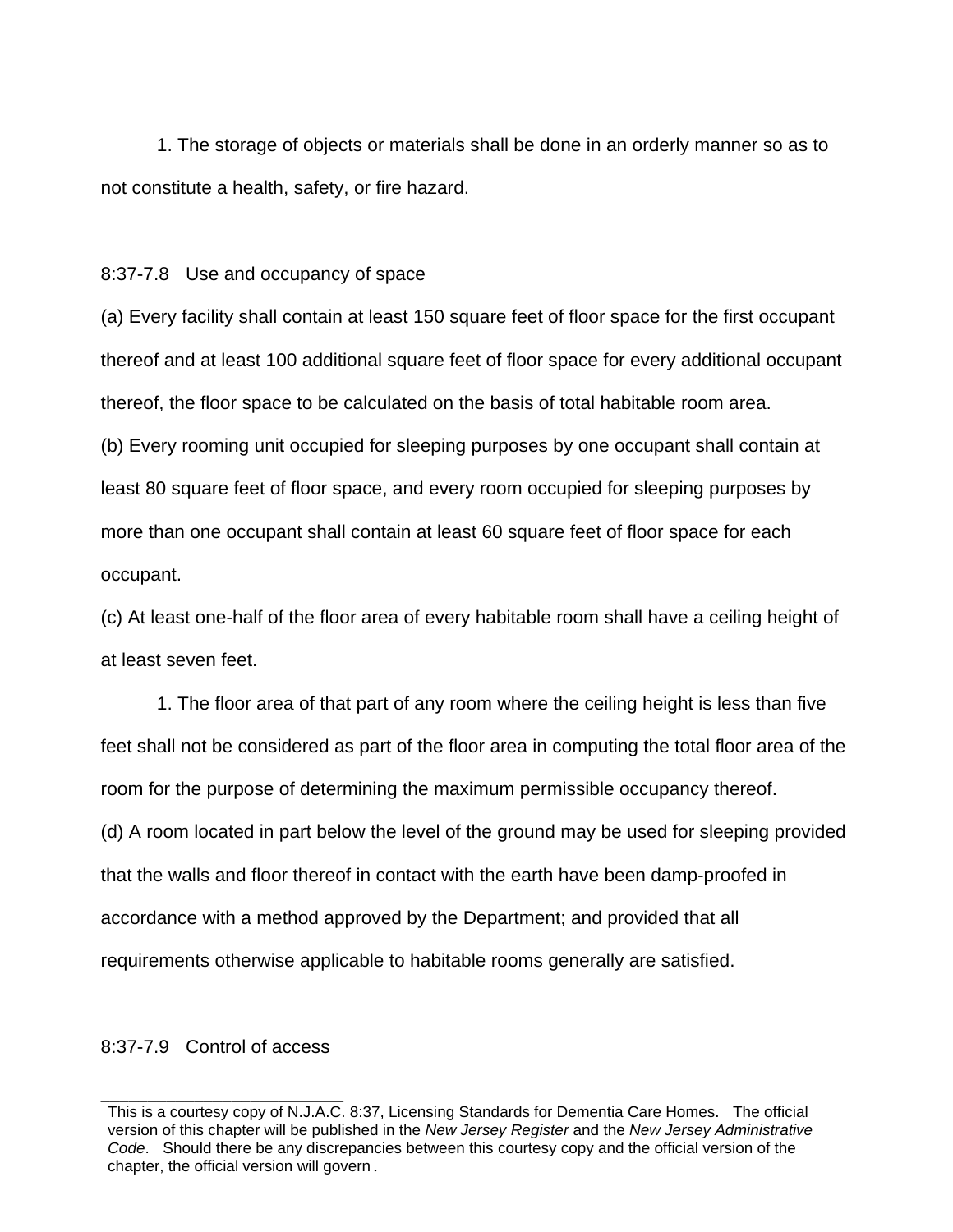(a) Every exterior door shall be equipped with heavy duty dead latching locksets (series 161, FF-H-106a, minimum, with a minimum 7/8 inch by 5/8 inch with 1/2 inch minimum throw latch bolt with automatic dead-locking plunger).

(b) Every resident of every dementia care home shall be provided with a key, if applicable, to his or her rooming unit door, free of charge.

1. Replacement keys, when required, may be provided at cost.

(c) All doors providing a means of egress shall be freely openable from the inside at all times.

(d) All exterior doors to common cellar or storage areas shall be lockable.

(e) Every entrance door to a rooming unit in every dementia care home shall be equipped with a medium duty dead latching lockset (series 160, FF-H-106a, minimum with a minimum 11/16 inch by 1/2 inch with 1/2 inch minimum throw latch bolt with automatic deadlocking plunger) or with a dead bolt lock separate from the latch set. Each such door shall also be equipped with a viewing device.

1. In all dementia care homes that have locks on entrance doors to rooming units, a master key capable of opening all such locks shall be retained by the licensee and shall be readily available in event of an emergency.

(f) All openable windows, sliding doors, basement windows and windows opening onto areas affording easy access to the premises shall be equipped with a locking device of some kind.

1. Grilles lockable from the inside may be placed on the inside or outside of windows only if the windows do not serve to provide access to exits.

This is a courtesy copy of N.J.A.C. 8:37, Licensing Standards for Dementia Care Homes. The official version of this chapter will be published in the *New Jersey Register* and the *New Jersey Administrative Code*. Should there be any discrepancies between this courtesy copy and the official version of the chapter, the official version will govern.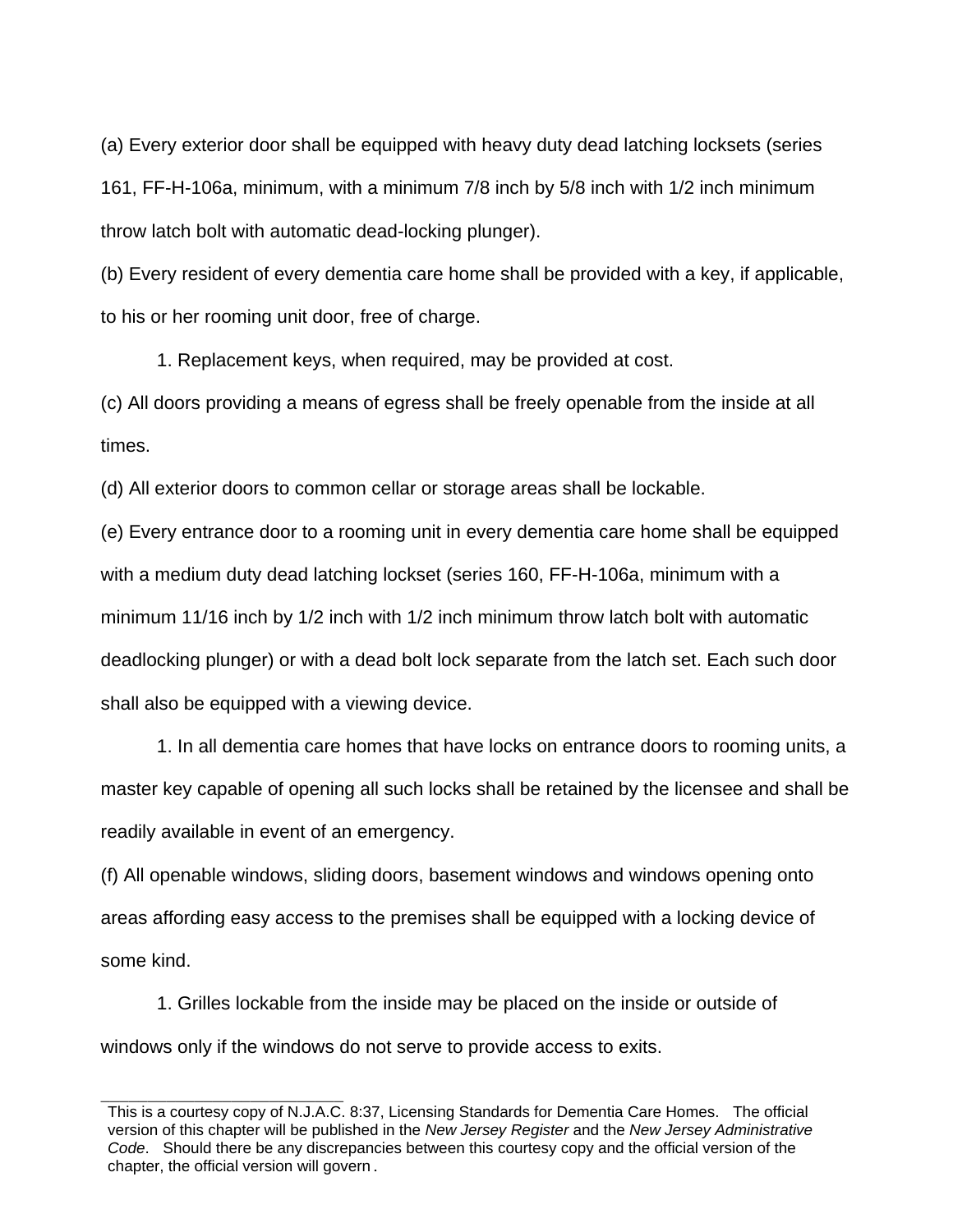(g) Exposed hinges on exterior doors, and on entrance doors to rooming units where locks are required, shall have hinges with non-removable hinge pins.

(h) Every entrance door leading to living areas shall be kept locked at all times except when in actual use, except when a licensee or an employee of the licensee is stationed nearby for the purpose of controlling or supervising entry or other reasonable provision has been made for entry control.

(i) The main entrance door shall be equipped with an exterior doorbell, audible throughout the building when in use. In every dementia care home, the licensee or an employee of the licensee shall at all times be responsible for answering the doorbell.

### 8:37-7.10 Building safety requirements

(a) All facilities shall have the following:

1. On each floor above the ground floor to which one or more residents have access, a designated area which such persons may be brought where they may reasonably be expected to be safe, pending their evacuation in an emergency situation.

i. No facility shall be permitted to have more than four residents that cannot physically self-evacuate unless the staffing is increased to a ratio of one staff member per two residents that cannot self-evacuate.

2. Physical security features in compliance with the following:

i. The entrance to the front yard shall be controlled with a non-scalable fence of at least four feet and a gate.

ii. The gate will have self-closing and self-latching hardware and be equipped

This is a courtesy copy of N.J.A.C. 8:37, Licensing Standards for Dementia Care Homes. The official version of this chapter will be published in the *New Jersey Register* and the *New Jersey Administrative Code*. Should there be any discrepancies between this courtesy copy and the official version of the chapter, the official version will govern.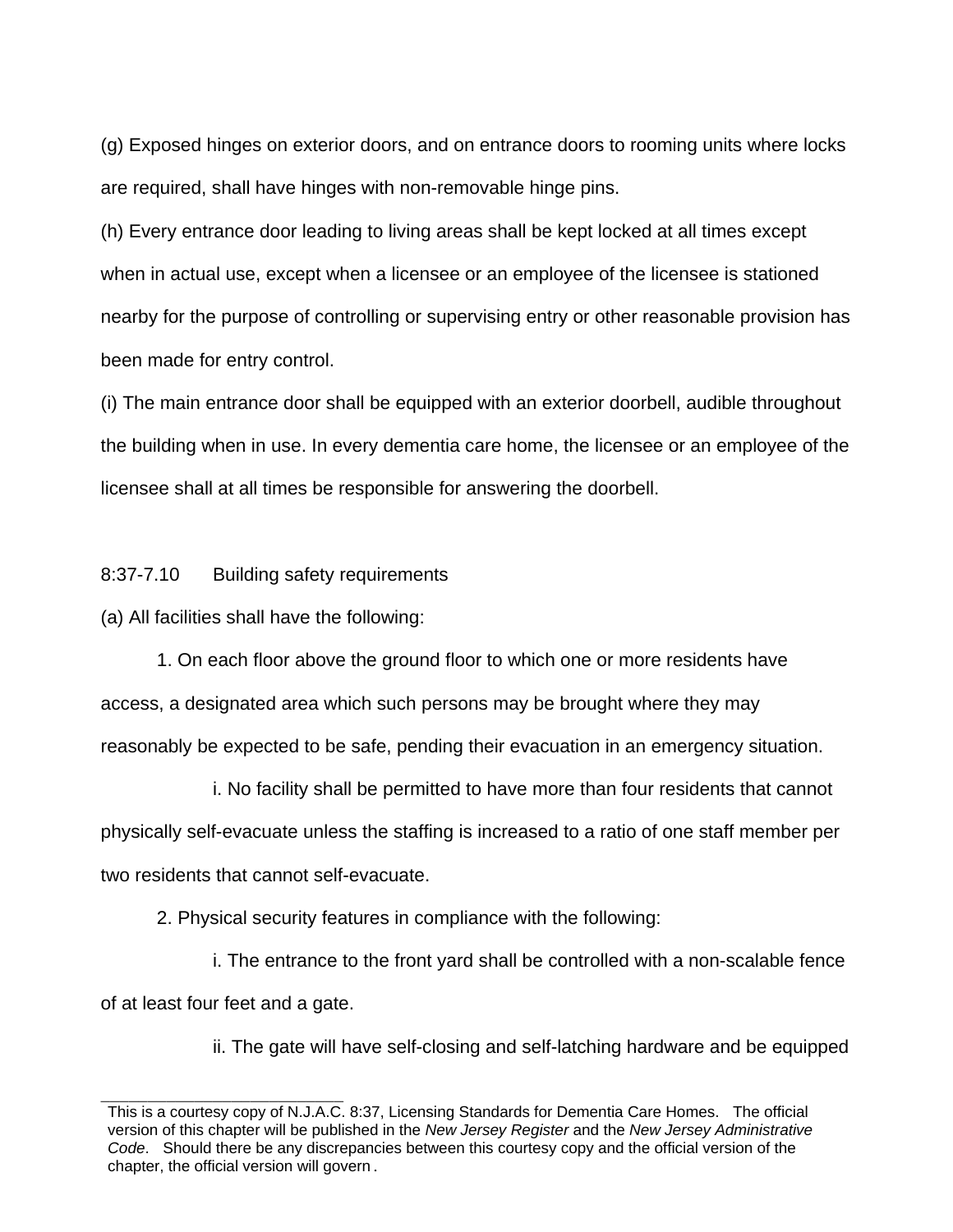with a doorbell or intercom that controls access into the building and the licensee or an employee of the licensee shall, at all times, be responsible for responding to the doorbell or intercom.

iii. Exterior doors shall be locked at all times and access by the residents and visitors will only be permitted with the assistance of a staff member.

iv. All doors to a common cellar or storage area shall remain locked at all times except for ingress or egress in the presence of a staff member.

v. The gate or main entrance of the residence shall be monitored by a closed circuit monitor.

vi. Windows and doors will be equipped with audible alarms that will ring if a door or window is opened.

8:37-7.11 Bedrooms

(a) Each resident shall be provided with a comfortable bed of adequate size and with

sufficient blankets and other bedding of standard quality.

(b) Only spaces unobstructed by doors, windows and radiators shall be used for placement of beds.

(c) No person shall be housed in the same bedroom as another person not related by

blood or marriage except by mutual consent, provided that a provision for general consent

to sharing of a bedroom may be included in an admission agreement.

(d) Each resident shall be provided with sufficient dresser and closet space within the

bedroom for the storage of his or her clothing and other personal articles.

This is a courtesy copy of N.J.A.C. 8:37, Licensing Standards for Dementia Care Homes. The official version of this chapter will be published in the *New Jersey Register* and the *New Jersey Administrative Code*. Should there be any discrepancies between this courtesy copy and the official version of the chapter, the official version will govern.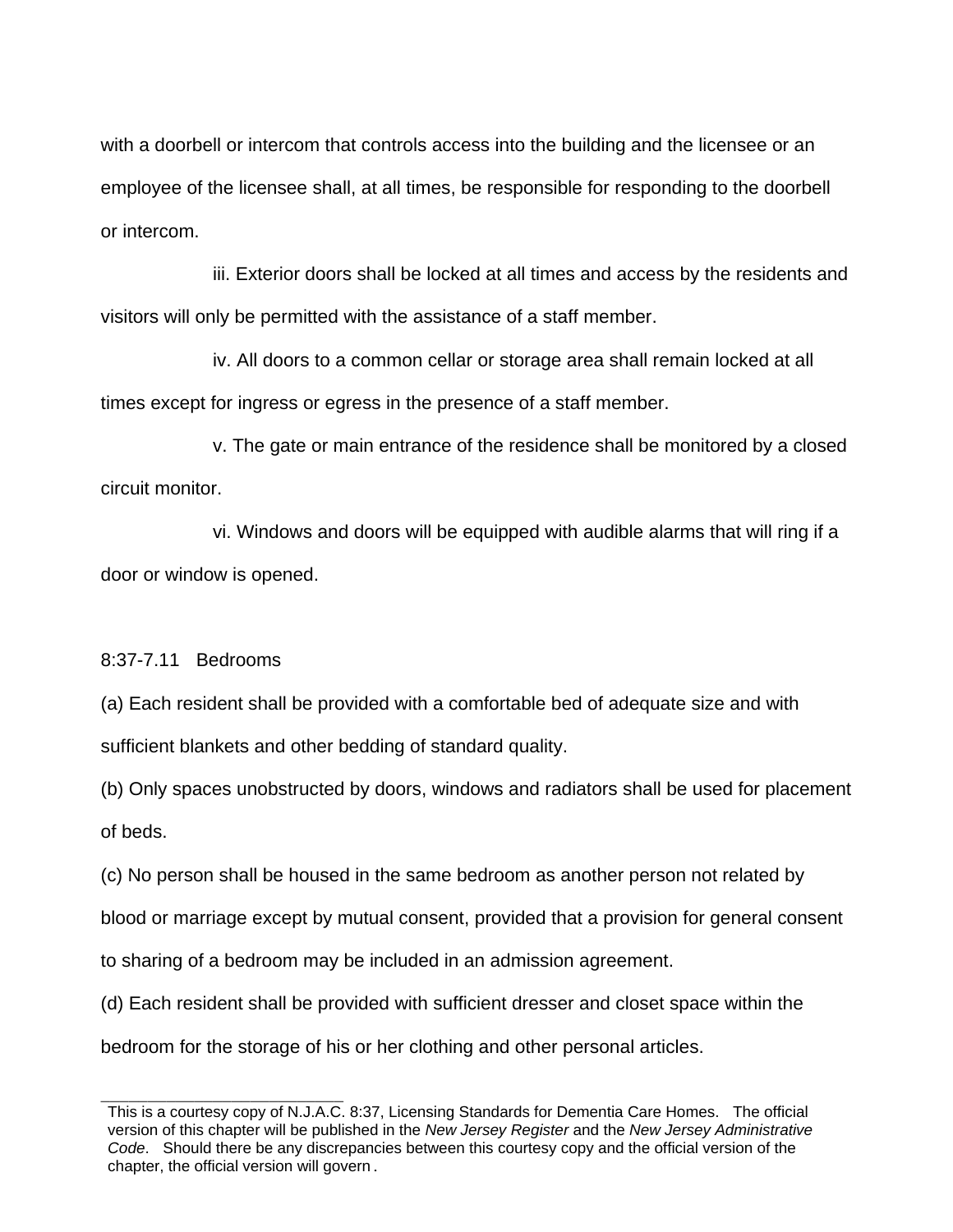## 8:37-7.12 Living and dining rooms

(a) At least one living room shall be provided for use by residents.

1. Such living room(s) shall contain comfortable chairs sufficient to provide seating for at least two-thirds of the facility's maximum licensed resident capacity at any one time. (b) Living rooms shall have sufficient space for socializing and for such recreational activities as card playing, reading, letter writing and watching television.

(c) Dining rooms shall be of sufficient size and properly equipped to provide comfortably seating for the facility's maximum licensed resident capacity at any one time.

## 8:37-7.13 Outdoor facilities and recreation

(a) In every facility having a lawn, deck or porch or other outdoor area suitable for use by residents, sufficient chairs shall be available to accommodate as many residents as can comfortably be seated there.

(b) Where feasible in a facility, recreational equipment suitable for use by the residents shall be provided.

This is a courtesy copy of N.J.A.C. 8:37, Licensing Standards for Dementia Care Homes. The official version of this chapter will be published in the *New Jersey Register* and the *New Jersey Administrative Code*. Should there be any discrepancies between this courtesy copy and the official version of the chapter, the official version will govern.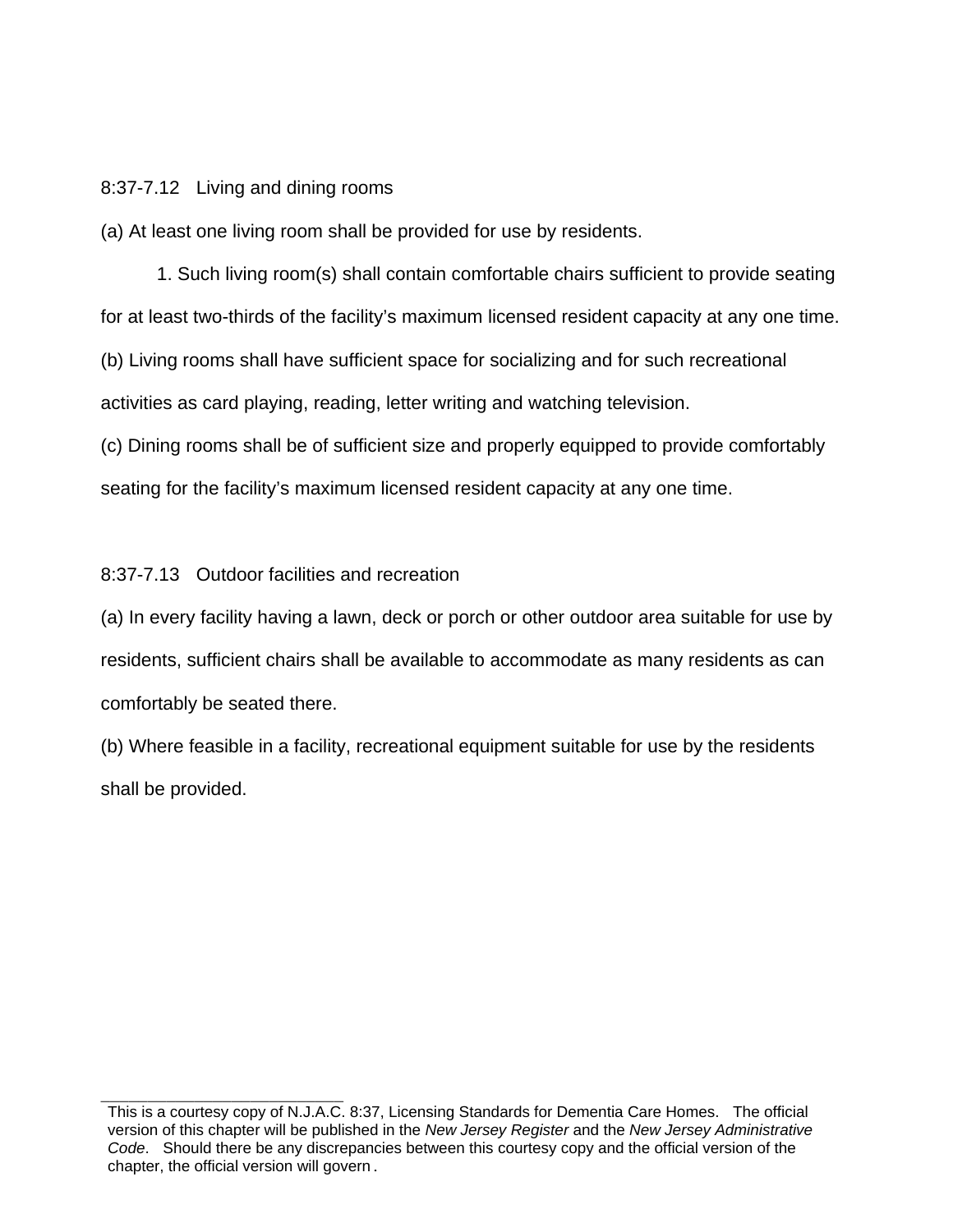## 8:37-7.14 Carbon monoxide alarms

(a) Carbon monoxide alarms shall be installed and maintained in full operating condition in the following locations:

1. Single station carbon monoxide alarms shall be installed and maintained in the immediate vicinity of every sleeping room in buildings that contain a fuel-burning appliance or that have an attached garage.

2. As an alternative to the requirements above, carbon monoxide alarms may be installed in the locations specified in the Uniform Construction Code (N.J.A.C. 5:23-3.20). (b) Carbon monoxide alarms shall be manufactured, listed and labeled in accordance with Underwriters Laboratories (UL) 2034 and shall be installed in accordance with the requirements of this subchapter and NFPA 720.

1. Carbon monoxide alarms shall be battery-operated, hard-wired or of the plug-in type.

(c) At the request of a resident who is deaf or hearing-impaired, the licensee shall provide and install a visual alarm type carbon monoxide detector for that resident's sleeping area.

## 8:37-7.15 Smoke free air

Dementia care homes that permit smoking on their grounds shall comply with N.J.A.C. 8:6.

This is a courtesy copy of N.J.A.C. 8:37, Licensing Standards for Dementia Care Homes. The official version of this chapter will be published in the *New Jersey Register* and the *New Jersey Administrative Code*. Should there be any discrepancies between this courtesy copy and the official version of the chapter, the official version will govern.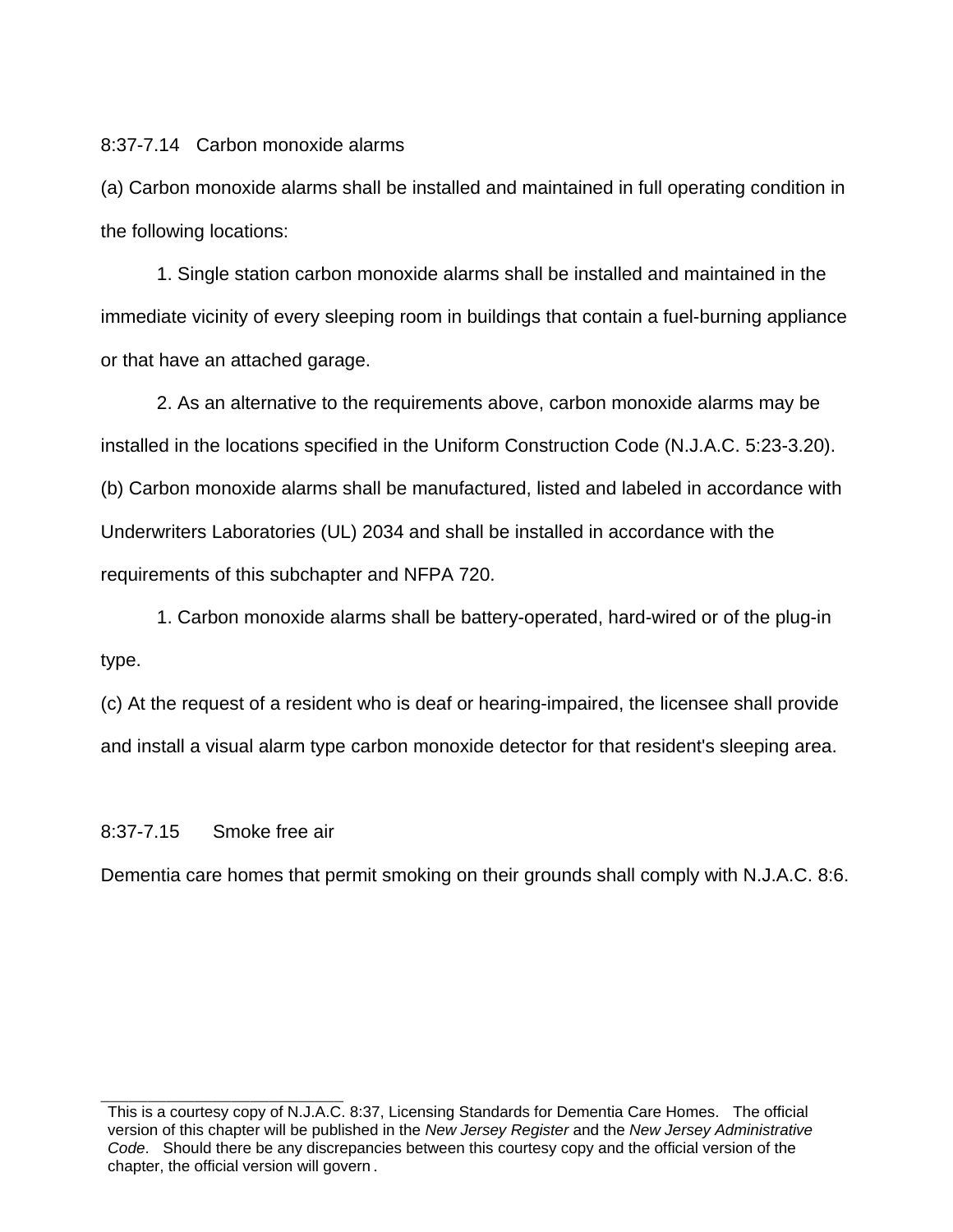## Subchapter 8. Resident records

#### 8:37-8.1 Resident records

(a) It shall be the duty of each licensee to maintain an orderly file with respect to each resident containing at least the following information:

1. Full name of resident;

- 2. Date of birth;
- 3. Last previous address;

 4. Name and address of the persons and/or agencies, if any, responsible for referring the resident to the dementia care home and maintaining contact with him;

5. Name, address and telephone number of personal physician, if any;

6. Name, address and telephone number of next of kin, resident's representative or

other person interested in the resident's well-being;

7. Date of commencement of occupancy;

8. Last date of occupancy and reason for the resident leaving the facility;

9. Any complaints made by or about the resident, the date of such complaint and

action taken by the licensee in response to the complaint;

10. Certification and re-certifications issued by a physician stating that the resident

is appropriate for a dementia care home and is free from communicable diseases;

i. Re-certifications shall be updated quarterly.

 11. Copy of the resident admission agreement, signed by both the licensee and the resident or any responsible person;

This is a courtesy copy of N.J.A.C. 8:37, Licensing Standards for Dementia Care Homes. The official version of this chapter will be published in the *New Jersey Register* and the *New Jersey Administrative Code*. Should there be any discrepancies between this courtesy copy and the official version of the chapter, the official version will govern.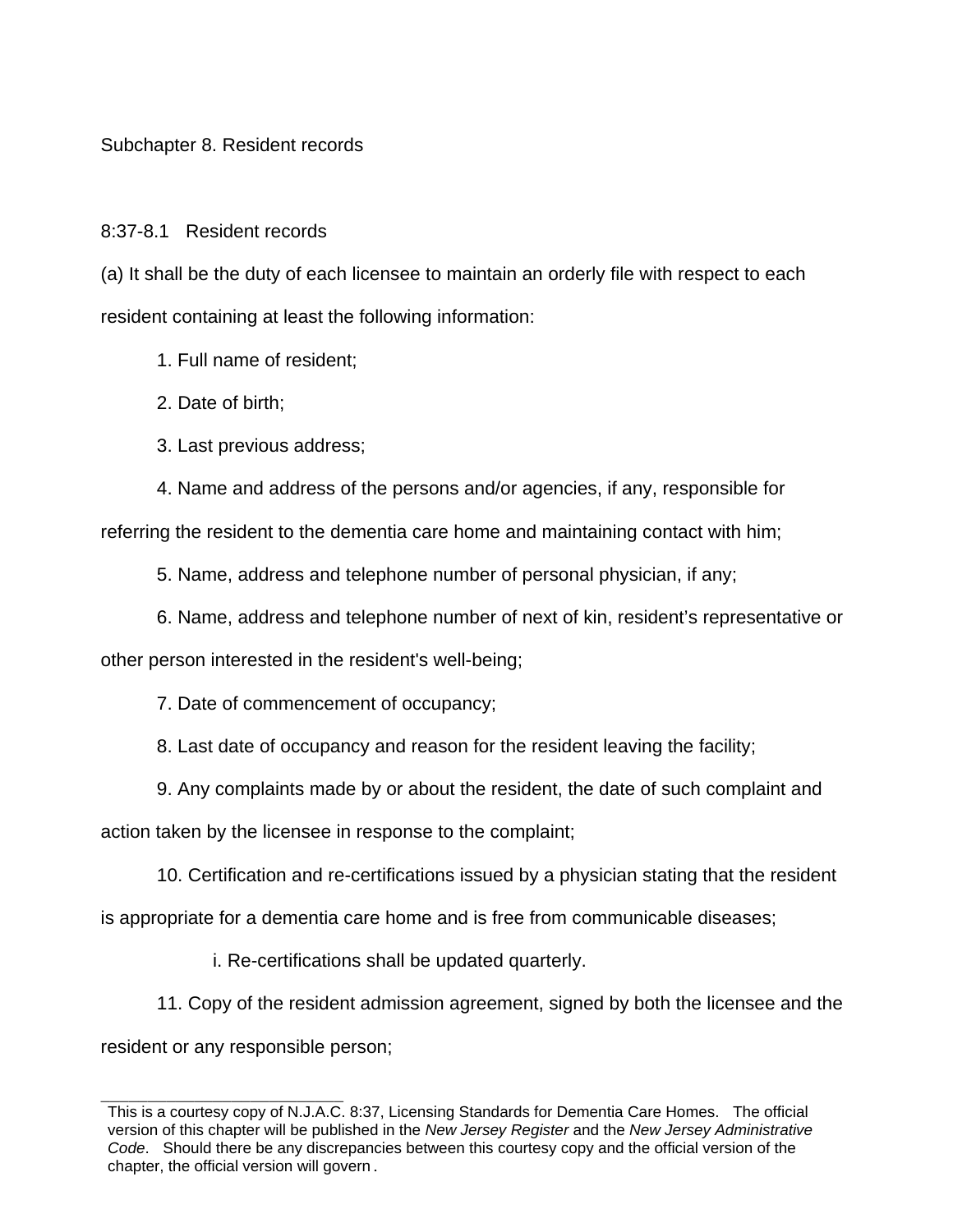12. Acknowledgement by the resident or the resident's responsible person that he or she has received a copy of the rules and regulations of the facility and agrees to abide by them;

 13. A record of all property of the resident entrusted to the licensee, including, in the case of any resident receiving financial services, a ledger as required pursuant to N.J.A.C. 8:37-2.5; and

14. Any other written agreement between the licensee and the resident.

(b) No resident's file shall be made available without the resident's consent to any person other than the licensee, the resident, or a responsible person having reasonable cause to have access to the file, all of whom shall have access to the file at any reasonable time.

## 8:37-8.2 Financial records

(a) Every licensee shall keep orderly and complete records of the source and amount of all funds received in connection with the operation of each dementia care home and the nature and amount of each expenditure made in connection therewith.

(b) All financial records maintained by any licensee in connection with any facility shall be made available by the licensee to the Department upon request of any duly authorized representative of the Department.

#### 8:37-8.2 Record retention

Records shall be retained and preserved in accordance with N.J.S.A. 26:8-5 et seq.

This is a courtesy copy of N.J.A.C. 8:37, Licensing Standards for Dementia Care Homes. The official version of this chapter will be published in the *New Jersey Register* and the *New Jersey Administrative Code*. Should there be any discrepancies between this courtesy copy and the official version of the chapter, the official version will govern.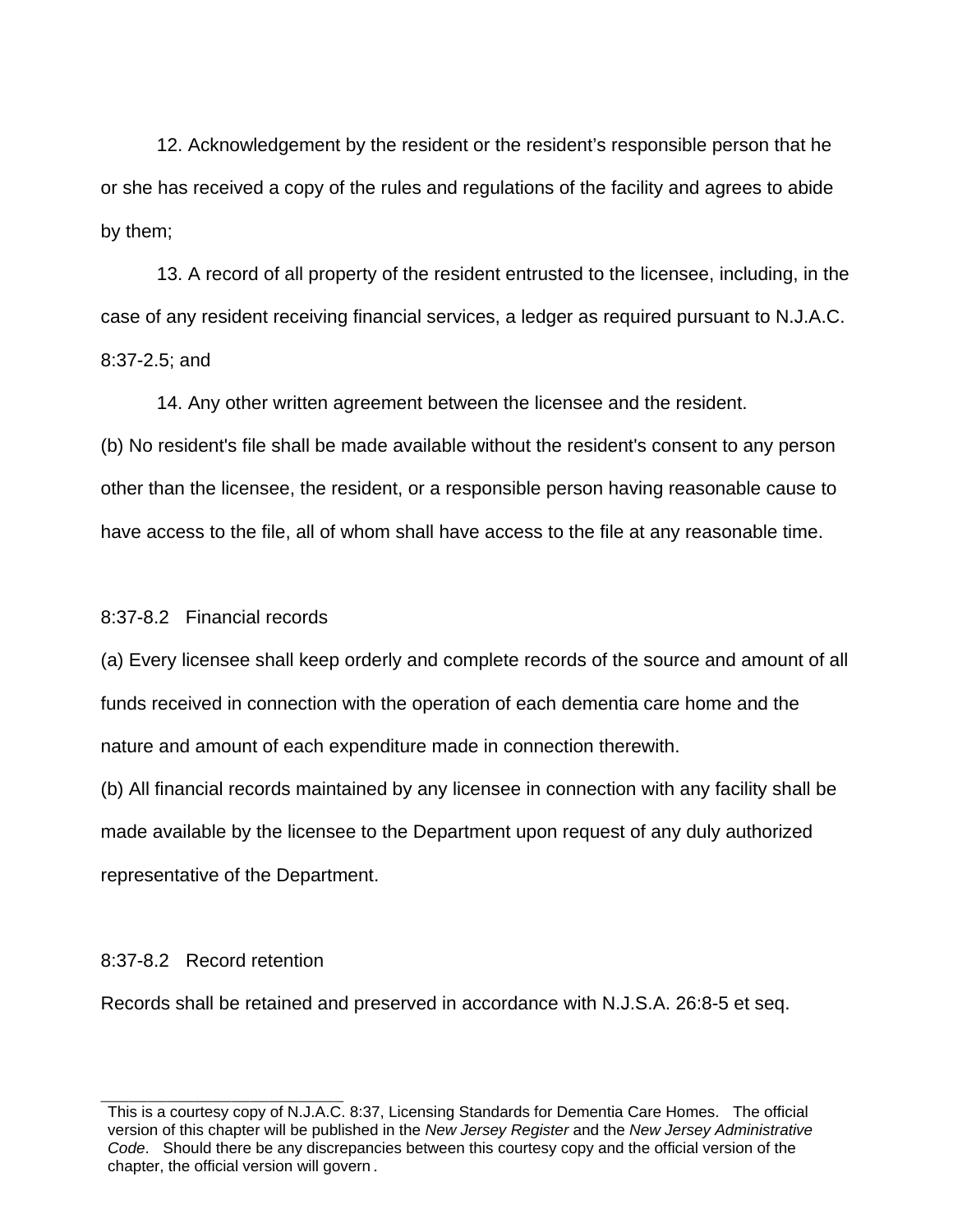Subchapter 9. Dietary

8:37-9.1 Diet and menu

(a) Every resident shall be provided with an appetizing, nutritionally adequate diet that is of good quality food, served at the proper temperature, correctly prepared, attractively and properly served in sufficient quantity and in a form and texture that will meet his or her nutritional needs, taking into account his or her food preferences.

(b) The daily diet for each resident shall include servings from each of the following food groups in an amount that is nutritionally adequate in light of the resident's age, weight and physical condition:

- 1. Milk or milk products;
- 2. Vegetables and fruits, including at least one serving per day of citrus fruit or juice;
- 3. Whole grain, enriched or fortified bread or cereal; and
- 4. Meat, poultry, fish and eggs.

(c) Menus shall be prepared on a weekly basis.

- 1. All menu items shall be specifically stated.
- (d) All menu changes and substitutions shall be recorded.

1. Records of foods served shall be retained for three weeks following the date of service.

This is a courtesy copy of N.J.A.C. 8:37, Licensing Standards for Dementia Care Homes. The official version of this chapter will be published in the *New Jersey Register* and the *New Jersey Administrative Code*. Should there be any discrepancies between this courtesy copy and the official version of the chapter, the official version will govern.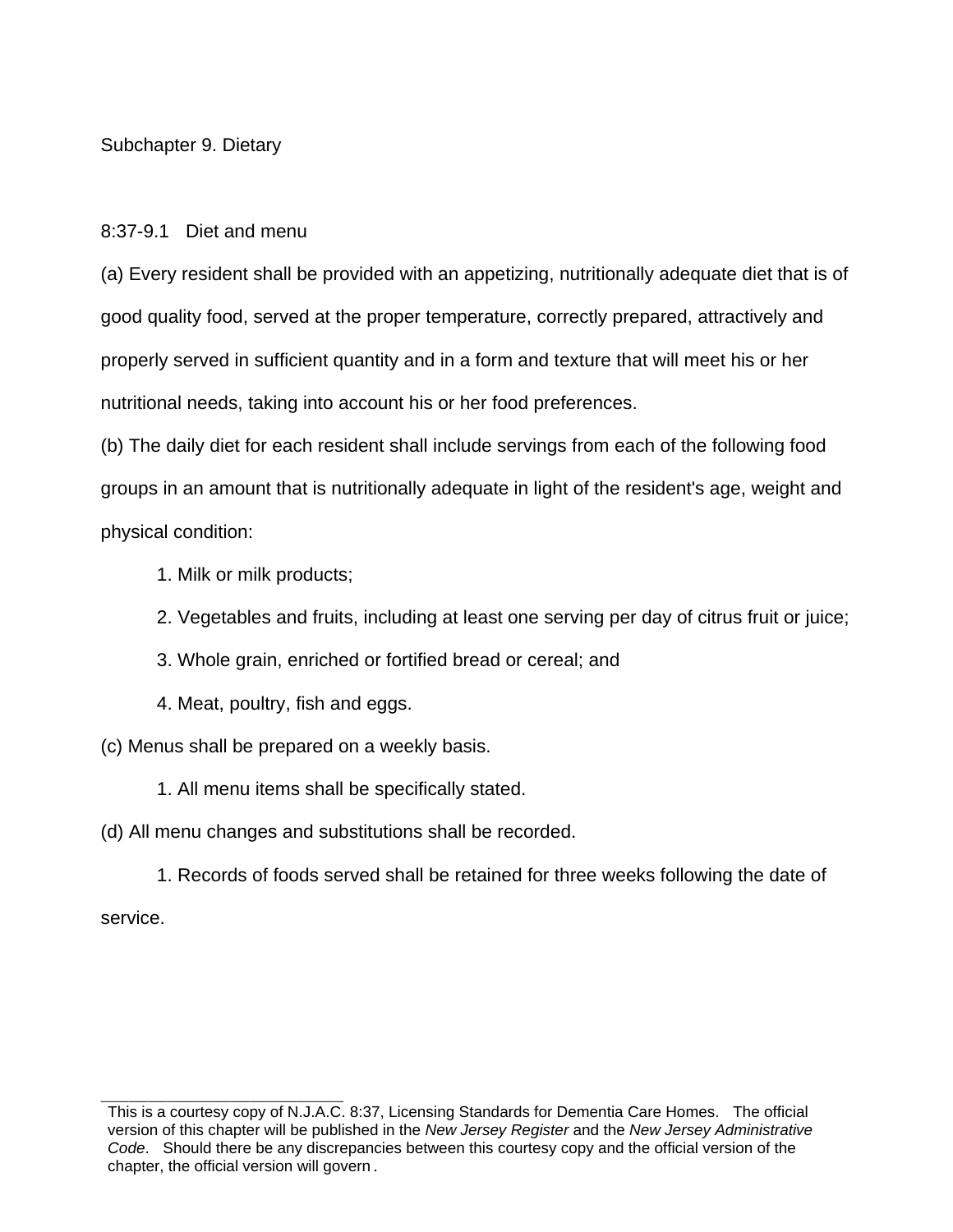## 8:37-9.2 Food service

(a) Each resident shall be served at least three well-balanced and appetizing meals per day on a regular schedule and at reasonable intervals.

(b) Food and beverages shall be available to residents in reasonable quantities for between-meal and evening snacks.

(c) Any modified diet prescribed by a physician shall be conscientiously followed.

(d) Adequate dishes, utensils and napkins shall be provided.

1. Salt, pepper and sugar and other condiments shall be provided as appropriate and in suitable containers.

(e) A reasonable amount of time shall be allowed for each resident to eat his or her meal.

8:37-9.3 Food sanitation

(a) All food shall be clean, wholesome and free from spoilage, adulteration and contamination.

(b) Only pasteurized milk shall be used.

(c) All areas in which food is kept, prepared or served and all utensils, dishes, glasses,

pots and equipment used in the preparation or serving of food shall be maintained in a

sound and sanitary condition and free from any hazard to health.

(d) Refrigerators in which food is kept shall be maintained at a temperature of at least 32

degrees Fahrenheit and not more than 45 degrees Fahrenheit.

1. Freezers and freezer compartments of refrigerators shall be maintained at a temperature of not more than 0 degrees Fahrenheit.

This is a courtesy copy of N.J.A.C. 8:37, Licensing Standards for Dementia Care Homes. The official version of this chapter will be published in the *New Jersey Register* and the *New Jersey Administrative Code*. Should there be any discrepancies between this courtesy copy and the official version of the chapter, the official version will govern.